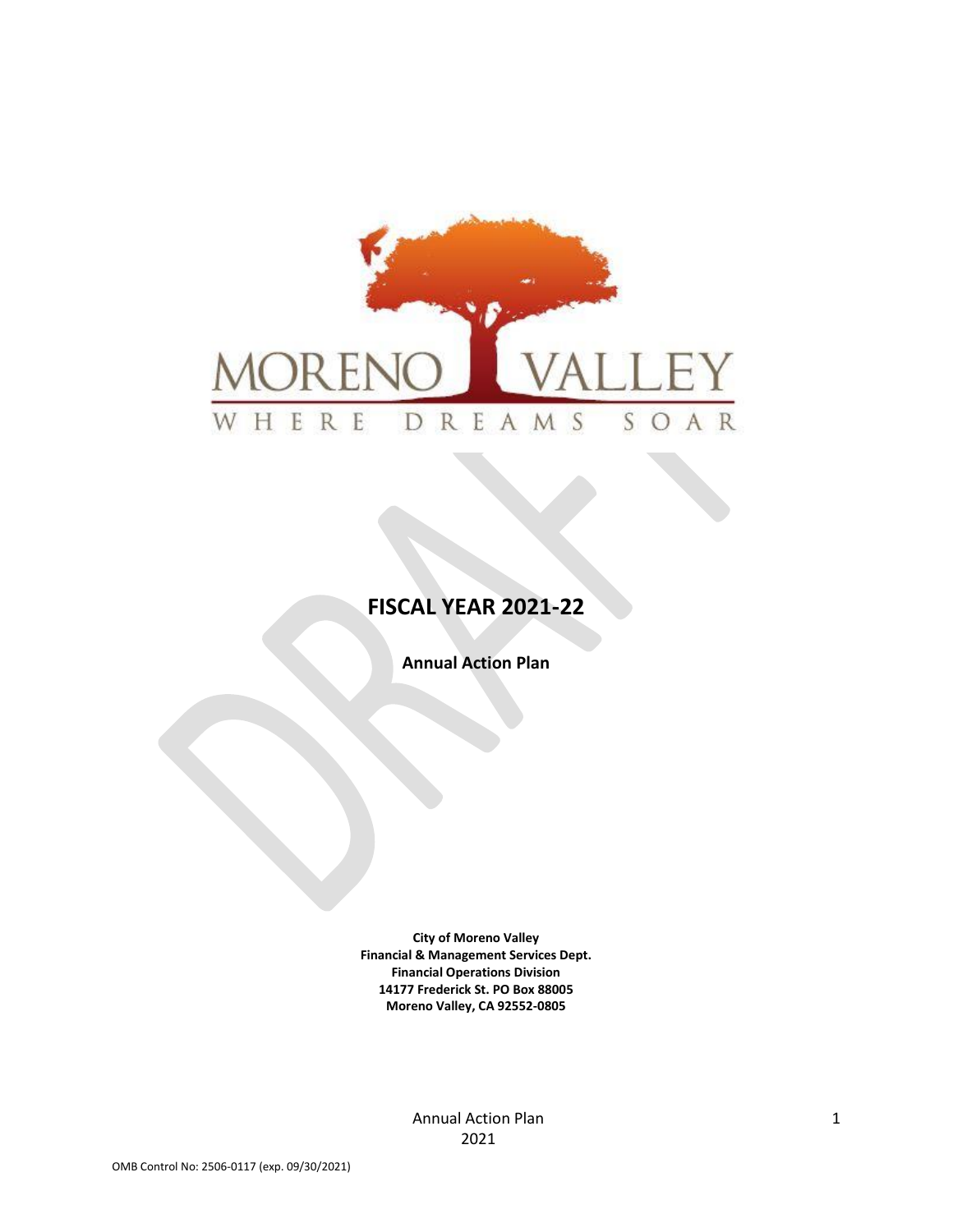# **Executive Summary**

## **AP-05 Executive Summary - 24 CFR 91.200(c), 91.220(b)**

### **1. Introduction**

Every year the Department of Housing and Urban Development (HUD) allocates federal grant monies to 'Entitlement Cities' (eligible, selected cities with a population exceeding 50,000) with allocation amounts varying each year based on a formula that considers the extent of poverty, population, housing overcrowding, the age of housing and the population growth lag in relationship to other metropolitan areas. HUD has classified Moreno Valley as an Entitlement City. Historically, the City of Moreno Valley has received federal funding on an annual basis from HUD for two formula block grant programs: Community Development Block Grant (CDBG) and HOME Investment Partnerships (HOME). Since Program Year 2013-14, the City has also become a direct recipient of Emergency Solutions Grant (ESG) program funds. The City of Moreno Valley will utilize these federal grant monies for use in programs that provide decent housing, build infrastructure, create economic development opportunities and provide a variety of social services for low to moderate-income residents. The City's Five-Year Consolidated Plan is a comprehensive planning document that provides the framework for the use of CDBG, HOME Grant and ESG funds to provide community development, housing, and homeless activities from July 2018 through June 2023.

The Fiscal Year 2021-22 Annual Action Plan serves as the update to the Consolidated Plan and it identifies the distribution of federal funds for specific activities and programs during the program year. In Fiscal Year 2021-22, the City will be receiving \$2,016,116 in new CDBG funds, \$669,754 in HOME funds, and \$173,604 in ESG funds. These funds will support housing, community development and homeless prevention activities. The City is not a recipient of HOPWA grant funding. The Annual Action Plan also provides a basis for assessing performance. At the end of the program year a Consolidated Annual Performance and Evaluation Report (CAPER) provides information on the annual programmatic accomplishments.

## **2. Summarize the objectives and outcomes identified in the Plan**

This could be a restatement of items or a table listed elsewhere in the plan or a reference to another location. It may also contain any essential items from the housing and homeless needs assessment, the housing market analysis or the strategic plan.

The overall goals of the CDBG, HOME and ESG Programs, as required by HUD are to develop viable urban communities by providing (1) decent housing, (2) a suitable living environment and (3) expanded economic opportunities principally for low and moderate income persons. At the end of the program year a Consolidated Annual Performance and Evaluation Report (CAPER) provides information on the annual programmatic accomplishments.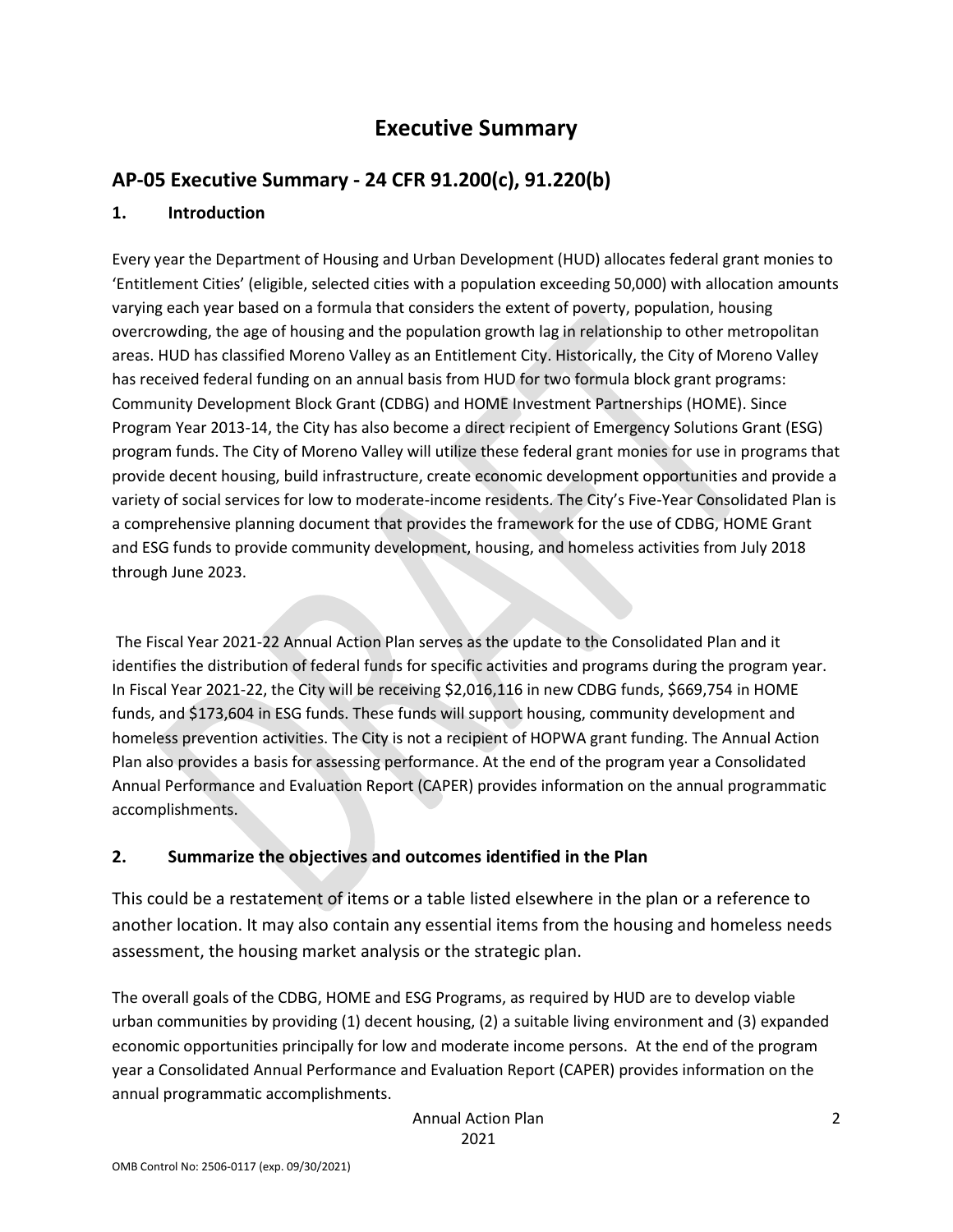The overall objective for the 2021-22 Annual Plan is to contribute toward the goals as outlined in the City's proposed 2018-23 Five Year Consolidated Plan. Those goals are:

Substandard Housing and Neighborhood Conditions: Improve the condition of the existing housing stock. The City will provide CDBG and HOME funds to improve the existing housing stock so that it provides decent, safe and sanitary housing.

Homelessness: Address homelessness through street outreach, homeless prevention, rapid re-housing, casework services and other intervention activities. The City will allocate ESG and CDBG funding to organizations that address the needs of homeless individuals.

Public Facilities and Infrastructure: Improve/upgrade public facilities and infrastructure. The City will allocate CDBG funds to improve and upgrade public facilities and infrastructure such as public buildings, parks, streets, and storm drains.

Public Service Programs: Improve the well-being of low- and moderate-income persons. The City will provide CDBG financial support to organizations that address basic needs, public safety, transportation, job training, and needs of school-aged youth.

Housing Discrimination: Achieve fair housing for all. The City will continue to allocate CDBG funds to a fair housing provider that will investigate housing discrimination complaints and tenant/landlord issues.

Economic Development: Promote economic development activities. Economic development was identified as a priority need by the City's Economic Development Strategy Plan and research and analysis completed for several planning studies.

Planning and Administration: Effective administration of the CDBG, HOME and ESG programs. The City will strive to achieve the goals, priority needs and funding priorities of the Consolidated Plan. The City will continue to comply with the planning and reporting requirements of the Consolidated Plan regulations and CDBG regulations. Annually, the City will monitor its use of CDBG funds to ensure effective and appropriate use of funds.

## **3. Evaluation of past performance**

This is an evaluation of past performance that helped lead the grantee to choose its goals or projects.

During 2019-20, Moreno Valley was committed to maximizing existing resources and opportunities to achieve a better quality of life for its low-to-moderate income residents. However, the Coronavirus pandemic outbreak at the beginning of 2020 had a significant negative impact on the goal outcomes for 2019-20 as many program activities were restricted by the "Shelter-In-Place" order by the California Governor in March 2020.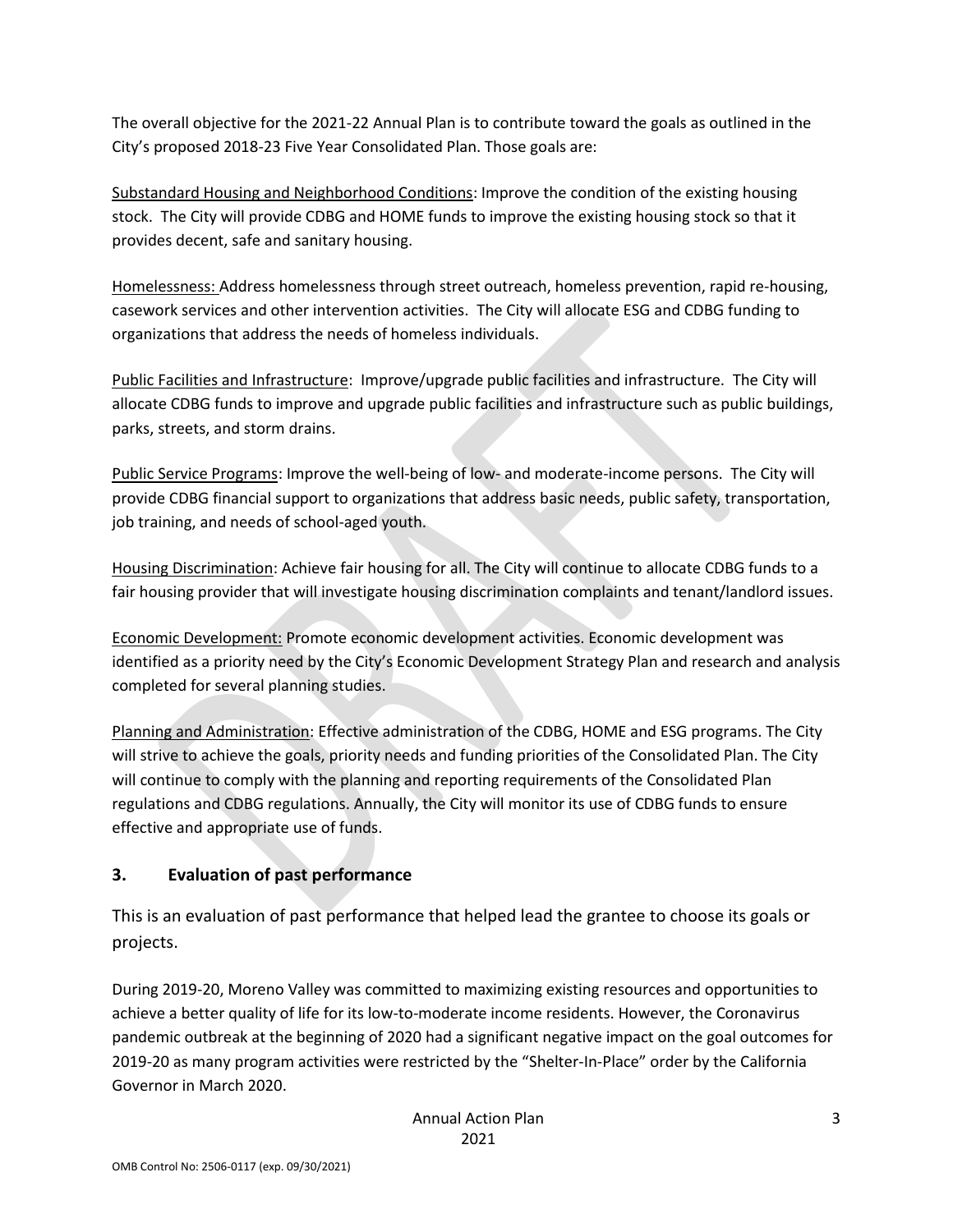At the end of the second year of the 2018-23 Consolidated Plan the City was successful in accomplishing the following:

**Achieve Fair Housing for All**: 5-Yr Goals: Provide fair housing and landlord/tenant services to educate and assist 23,500 households on their rights and responsibilities. Annual Goals: Assist 4,670 households with Fair Housing Services. Actual 2019-20: The City assisted 4,058 households with Fair Housing Services.

**Address Homelessness**: 5-YR Goal: To assist 800 homeless persons and persons threatened with homelessness. Annual Goal: Persons benefited include 10 with Rapid Rehousing, 36 with Homelessness Prevention and 80 with Street Outreach. Actual 2019-20: The City provided homelessness prevention to 9 persons and street outreach to 16 persons.

**Improve the condition of existing housing stock**: 5-YR Goals: Construct 80 new affordable rental units; Rehabilitate 16 rental units; rehabilitate 90 homeowner housing. Annual Goals: Construct 0 new affordable rental units; rehabilitate 45 homeowner housing units. The 5 year goals was enhanced through 2019-20 substantial amendments added 80 units in affordable rental units for the Courtyard at Cottonwoods apartments. Actual 19-20: The City built or rehabilitated 51 housing units, including 4 new multi-family rental units rehabilitated, 41 single family homes rehabilitated and 6 homes provided energy efficiency solar systems.

**Improve the well-being of persons**: 5-YR Goal: Assist 290,000 persons, including the elderly and disabled, with public services. Annual Goal: Benefit 58,000 persons. Actual 2019-20: In FY 2019, the City aided 62,241 individuals through public services. Individuals were served primarily through senior services, employment resources, and youth services. In addition, individuals were assisted through MoVal Policing program.

**Promote Economic Development Activities**: 5-YR Goals: To create or retain 100 low-to moderate income jobs and assist 390 businesses. Annual Goals: Create or retain 10 low-to moderate income jobs and assist 75 businesses. Actual 2019-20: In FY 2019, 9 low-to- moderate jobs were created or retained, 179 businesses assisted.

**Public Facilities and Infrastructures**: 5-YR Goals: To assist 55,000 persons through public facility/improvement projects aimed at improving ADA standards and City streets. Annual Goals: benefit 6,064 persons. Actual 2019-20: Street improvements and ADA improvements completed in FY 2019-20 benefited cumulatively 599,713 low-moderate income persons.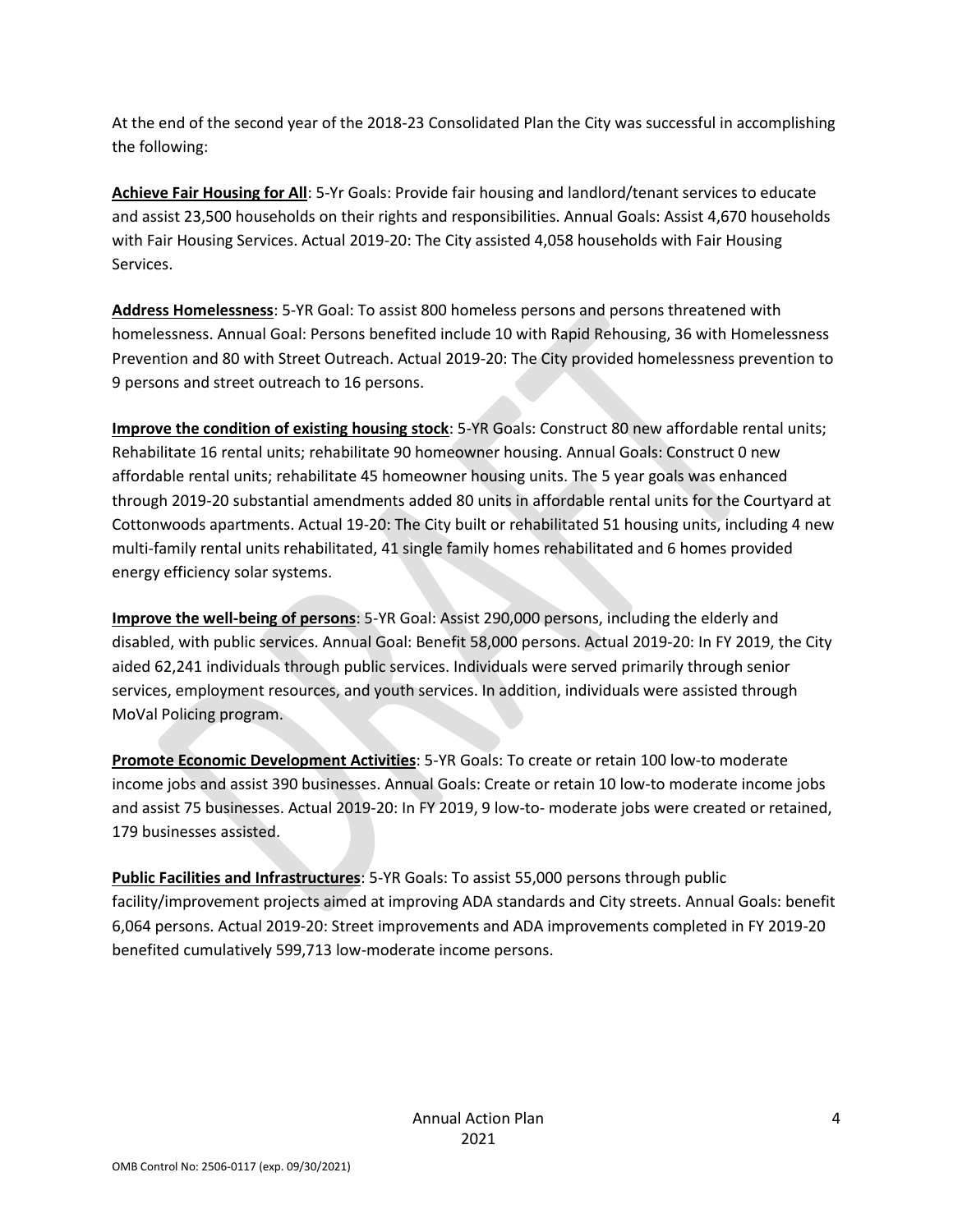### **4. Summary of Citizen Participation Process and consultation process**

Summary from citizen participation section of plan.

The City of Moreno Valley Citizen Participation Plan contains the City's policies and procedures for public involvement in the Consolidated Plan process and the use of Federal grant funds. The Moreno Valley Citizen Participation Plan was developed as required under 24CFR Part 91 and Part 8. HUD regulations require that cities consult with public and private community-based non-profit organizations to obtain input on the housing and non-housing needs of low and moderate income and homeless members of the community. During the Action Plan process, the City took an aggressive approach to ensure and encourage citizen participation. The City hosted two (2) public meetings plus three (3) public hearings for a grand total of five (5) public meetings as was hosted in previous years. All citizen participation was accomplished through meetings, published public notices and on-line announcements. The City invited residents, non-profit organizations and surrounding jurisdictions to solicit input on community needs.

The first public hearing took place on November 17, 2020 and residents were given the opportunity to provide comments regarding priority needs in the community. The proposed Action Plan was available for a 30-day public examination and comment period from April 1, 2021 through May 4, 2021. A second public hearing was held on April 20, 2021 where the general public was invited to attend telephonically due to the COVID-19 social distancing order by the California governor. At this meeting, the City Council reviewed the proposed the activity selections and the general public was encouraged to provide comments telephonically. A final telephonic public hearing took place on May 4, 2021 after the close of the public review period. The final public hearing allowed the public an opportunity to comment on the proposed Action Plan before implementation by the City Council. The information compiled from the meetings was used in determining the needs in the community and the development of strategies. Citizen comments are included as an attachment to this document.

## **5. Summary of public comments**

This could be a brief narrative summary or reference an attached document from the Citizen Participation section of the Con Plan.

A summary of all public comments received at the community meetings and formal public hearings is included as an attachment to this document.

### **6. Summary of comments or views not accepted and the reasons for not accepting them**

All public comments were taken into consideration when developing the Action Plan.

### **7. Summary**

See summaries above.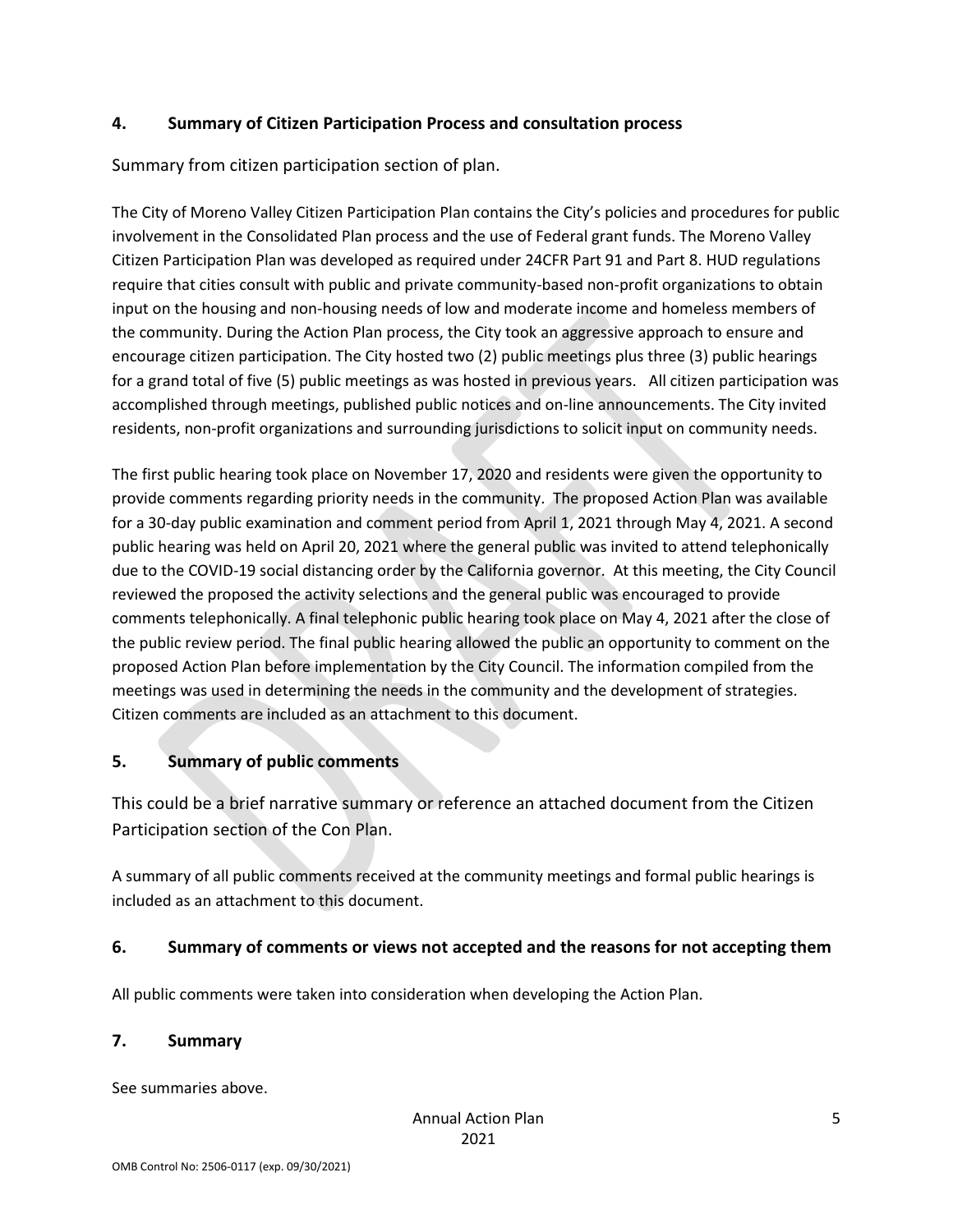## **PR-05 Lead & Responsible Agencies – 91.200(b)**

## **1. Agency/entity responsible for preparing/administering the Consolidated Plan**

Describe the agency/entity responsible for preparing the Consolidated Plan and those responsible for administration of each grant program and funding source.

| <b>Agency Role</b>           | <b>Name</b>          | <b>Department/Agency</b>        |
|------------------------------|----------------------|---------------------------------|
| Lead Agency                  | <b>MORENO VALLEY</b> |                                 |
| <b>CDBG Administrator</b>    | <b>MORENO VALLEY</b> | FINANCIAL & MGMT SERVICES DEPT. |
| <b>HOPWA Administrator</b>   |                      |                                 |
| <b>HOME Administrator</b>    | <b>MORENO VALLEY</b> | FINANCIAL & MGMT SERVICES DEPT. |
| <b>ESG Administrator</b>     | <b>MORENO VALLEY</b> | FINANCIAL & MGMT SERVICES DEPT. |
| <b>HOPWA-C Administrator</b> |                      |                                 |

**Table 1 – Responsible Agencies**

#### **Narrative (optional)**

The City of Moreno Valley Financial & Management Services Department, Financial Operations Division is responsible for the development of the Action Plan. The Action Plan was prepared with input from public stakeholders such as local non-profit agencies, social service organizations, and interested members of the public. This is outlined in detail in the Citizen Participation Attachment.

### **Consolidated Plan Public Contact Information**

The primary contacts for matters regarding this plan are: Brian Mohan, Assistant City Manager / Chief Financial Officer / City Treasurer and Dena Heald, Deputy Finance Director, 951-413-3450.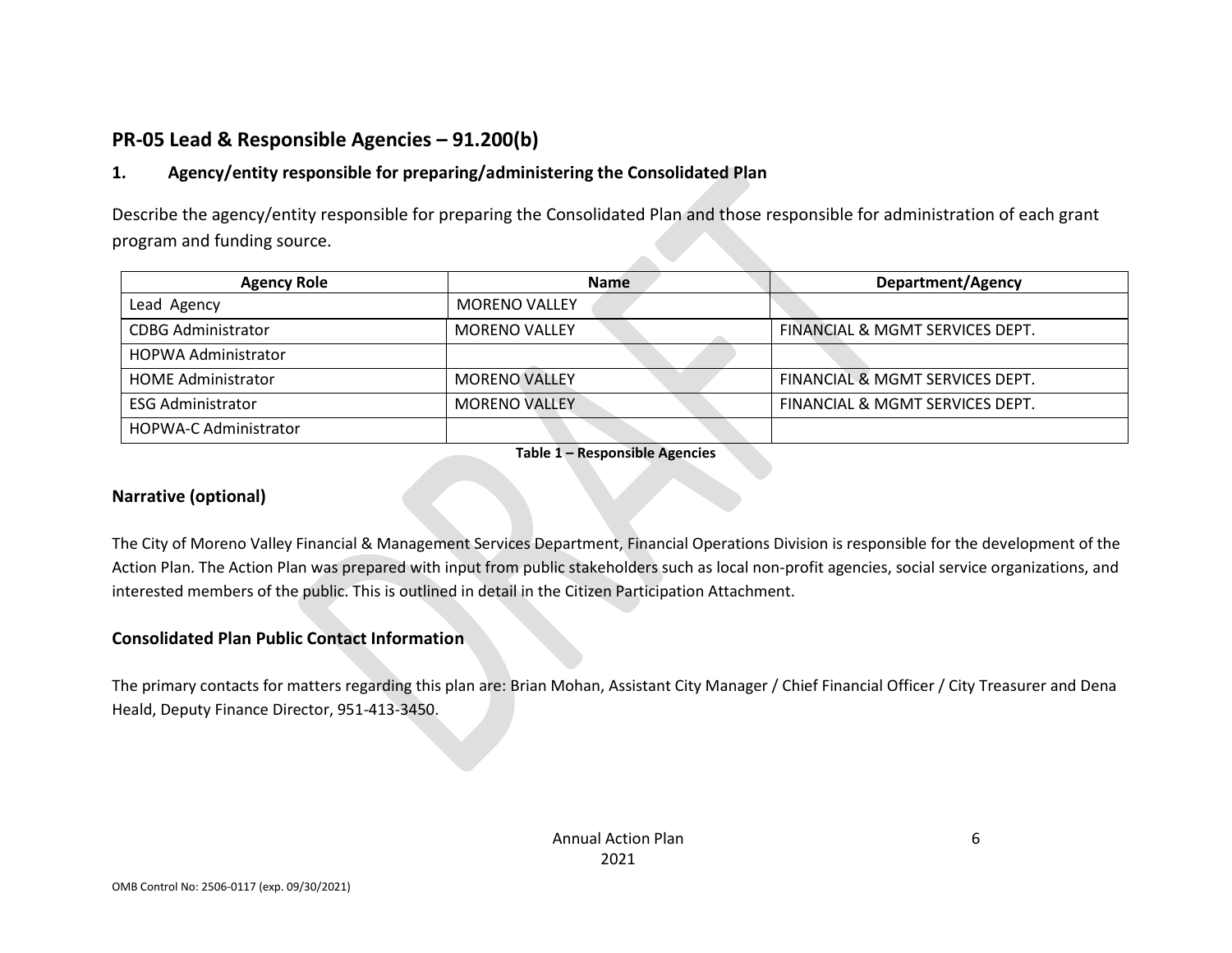## **AP-10 Consultation – 91.100, 91.200(b), 91.215(l)**

### **1. Introduction**

The City's 2021-22 Citizen Participation process allows for many resident's local service providers, government entities and others to provide input during the funding allocation process. A list of organizations, entities, and other participants is included in Table 2, "Agencies, groups, organizations who participated."

## **Provide a concise summary of the jurisdiction's activities to enhance coordination between public and assisted housing providers and private and governmental health, mental health and service agencies (91.215(l))**

One resource that the City utilizes to assist in coordination is the City's participation in the Riverside County's Continuum of Care (CoC). City staff meets on a monthly basis as part of the CoC process. The City's involvement in the CoC allows for open dialogue with key agencies including the Riverside County Department of Public Social Services, the Riverside County Housing Authority, the Department of Mental Health, the County Adult Homeless Unit, local law enforcement and numerous local service providers. The CoC convenes these organizations with the goal to address homelessness, but in the process, discusses other community needs, such as public housing and emergency services needed in the region. Riverside County's CoC is very active and has recently been restructured to become more effective and efficient in its efforts. The Board now consists of higher level representatives with the authority to implement change at each respective organization the new CoC continues to make significant strides on behalf of the full CoC membership in the 2021-2022 fiscal year.

The City of Moreno Valley also continued the quarterly 'Non-Profit Roundtable' meetings which invited local service providers and residents to discuss community needs and available resources specific to Moreno Valley. As a result of the meetings, a smaller group has broken off and formed the City-wide Non-Profit Coalition. This group is focused on collaborating to address priority issues within the City. The City will continue to be supportive of direct applications for funds from housing providers as well as local Community Housing and Development Organizations (CHDOs).

Cooperation with surrounding jurisdictions has been essential in promoting the City's ability to address a wide variety of community needs including housing rehabilitation, housing programs, public services, and public safety. To facilitate organization and solidarity, the City will continue to work with these entities by attending regular meetings, events, and joint endeavors.

The City hopes to work with resources available through affordable housing financial institutions. These private businesses will be included in the annual plans as applicable. Also, the City will work with businesses that provide loans to high risk small businesses for the purpose of creating and/or retaining jobs.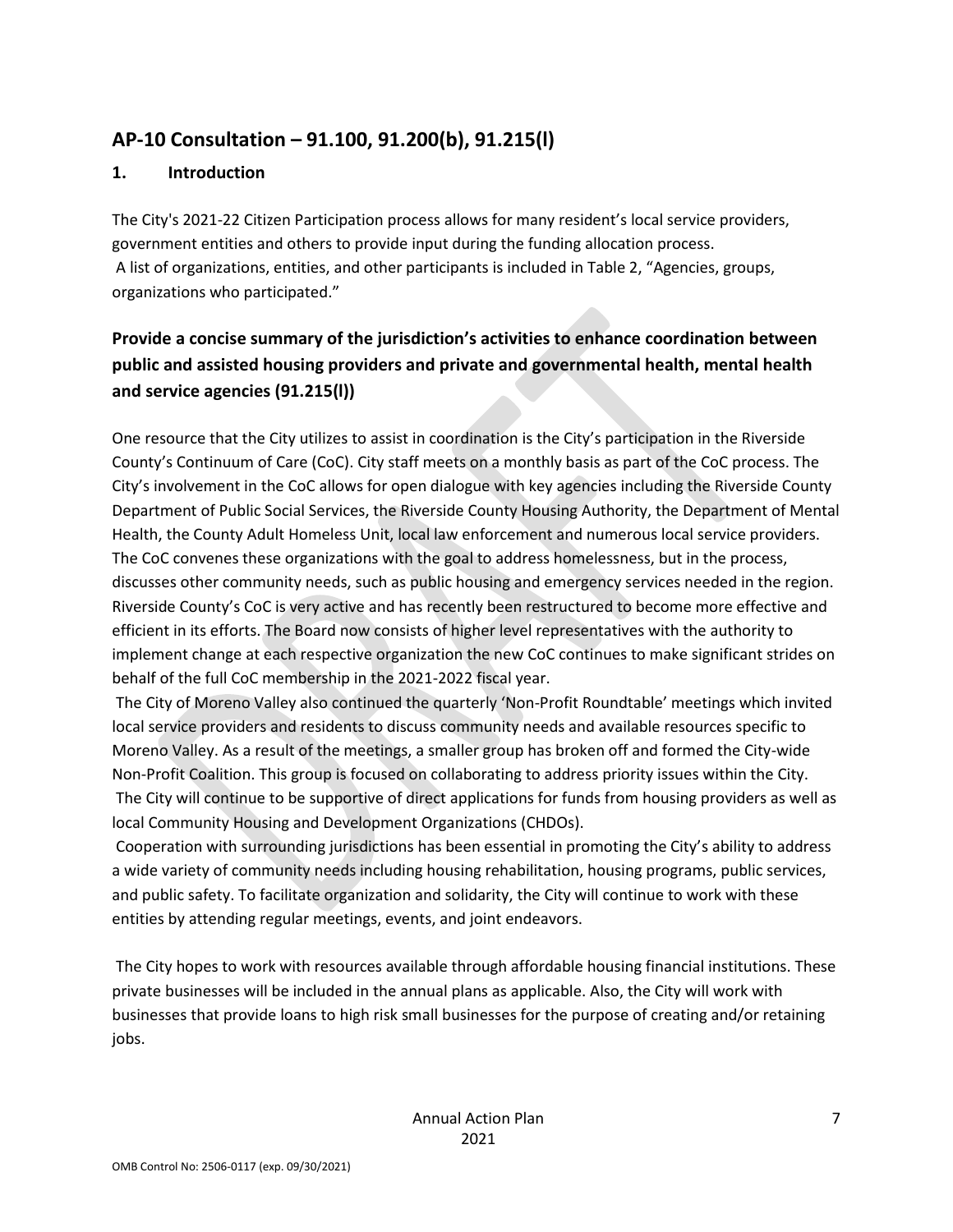## **Describe coordination with the Continuum of Care and efforts to address the needs of homeless persons (particularly chronically homeless individuals and families, families with children, veterans, and unaccompanied youth) and persons at risk of homelessness.**

The CoC's primary goal is to address homelessness in the region. The group is charged with developing and implementing the County's Plan to End Homelessness in Riverside County. The COC is provided with federal funding to offer homeless services and shelter. Moreno Valley grant management staff are members of the Continuum of Care and regularly attend the CoC meetings. In addition, the city staff assists to organize and coordinate the Homeless Point in Time (PIT) Counts. Participating in these counts provides staff with a firsthand knowledge of homeless needs through direct interaction with potential recipients of homeless services. Data from the homeless count is applied to determine homeless service needs and levels in the City.

## **Describe consultation with the Continuum(s) of Care that serves the jurisdiction's area in determining how to allocate ESG funds, develop performance standards for and evaluate outcomes of projects and activities assisted by ESG funds, and develop funding, policies and procedures for the operation and administration of HMIS**

The CoC serves as the planning body for the County's submission of the Riverside County Consolidated Application for HUD funds such as ESG. City staff has historically participated in rating of CoC grantee applications for ESG funding and have been active in helping making determinations for the allocation of funds. Since becoming eligible for a direct ESG entitlement, Moreno Valley engages them in the consultation by sharing ESG funding recommendations issued at the City level and requesting feedback from the full CoC membership. For the ESG activities proposed within the Action Plan, City representatives consulted with the CoC by forwarding a summary of all applications along with Council recommendations and requesting CoC members provide feedback via e-mail. The City took their feedback into consideration. The administration/operation of HMIS is handled through the County of Riverside. Since becoming an ESG entitlement city, Moreno Valley has extended an ESG award to the County to aid in the operational Homeless Management Information System (HMIS) costs. City of Moreno Valley representatives are in constant communication with County HMIS staff and discuss program set-up, schedule for training, and to discuss ESG reporting requirements.

## **2. Describe Agencies, groups, organizations and others who participated in the process and describe the jurisdiction's consultations with housing, social service agencies and other entities**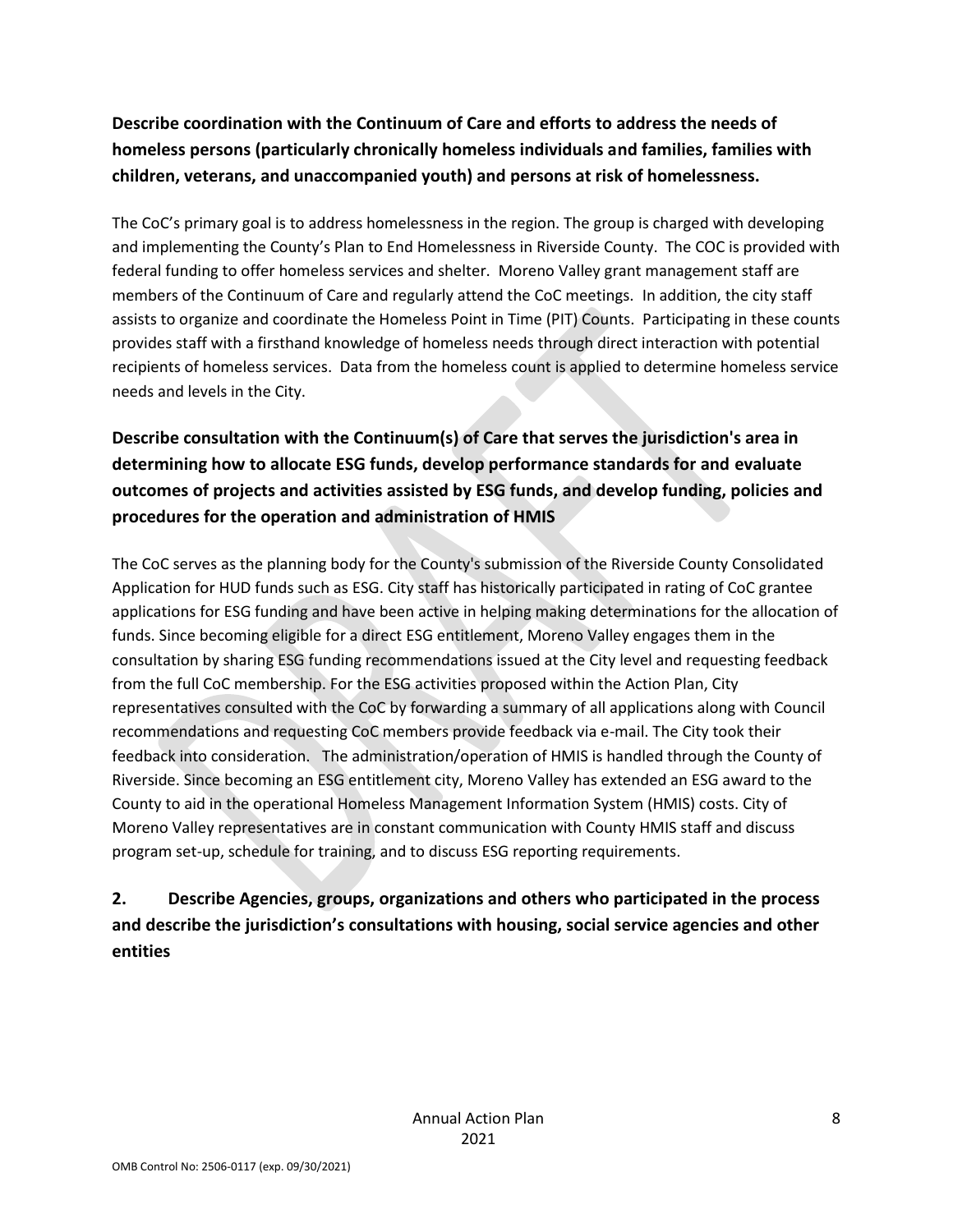**Table 2 – Agencies, groups, organizations who participated**

| 1              | Agency/Group/Organization                                                                                                                                         | HOUSING AUTHORITY OF RIVERSIDE COUNTY                                                                                                                                                                                                                                                                                                                                                                                                                                         |  |  |
|----------------|-------------------------------------------------------------------------------------------------------------------------------------------------------------------|-------------------------------------------------------------------------------------------------------------------------------------------------------------------------------------------------------------------------------------------------------------------------------------------------------------------------------------------------------------------------------------------------------------------------------------------------------------------------------|--|--|
|                | <b>Agency/Group/Organization Type</b>                                                                                                                             | Housing<br>PHA<br>Other government - County                                                                                                                                                                                                                                                                                                                                                                                                                                   |  |  |
|                | What section of the Plan was addressed by<br><b>Consultation?</b>                                                                                                 | <b>Housing Need Assessment</b><br><b>Public Housing Needs</b><br>Non-Homeless Special Needs                                                                                                                                                                                                                                                                                                                                                                                   |  |  |
|                | Briefly describe how the Agency/Group/Organization<br>was consulted. What are the anticipated outcomes of<br>the consultation or areas for improved coordination? | Throughout the year, the City reviews proposed development sites, the<br>comprehensive plan of the PHA, and any proposed demolition or disposition of<br>public housing developments. In reviewing PHA comprehensive plan the City is<br>able to determine regional housing needs as established by the PHA. It is<br>anticipated this continued relationship with the PHA will allow the City to<br>identify needs and gaps in service in order to improve service delivery. |  |  |
| $\overline{2}$ | Agency/Group/Organization                                                                                                                                         | Riverside County Continuum of Care                                                                                                                                                                                                                                                                                                                                                                                                                                            |  |  |
|                | <b>Agency/Group/Organization Type</b>                                                                                                                             | Housing<br>PHA<br>Services - Housing<br>Services-Persons with HIV/AIDS<br>Services-Victims of Domestic Violence<br>Services-homeless<br>Other government - County<br>Regional organization<br>Planning organization<br><b>Civic Leaders</b>                                                                                                                                                                                                                                   |  |  |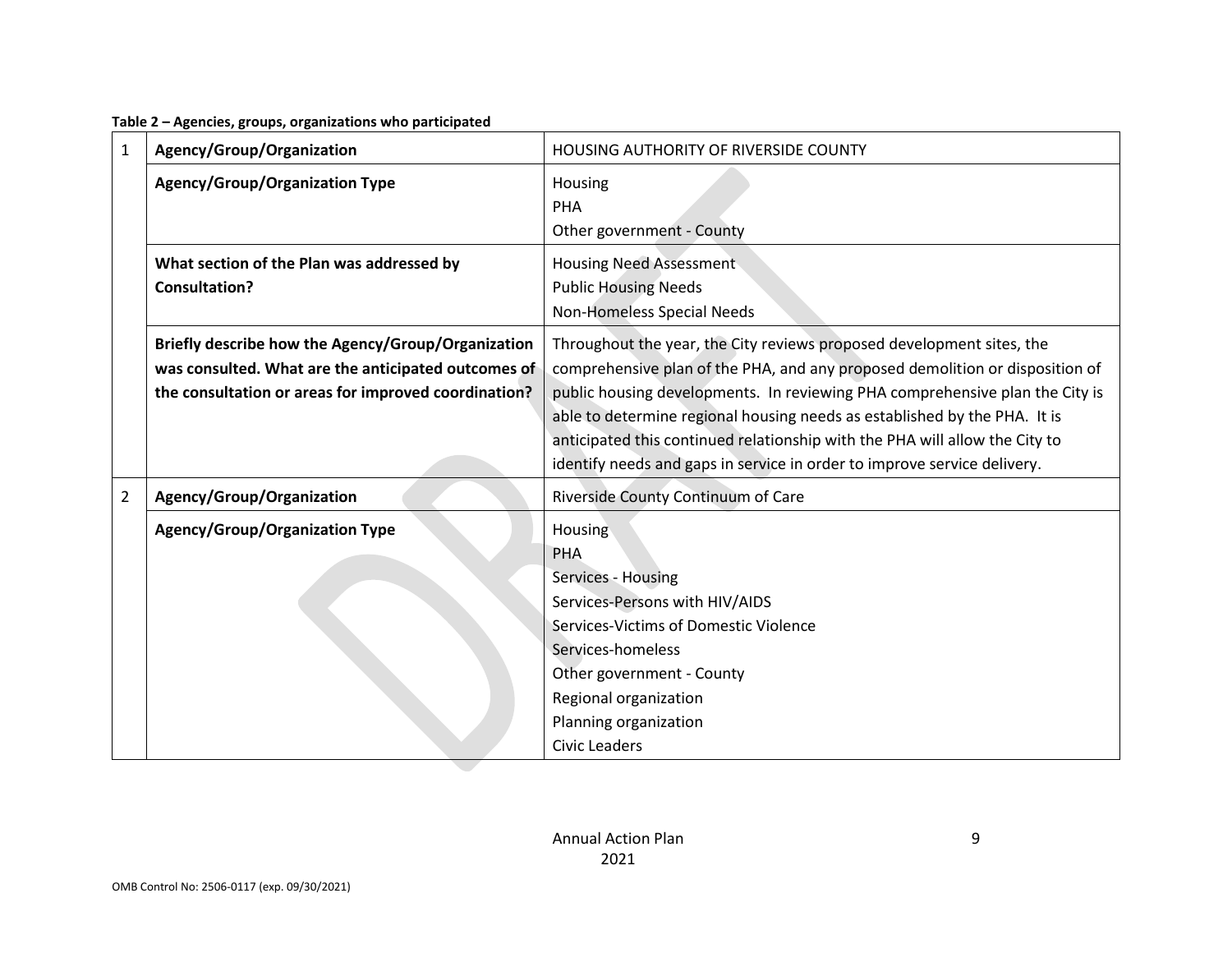|                | What section of the Plan was addressed by<br><b>Consultation?</b>                                                                                                 | <b>Housing Need Assessment</b><br><b>Public Housing Needs</b><br>Homeless Needs - Chronically homeless<br>Homeless Needs - Families with children<br>Homelessness Needs - Veterans<br>Homelessness Needs - Unaccompanied youth<br><b>Homelessness Strategy</b><br><b>Anti-poverty Strategy</b>                                                                                                                                                                                                                             |  |  |
|----------------|-------------------------------------------------------------------------------------------------------------------------------------------------------------------|----------------------------------------------------------------------------------------------------------------------------------------------------------------------------------------------------------------------------------------------------------------------------------------------------------------------------------------------------------------------------------------------------------------------------------------------------------------------------------------------------------------------------|--|--|
|                | Briefly describe how the Agency/Group/Organization<br>was consulted. What are the anticipated outcomes of<br>the consultation or areas for improved coordination? | The City is a member of the regional CoC. As a result of membership, consults<br>with various city, county, and local homeless service providers about all matter<br>of homeless affecting the area. The monthly meetings assist the City to identify<br>service gaps and priority needs. The City coordinates with the CoC for the<br>Veterans, Youth, and general Point in Time Homeless Count in MV. Per grant<br>requirements, the City also consulted with the CoC membership regarding the<br>best use of ESG funds. |  |  |
| $\overline{3}$ | Agency/Group/Organization                                                                                                                                         | <b>Habitat for Humanity Riverside</b>                                                                                                                                                                                                                                                                                                                                                                                                                                                                                      |  |  |
|                | <b>Agency/Group/Organization Type</b>                                                                                                                             | Housing                                                                                                                                                                                                                                                                                                                                                                                                                                                                                                                    |  |  |
|                | What section of the Plan was addressed by<br><b>Consultation?</b>                                                                                                 | <b>Housing Need Assessment</b><br>Non-Homeless Special Needs<br><b>Anti-poverty Strategy</b>                                                                                                                                                                                                                                                                                                                                                                                                                               |  |  |
|                | Briefly describe how the Agency/Group/Organization<br>was consulted. What are the anticipated outcomes of<br>the consultation or areas for improved coordination? | The City had several meetings with the organization to discuss the coordination<br>of local housing programs for low/moderate income and special needs<br>populations (elderly and disabled). The meetings have been helpful in identify<br>potential future programs to be implemented during the Consolidated Plan<br>period.                                                                                                                                                                                            |  |  |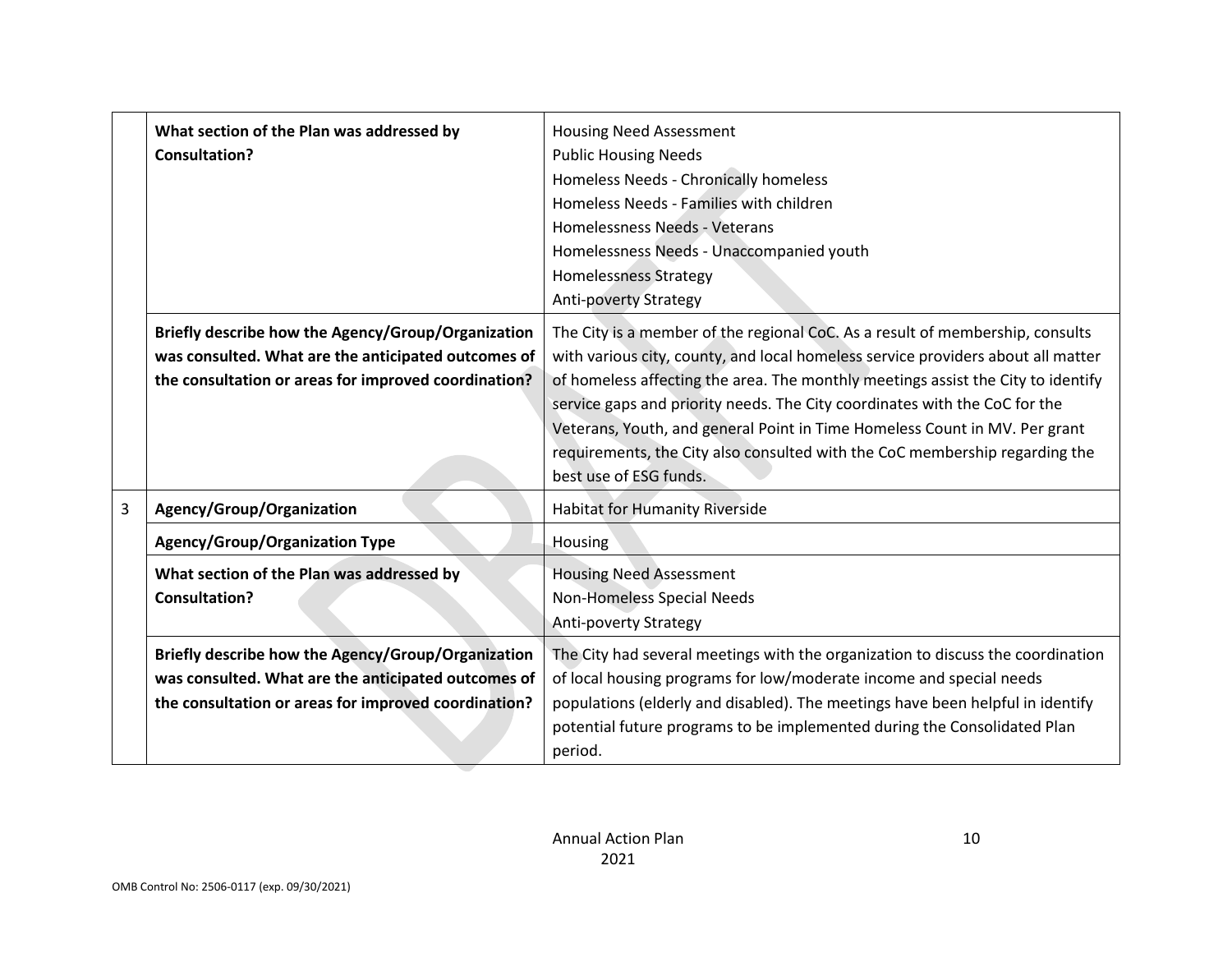| 4 | Agency/Group/Organization                                                                                                                                         | Fair Housing Council of Riverside County, Inc.,                                                                                                                                                                                                                                                                                                                                                                                                                                                                                   |
|---|-------------------------------------------------------------------------------------------------------------------------------------------------------------------|-----------------------------------------------------------------------------------------------------------------------------------------------------------------------------------------------------------------------------------------------------------------------------------------------------------------------------------------------------------------------------------------------------------------------------------------------------------------------------------------------------------------------------------|
|   | <b>Agency/Group/Organization Type</b>                                                                                                                             | Service-Fair Housing                                                                                                                                                                                                                                                                                                                                                                                                                                                                                                              |
|   | What section of the Plan was addressed by<br><b>Consultation?</b>                                                                                                 | Housing Need Assessment                                                                                                                                                                                                                                                                                                                                                                                                                                                                                                           |
|   | Briefly describe how the Agency/Group/Organization<br>was consulted. What are the anticipated outcomes of<br>the consultation or areas for improved coordination? | Several meetings were conducted with the Fair Housing Council of Riverside<br>County (FHCRC) to assist the City in the development of the Housing Strategy as<br>well as the Draft Assessment of Fair Housing. The City and FHCRC held meetings<br>with apartment managers and residents on fair housing laws, rights and<br>responsibilities during the Con Plan development process. FHCRC was also<br>instrumental in helping the City to develop a fair housing survey which was<br>posted online for the public to complete. |
| 5 | Agency/Group/Organization                                                                                                                                         | FAMILY SERVICE ASSOCIATION OF WESTERN RIVERSIDE COUNTY (FSA)                                                                                                                                                                                                                                                                                                                                                                                                                                                                      |
|   | <b>Agency/Group/Organization Type</b>                                                                                                                             | Services-Children<br><b>Services-Elderly Persons</b><br>Services-Persons with Disabilities<br>Services-Persons with HIV/AIDS<br>Services-Victims of Domestic Violence<br>Services-homeless<br>Services-Health<br>Services-Education<br>Services-Employment                                                                                                                                                                                                                                                                        |
|   |                                                                                                                                                                   |                                                                                                                                                                                                                                                                                                                                                                                                                                                                                                                                   |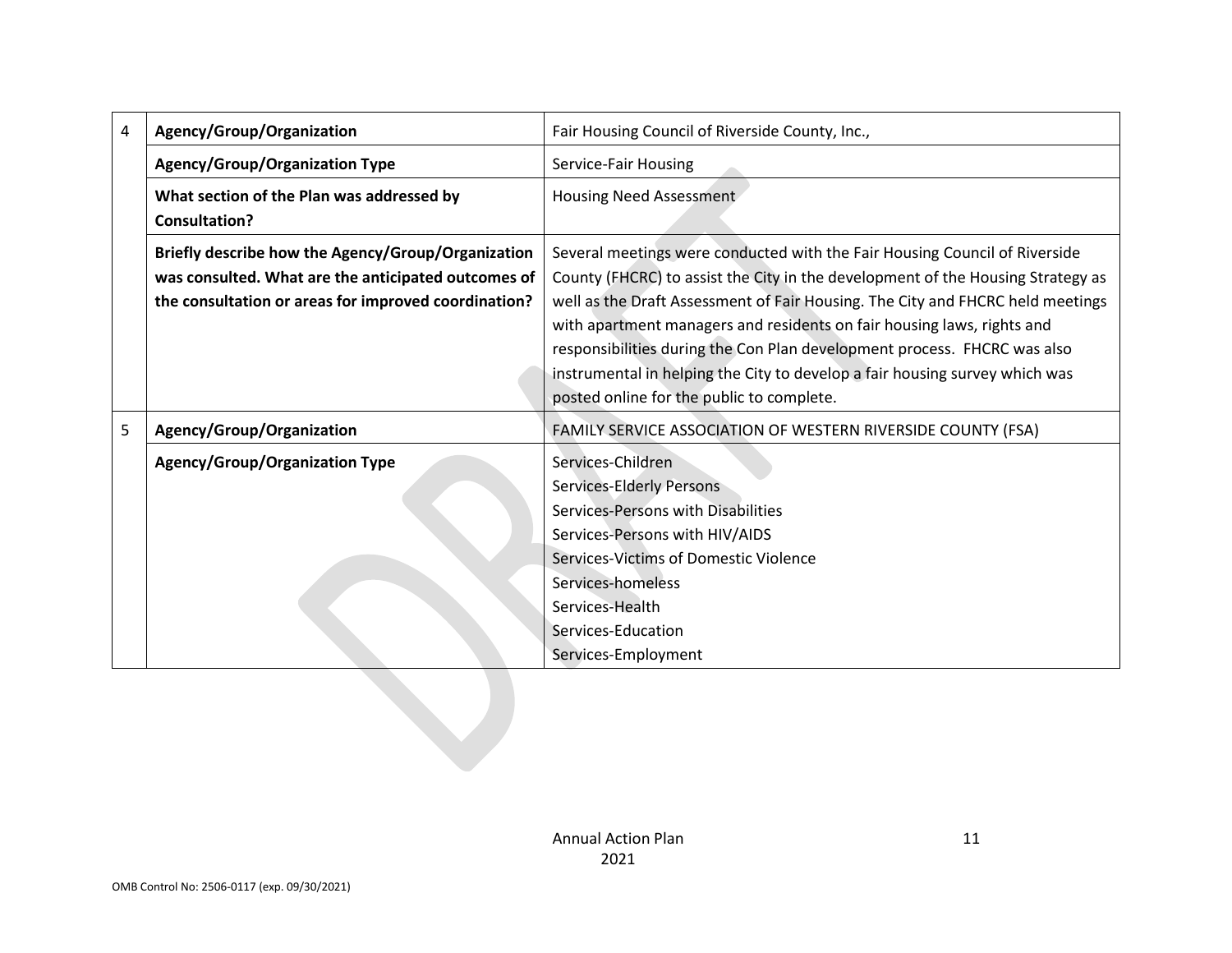|   | What section of the Plan was addressed by<br><b>Consultation?</b>                                                                                                 | <b>Housing Need Assessment</b><br>Homeless Needs - Chronically homeless<br>Homeless Needs - Families with children<br>Homelessness Needs - Veterans<br>Homelessness Needs - Unaccompanied youth<br><b>Homelessness Strategy</b><br>Non-Homeless Special Needs<br><b>Anti-poverty Strategy</b> |
|---|-------------------------------------------------------------------------------------------------------------------------------------------------------------------|-----------------------------------------------------------------------------------------------------------------------------------------------------------------------------------------------------------------------------------------------------------------------------------------------|
|   | Briefly describe how the Agency/Group/Organization<br>was consulted. What are the anticipated outcomes of<br>the consultation or areas for improved coordination? | The City has had a long relationship with Family Services Association (FSA) and<br>meets with the organization periodically to discuss community needs. It is<br>anticipated that the City will continue to collaborate with FSA on meeting the<br>needs of Moreno Valley residents.          |
| 6 | Agency/Group/Organization                                                                                                                                         | Riverside University Health System-Public Health and Behavioral Health                                                                                                                                                                                                                        |
|   | <b>Agency/Group/Organization Type</b>                                                                                                                             | Services-Health<br>Health Agency                                                                                                                                                                                                                                                              |
|   | What section of the Plan was addressed by<br><b>Consultation?</b>                                                                                                 | <b>Housing Need Assessment</b><br>Non-Homeless Special Needs                                                                                                                                                                                                                                  |
|   | Briefly describe how the Agency/Group/Organization<br>was consulted. What are the anticipated outcomes of<br>the consultation or areas for improved coordination? | The City obtained information on the Mental Health Services Act and housing<br>units in affordable housing developments. One of these developments is<br>located in Moreno Valley. Needs assessment and service area planning data was<br>reviewed.                                           |
| 7 | Agency/Group/Organization                                                                                                                                         | County of Riverside Department of Public Social Services                                                                                                                                                                                                                                      |
|   | <b>Agency/Group/Organization Type</b>                                                                                                                             | Services-Employment<br>Other government - County                                                                                                                                                                                                                                              |
|   | What section of the Plan was addressed by<br><b>Consultation?</b>                                                                                                 | Non-Homeless Special Needs<br><b>Anti-poverty Strategy</b>                                                                                                                                                                                                                                    |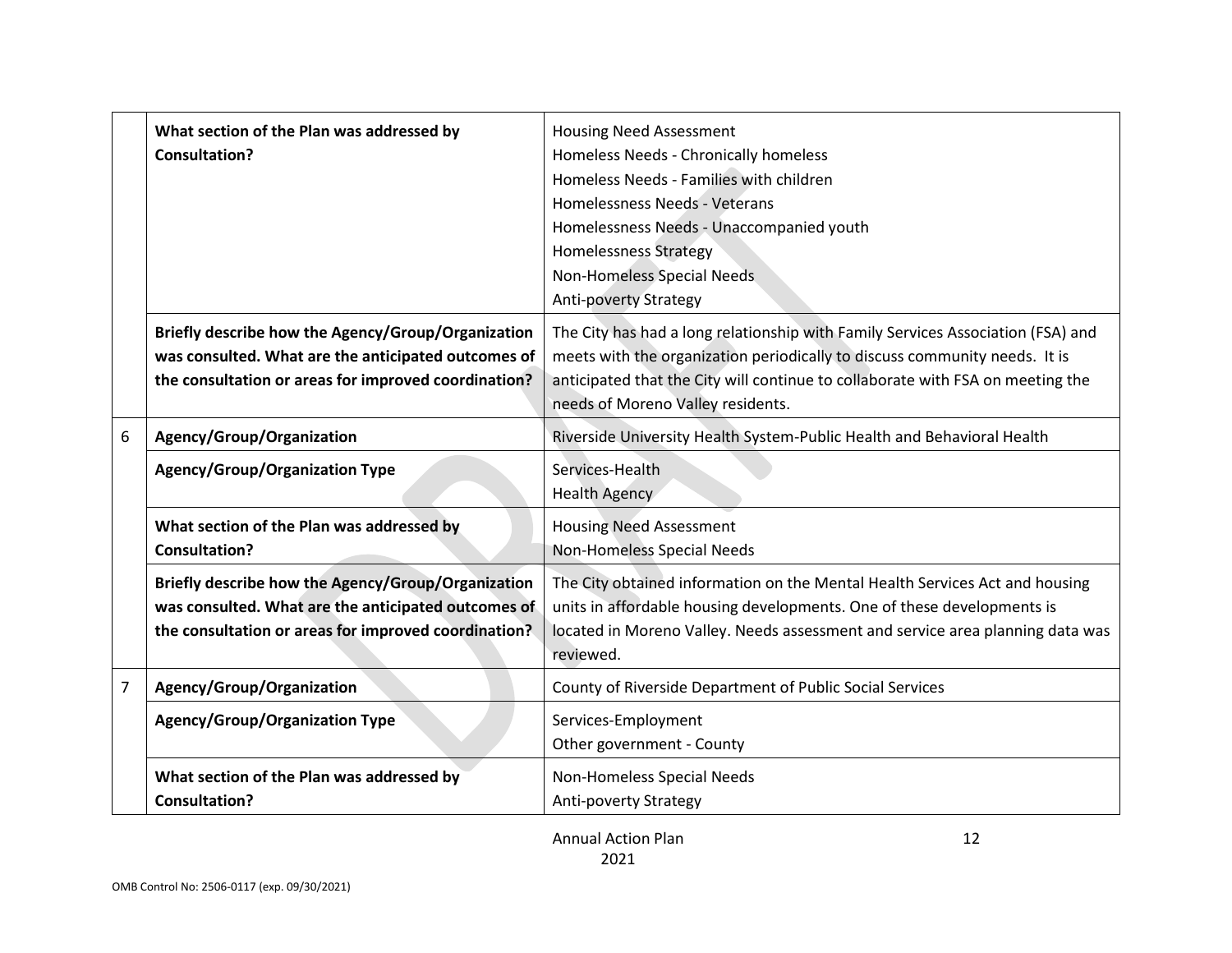|                 | Briefly describe how the Agency/Group/Organization<br>was consulted. What are the anticipated outcomes of<br>the consultation or areas for improved coordination? | The City obtained information on the number of persons enrolled in safety net<br>programs who live in Moreno Valley by zip code and the number of months the<br>persons participate in each program. |
|-----------------|-------------------------------------------------------------------------------------------------------------------------------------------------------------------|------------------------------------------------------------------------------------------------------------------------------------------------------------------------------------------------------|
| 8               | Agency/Group/Organization                                                                                                                                         | RIVERSIDE COUNTY OFFICE ON AGING                                                                                                                                                                     |
|                 | <b>Agency/Group/Organization Type</b>                                                                                                                             | Services-Elderly Persons<br>Services-Persons with Disabilities                                                                                                                                       |
|                 | What section of the Plan was addressed by<br><b>Consultation?</b>                                                                                                 | <b>Housing Need Assessment</b><br>Non-Homeless Special Needs<br><b>Anti-poverty Strategy</b>                                                                                                         |
|                 | Briefly describe how the Agency/Group/Organization<br>was consulted. What are the anticipated outcomes of<br>the consultation or areas for improved coordination? | The City obtained information on the elderly needs assessment, priority needs,<br>and affordable housing developments serving seniors and disabled persons.                                          |
| 9               | Agency/Group/Organization                                                                                                                                         | <b>Inland Regional Center</b>                                                                                                                                                                        |
|                 | <b>Agency/Group/Organization Type</b>                                                                                                                             | Services-Persons with Disabilities<br>Regional organization                                                                                                                                          |
|                 | What section of the Plan was addressed by<br><b>Consultation?</b>                                                                                                 | <b>Housing Need Assessment</b><br>Non-Homeless Special Needs                                                                                                                                         |
|                 | Briefly describe how the Agency/Group/Organization<br>was consulted. What are the anticipated outcomes of<br>the consultation or areas for improved coordination? | The City obtained information on the developmentally disabled needs<br>assessment and housing needs.                                                                                                 |
| 10 <sup>1</sup> | Agency/Group/Organization                                                                                                                                         | <b>California Department of Social Services</b>                                                                                                                                                      |
|                 | <b>Agency/Group/Organization Type</b>                                                                                                                             | Other government - State                                                                                                                                                                             |
|                 | What section of the Plan was addressed by<br><b>Consultation?</b>                                                                                                 | <b>Housing Need Assessment</b><br>Non-Homeless Special Needs                                                                                                                                         |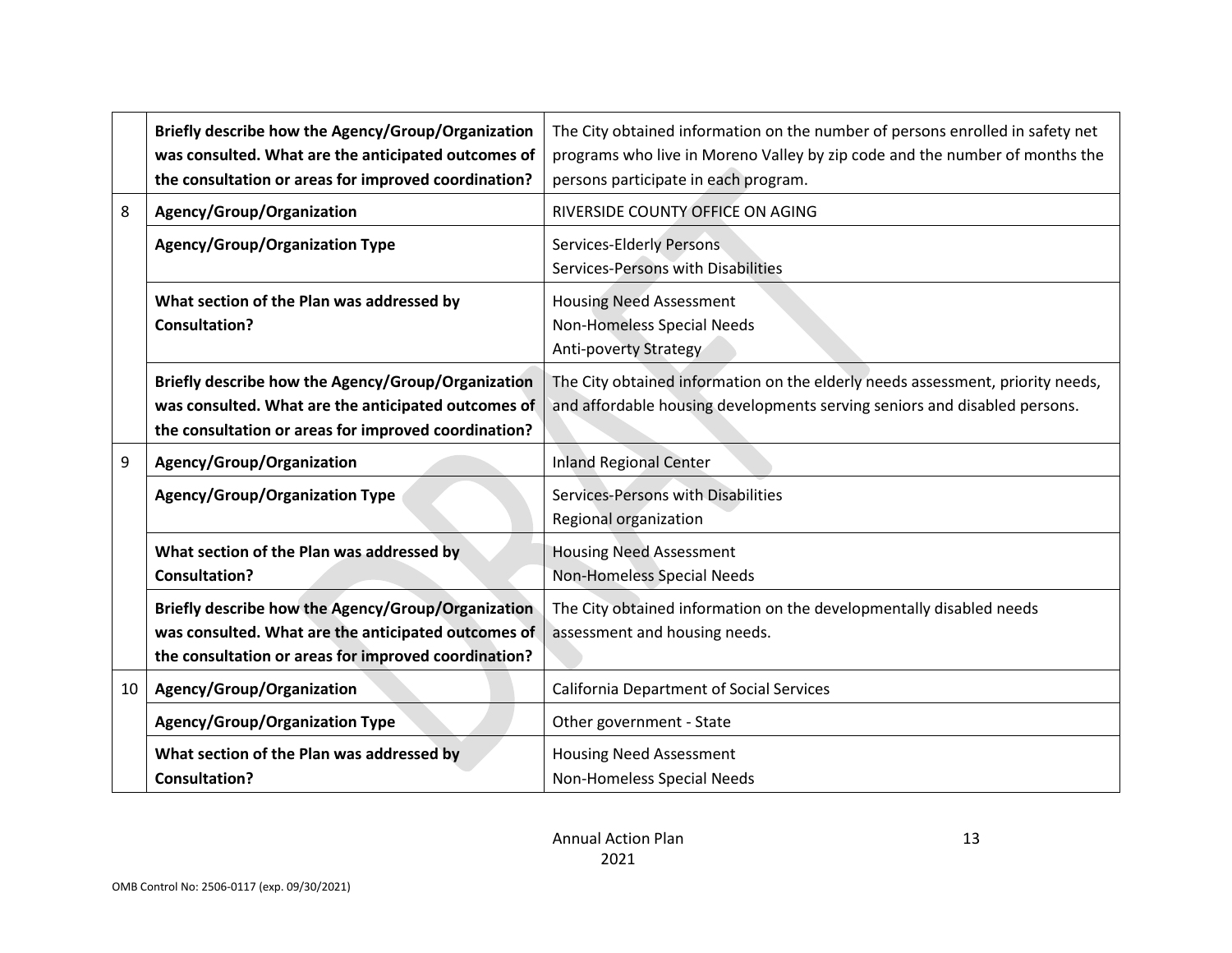|                                                                                                                                                                   | Briefly describe how the Agency/Group/Organization<br>was consulted. What are the anticipated outcomes of<br>the consultation or areas for improved coordination? | The Community Care Licensing Division provided information on the number,<br>capacity and location of Adult Residential Facilities and Residential Care<br>Facilities which are located in the City.                               |
|-------------------------------------------------------------------------------------------------------------------------------------------------------------------|-------------------------------------------------------------------------------------------------------------------------------------------------------------------|------------------------------------------------------------------------------------------------------------------------------------------------------------------------------------------------------------------------------------|
| 11                                                                                                                                                                | Agency/Group/Organization                                                                                                                                         | California Department of Public Health                                                                                                                                                                                             |
|                                                                                                                                                                   | <b>Agency/Group/Organization Type</b>                                                                                                                             | Services-Health<br>Other government - State                                                                                                                                                                                        |
|                                                                                                                                                                   | What section of the Plan was addressed by<br><b>Consultation?</b>                                                                                                 | <b>Housing Need Assessment</b><br><b>Non-Homeless Special Needs</b>                                                                                                                                                                |
| Briefly describe how the Agency/Group/Organization<br>was consulted. What are the anticipated outcomes of<br>the consultation or areas for improved coordination? |                                                                                                                                                                   | The Departments Health Facilities Consumer System was consulted for purposes<br>of developing an inventory of Intermediate Care Facilities for Developmentally<br>Disabled Persons and Congregate Care Facilities for the Elderly. |

### **Identify any Agency Types not consulted and provide rationale for not consulting**

All relevant housing, social services and other entities were consulted. Other local/regional/state/federal planning efforts considered when preparing the Plan are listed in the table below.

### **Other local/regional/state/federal planning efforts considered when preparing the Plan**

| <b>Name of Plan</b> | <b>Lead Organization</b>         | How do the goals of your Strategic Plan overlap with the goals of each plan?     |  |  |
|---------------------|----------------------------------|----------------------------------------------------------------------------------|--|--|
| Continuum of Care   | Riverside County Department of   | The CoC plan and the City's Consolidated Plan are very consistent in their goals |  |  |
|                     | <b>Public Social Services</b>    | for the Region and are in agreement that a regional effort is required.          |  |  |
| 2020-2024 Area Plan |                                  | The 2020-2024 Area Aging Plan provided guidance to the needs assessment,         |  |  |
|                     | Riverside County Office on Aging | priorities and goals of the Consolidated Plan.                                   |  |  |

#### **Table 3 – Other local / regional / federal planning efforts**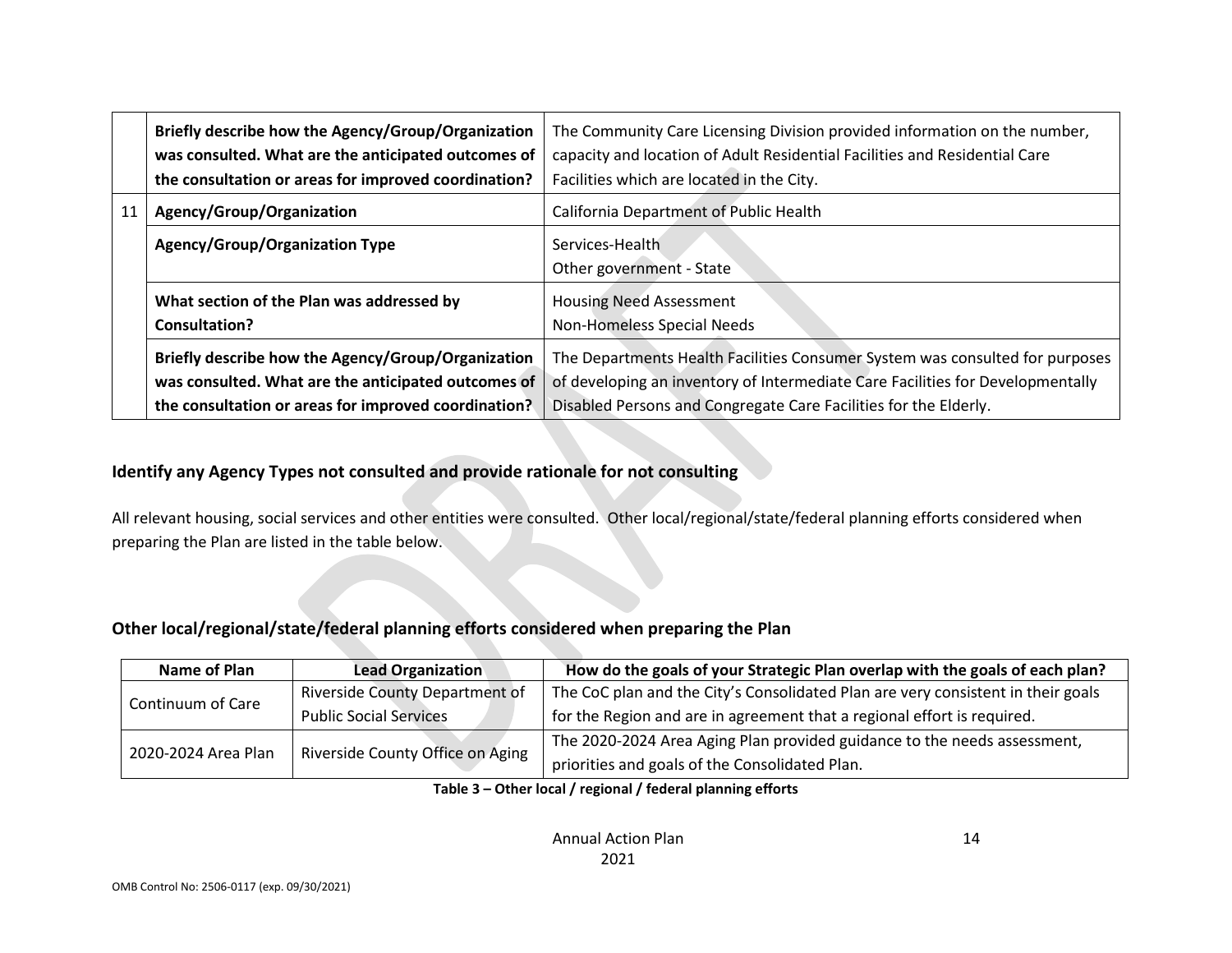### **Narrative (optional)**

Pursuant to the ConPlan regulations, during the process of developing the Consolidated Plan the City's consultation process included gathering information on broadband internet service providers, organizations engaged in narrowing the digital divide, agencies whose primary responsibilities include the management of flood prone areas, public land or water resources, and emergency management agencies.

#### Broadband Internet Service Providers/Organization Engaged in Narrowing the Digital Divide

The FCC definition of broadband includes download speeds faster than 25 Mbps. The City has three types of internet service providers: cable, DSL and fiber. The internet service providers include, but are not limited, to AT&T, Frontier, Spectrum, Mediacom, HughesNet and Time Warner. According to Stanford University, the "digital divide" refers to the growing gap between the underprivileged members of society, especially the poor, rural, elderly, and handicapped portion of the population who do not have access to computers or the internet; and the wealthy, middle class, and young Americans living in urban and suburban areas who have access.

RICVOconnect is a Riverside County initiative, supported by the Riverside County Board of Supervisors and Executive Office, and led by Riverside County Information Technology (RCIT), that seeks to remove the road blocks that obstruct service providers from building out current infrastructure. RIVCOconnect invites the private sector to deliver broadband services Countywide at speeds of 1 Gbps and above. The Moreno Valley Public Library provides computer labs and online resources to all its patrons.

#### Management of Flood Prone Areas

The flood prone areas within the City have been mapped by the County of Riverside and the Federal Emergency Management Agency (FEMA). The Riverside County Flood Control and Water Conservation District has responsibility for planning and construction of regional flood control facilities. The City retains the responsibility for designing, construction, and maintenance of local drainage facilities. Four types of flooding conditions could occur in Moreno Valley: flooding in defined watercourses; ponding; sheet flow; and dam inundation flooding. Flood levels within defined watercourses vary along many of the drainage ways and floodplains.

#### Emergency Management Agencies

The Moreno Valley Fire Department will be the incident commander, or be working in a unified command with other responding agencies depending on the nature of the emergency. The Fire Department maintains a clear understanding of the statutory responsibility and authority it has depending upon the emergency; along with a working knowledge of the Incident Command System, California Disaster and Civil Defense Master Mutual Aid Agreement, and Standardized Emergency Management System (SEMS).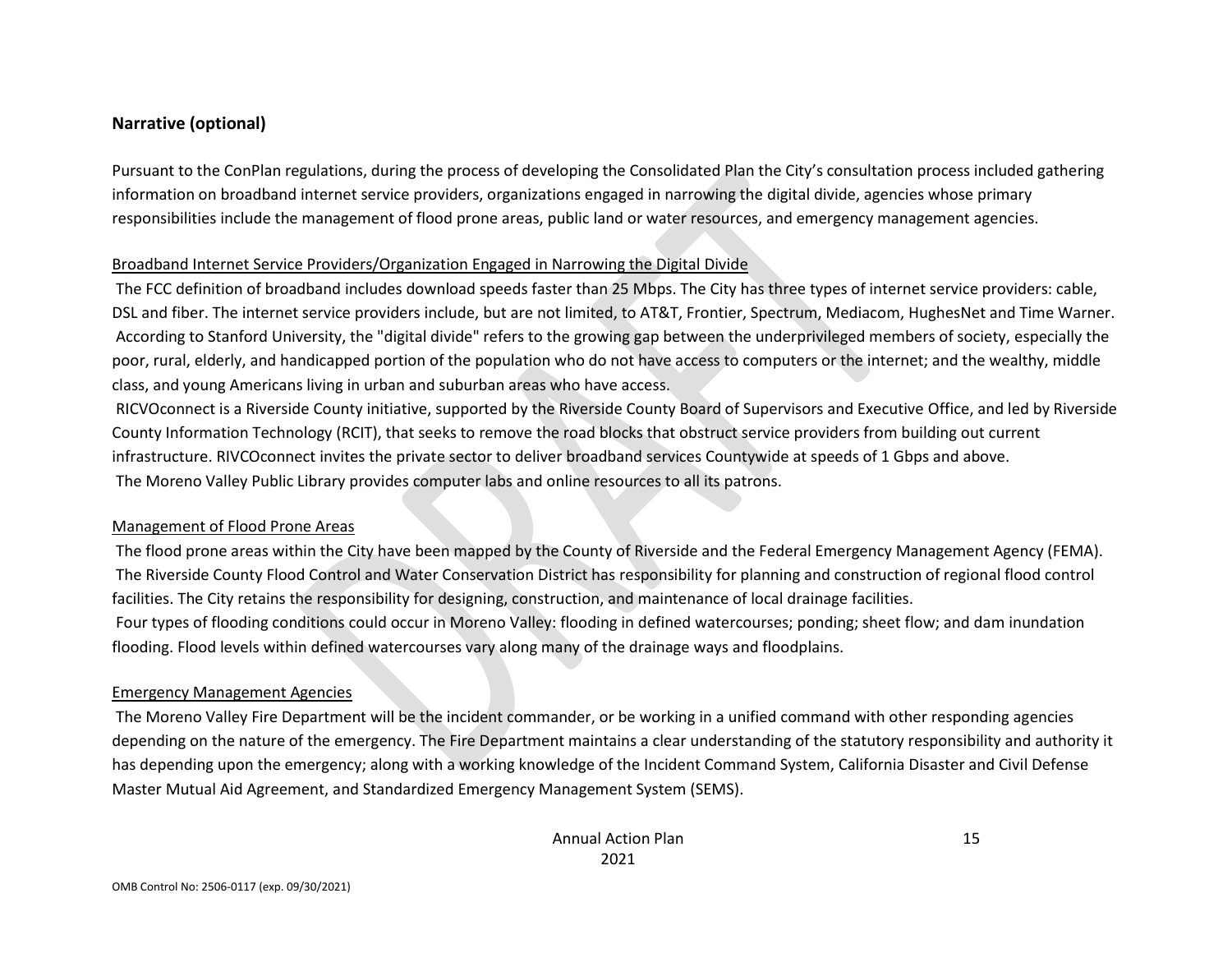#### Land or Water Resources

According to the General Plan Conservation Element, water resources include two hydrological groundwater basins in the planning area: The Perris Basin and the San Jacinto Basin. The primary purveyor of water in Moreno Valley since the 1950's has been the Eastern Municipal Water District. The State Water Project brought additional imported water to Moreno Valley and EMWD's service area.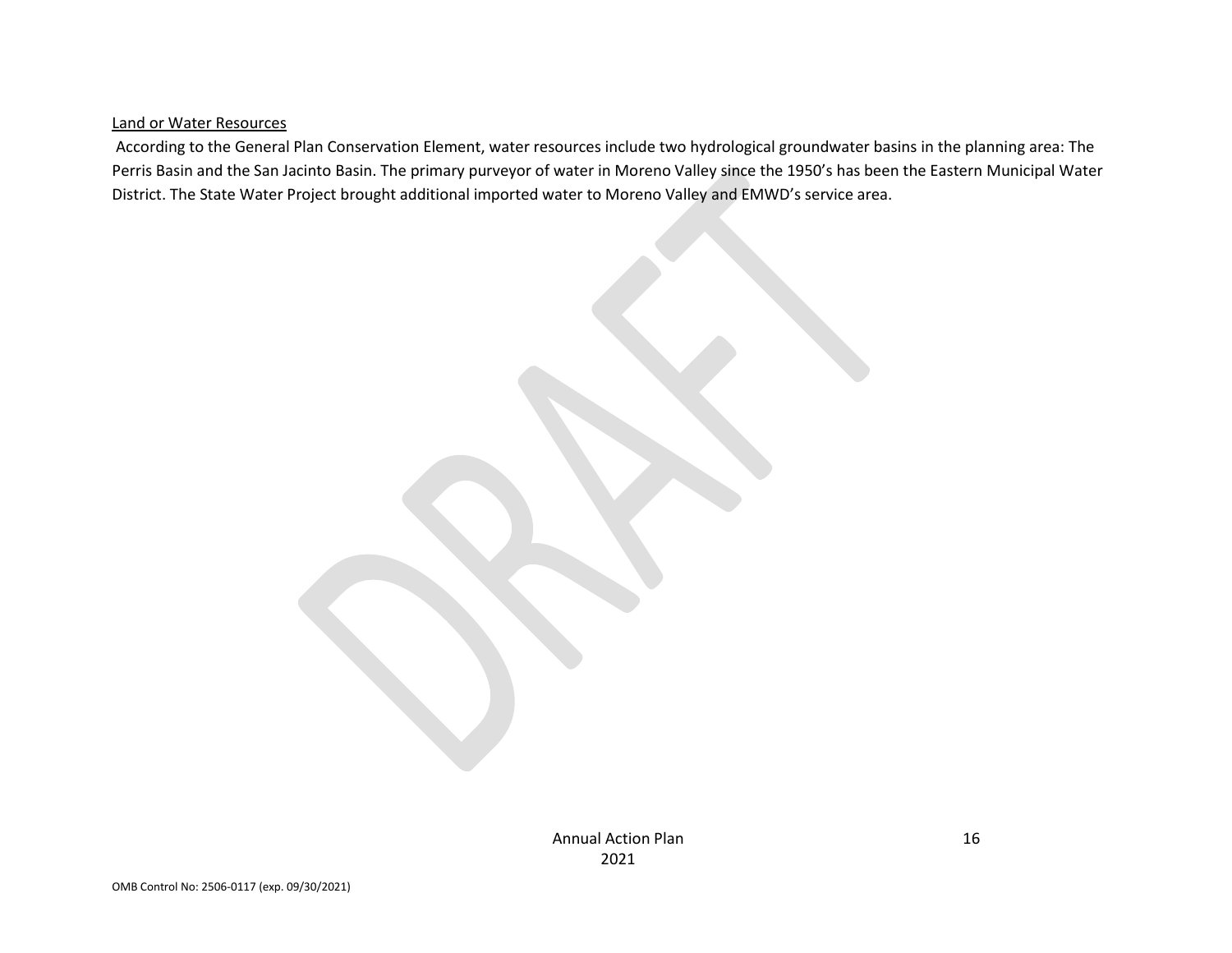## **AP-12 Participation – 91.105, 91.200(c)**

## **1. Summary of citizen participation process/Efforts made to broaden citizen participation Summarize citizen participation process and how it impacted goal-setting**

The City of Moreno Valley is required by law to have a detailed Citizen Participation Plan which contains the City's policies and procedures for public involvement in the Consolidated Plan process and the use of Federal grant funds. The Moreno Valley Citizen Participation Plan was developed as required under 24CFR Part 91 and Part 8. HUD regulations require that cities consult with public and private community-based non-profit organizations to obtain input on the housing and non-housing needs of low and moderate income and homeless members of the community. During the Action Plan process, the City took an aggressive approach to ensure and encourage citizen participation. The City went beyond the measures outlined in its Citizen Participation Plan to encourage participation. Outreach efforts were made toward the forming of this Action Plan. The City hosted two (2) public meetings and three (3) public hearings for a total of five (5) meetings compared to the three (3) hosted in a standard year. The City invited residents, non-profit organizations and surrounding jurisdictions to solicit input on community needs. Because the grants are now being administered out of the Finance Department, a public meeting with the Finance Subcommittee was held on October 27, 2020 to discuss the Action Plan schedule. The first public hearing took place on November 17, 2020 and residents were given the opportunity to provide comments regarding priority needs in the community. The proposed 2021-22 Action Plan was made available for a 30 day public examination and comment period from April 1, 2021 through May 4, 2021. The Action Plan was available in its entirety on the City's website at www.moval.org. The second public hearing took place on April 20, 2021 where grant funding recommendations made by the Finance Subcommittee were reviewed. Due to the COVID-19 outbreak and social distancing requirements, residents were given the opportunity to provide comments the funding recommendations via telecommunications software provide by the City. A final public hearing took place on May 4, 2021 after the close of the public review period. The final public hearing allowed the public an opportunity to comment telephonically on the proposed Action Plan before adoption by the City Council. The information compiled from the meetings was used in determining the needs in the community and the development of strategies.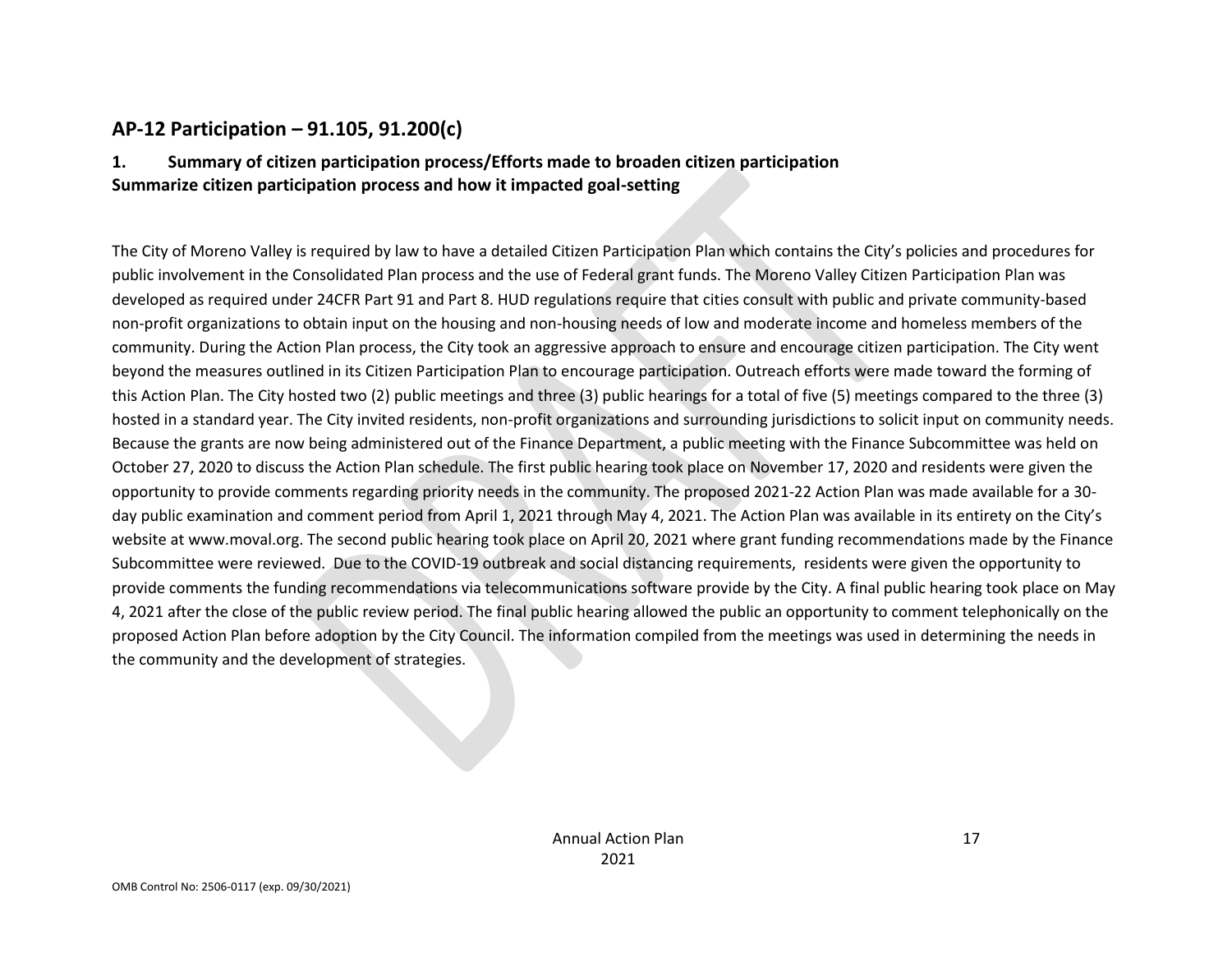## **Citizen Participation Outreach**

| <b>Sort Order</b> | <b>Mode of Outreach</b> | <b>Target of Outreach</b>                                                                                                | Summary of<br>response/attendance                                                                                                                                                                                                                                                                                                                     | <b>Summary of</b><br>comments received | <b>Summary of comments</b><br>not accepted<br>and reasons | URL (If<br>applicable) |
|-------------------|-------------------------|--------------------------------------------------------------------------------------------------------------------------|-------------------------------------------------------------------------------------------------------------------------------------------------------------------------------------------------------------------------------------------------------------------------------------------------------------------------------------------------------|----------------------------------------|-----------------------------------------------------------|------------------------|
| 1                 | Newspaper Ad            | <b>Minorities</b><br>Persons with<br>disabilities<br>Non-targeted/broad<br>community<br>Low Income<br><b>Individuals</b> | This ad was published<br>to announce Public<br>Meeting 1: Finance<br>Subcommittee to<br>review FY 21-22<br><b>Action Plan Calendar</b><br>and<br>Objectives/Policies.<br>The public was<br>invited to attend and<br>provide input via the<br>Zoom application.<br>The ad was published<br>in the Riverside<br>Press-Enterprise on<br>October 8, 2020. | No comments were<br>received.          | N/A                                                       |                        |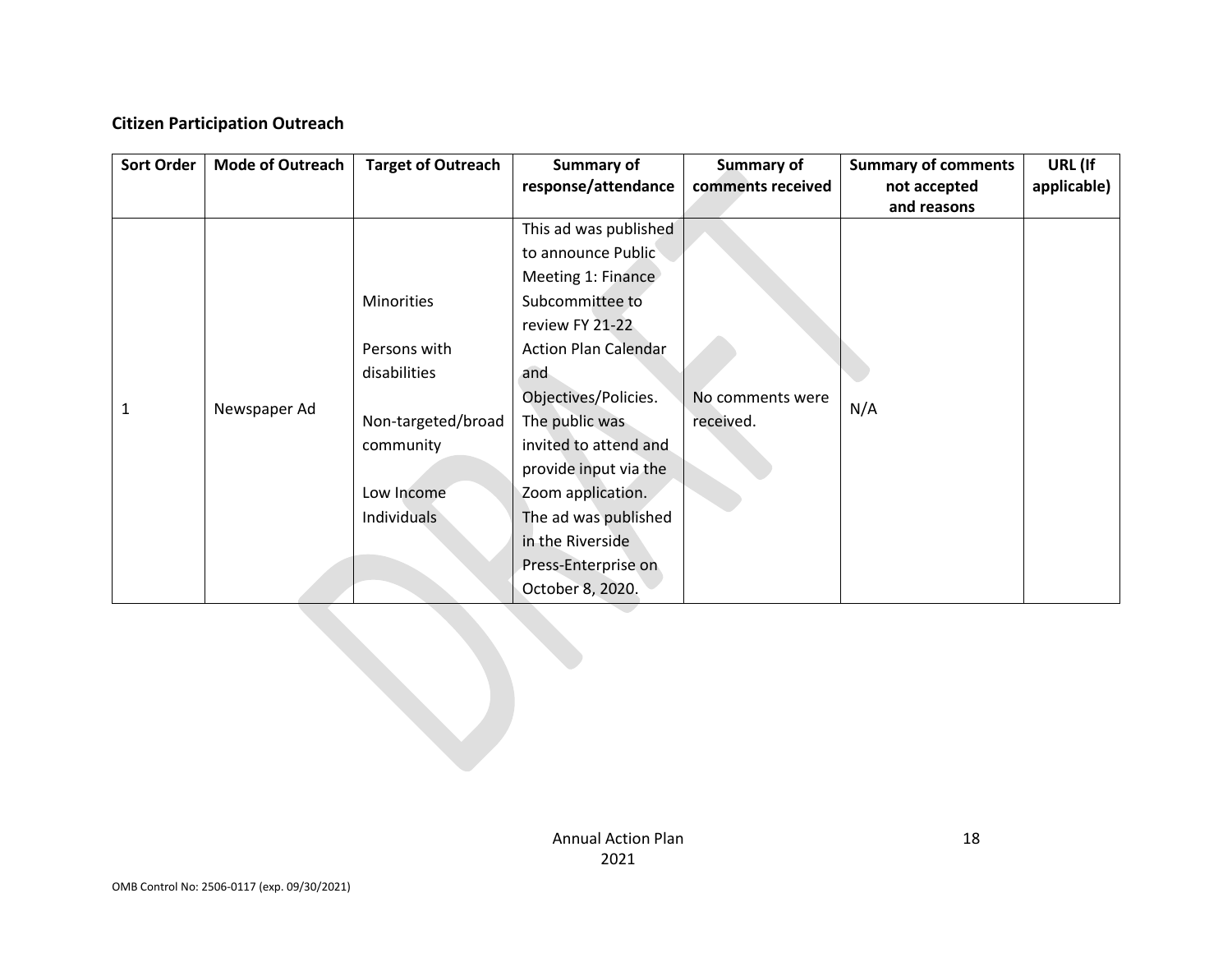| <b>Sort Order</b> | <b>Mode of Outreach</b> | <b>Target of Outreach</b> | Summary of            | <b>Summary of</b>             | <b>Summary of comments</b> | URL (If     |
|-------------------|-------------------------|---------------------------|-----------------------|-------------------------------|----------------------------|-------------|
|                   |                         |                           | response/attendance   | comments received             | not accepted               | applicable) |
|                   |                         |                           |                       |                               | and reasons                |             |
|                   |                         |                           | This Public Meeting 1 |                               |                            |             |
|                   |                         | <b>Minorities</b>         | was held on October   |                               |                            |             |
|                   |                         |                           | 27, 2020 via the      |                               |                            |             |
|                   |                         | Persons with              | Zoom application.     |                               |                            |             |
|                   |                         | disabilities              | Notice of this        |                               |                            |             |
|                   |                         |                           | meeting was           |                               |                            |             |
| 2                 | <b>Public Meeting</b>   | Non-targeted/broad        | published in the      | No comments were<br>received. | N/A                        |             |
|                   |                         |                           | newspaper of regular  |                               |                            |             |
|                   |                         | community                 | circulation on        |                               |                            |             |
|                   |                         | Low Income                | October 8, 2020. No   |                               |                            |             |
|                   |                         |                           | members of the        |                               |                            |             |
|                   |                         | Individuals               | public attended this  |                               |                            |             |
|                   |                         |                           | meeting.              |                               |                            |             |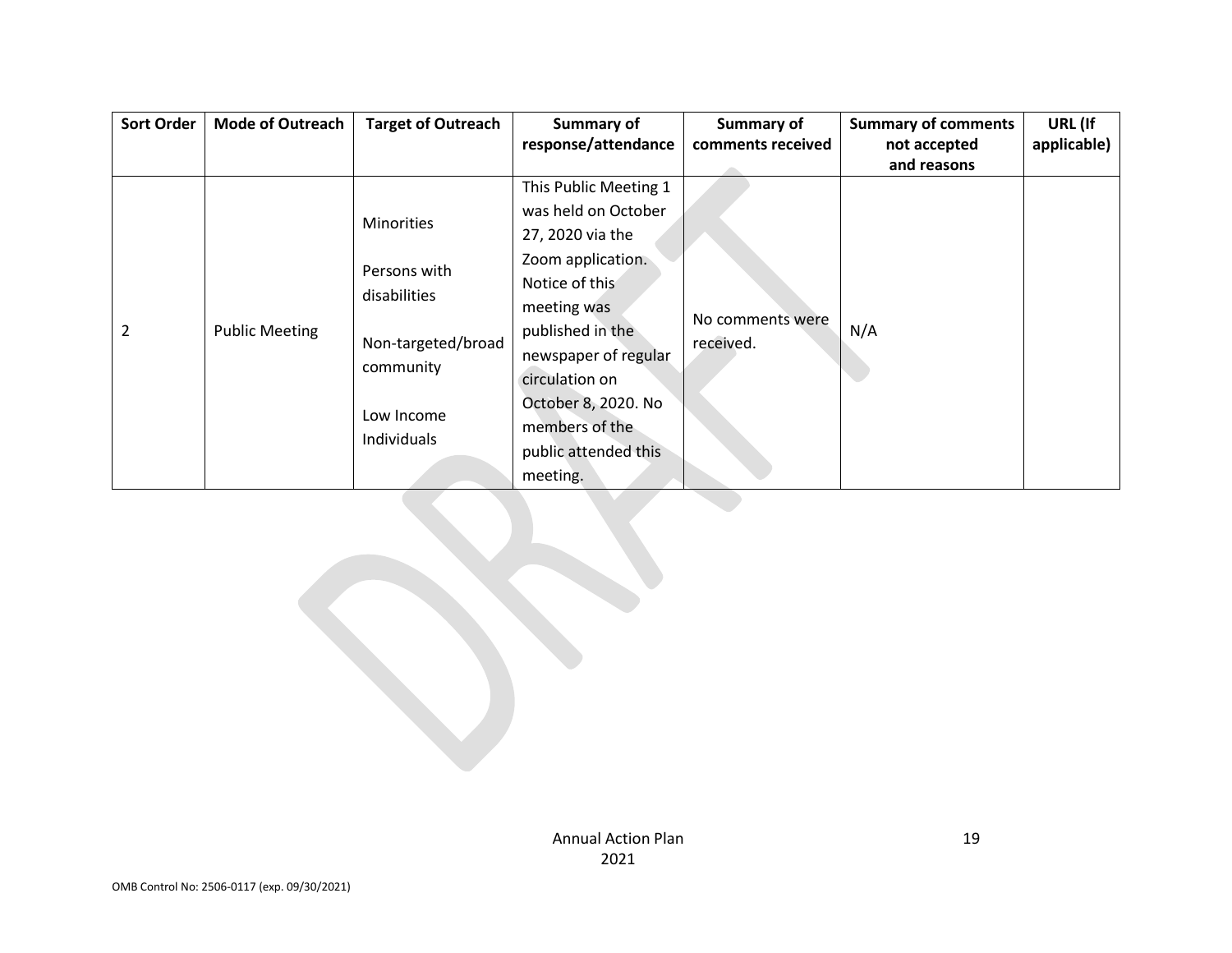| <b>Sort Order</b> | <b>Mode of Outreach</b> | <b>Target of Outreach</b> | Summary of            | Summary of        | <b>Summary of comments</b> | URL (If     |
|-------------------|-------------------------|---------------------------|-----------------------|-------------------|----------------------------|-------------|
|                   |                         |                           | response/attendance   | comments received | not accepted               | applicable) |
|                   |                         |                           |                       |                   | and reasons                |             |
|                   |                         |                           | This ad was published |                   |                            |             |
|                   |                         |                           | to announce Public    |                   |                            |             |
|                   |                         |                           | Hearing 1 to adopt    |                   |                            |             |
|                   |                         |                           | Objectives/Policies   |                   |                            |             |
|                   |                         |                           | and collect           |                   |                            |             |
|                   |                         | Minorities                | community needs       |                   |                            |             |
|                   |                         |                           | comments. The         |                   |                            |             |
| 3                 | Newspaper Ad            |                           | public was invited to | No comments were  | N/A                        |             |
|                   |                         | Persons with              | attend and provide    | received          |                            |             |
|                   |                         | disabilities              | input via the Zoom    |                   |                            |             |
|                   |                         |                           | application. The ad   |                   |                            |             |
|                   |                         |                           | was published in the  |                   |                            |             |
|                   |                         |                           | Riverside Press-      |                   |                            |             |
|                   |                         |                           | Enterprise on         |                   |                            |             |
|                   |                         |                           | October 29, 2020      |                   |                            |             |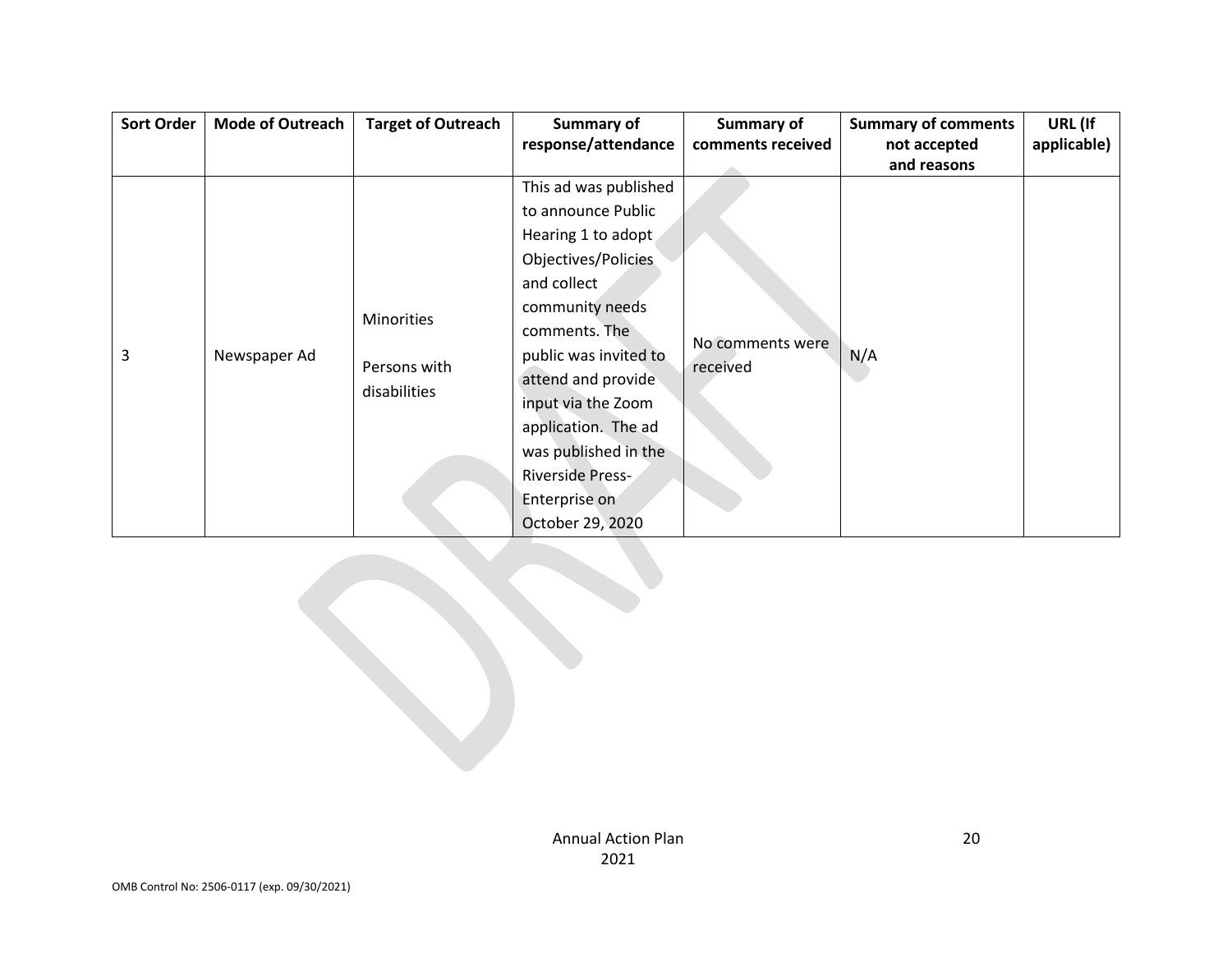| <b>Sort Order</b> | <b>Mode of Outreach</b> | <b>Target of Outreach</b> | <b>Summary of</b>      | <b>Summary of</b> | <b>Summary of comments</b> | URL (If     |
|-------------------|-------------------------|---------------------------|------------------------|-------------------|----------------------------|-------------|
|                   |                         |                           | response/attendance    | comments received | not accepted               | applicable) |
|                   |                         |                           |                        |                   | and reasons                |             |
|                   |                         |                           | This Public Hearing 1  |                   |                            |             |
|                   |                         | <b>Minorities</b>         | was held on            |                   |                            |             |
|                   |                         |                           | November 17, 2020      |                   |                            |             |
|                   |                         | Persons with              | via the Zoom           |                   |                            |             |
|                   |                         | disabilities              | Application. Notice of |                   |                            |             |
|                   |                         |                           | this meeting was       |                   |                            |             |
| 4                 | <b>Public Hearing</b>   |                           | published in the       | No comments were  | N/A                        |             |
|                   |                         | Non-targeted/broad        | newspaper of regular   | received          |                            |             |
|                   |                         | community                 | circulation on         |                   |                            |             |
|                   |                         |                           | October 29, 2020. No   |                   |                            |             |
|                   |                         | Low Income                | members of the         |                   |                            |             |
|                   |                         | Individuals               | public attended this   |                   |                            |             |
|                   |                         |                           | meeting.               |                   |                            |             |
|                   |                         | Minorities                |                        |                   |                            |             |
|                   |                         |                           |                        |                   |                            |             |
|                   |                         | Persons with              | The FY 2021/22         |                   |                            |             |
|                   |                         | disabilities              | Notice of Funding      |                   |                            |             |
|                   |                         |                           | Availability (NOFA)    |                   |                            |             |
| 5                 | Newspaper Ad            |                           | was published in a     | No comments were  | N/A                        |             |
|                   |                         | Non-targeted/broad        | paper of general       | received.         |                            |             |
|                   |                         | community                 | circulation on         |                   |                            |             |
|                   |                         |                           | December 10, 2020.     |                   |                            |             |
|                   |                         | Low Income                |                        |                   |                            |             |
|                   |                         | Individuals               |                        |                   |                            |             |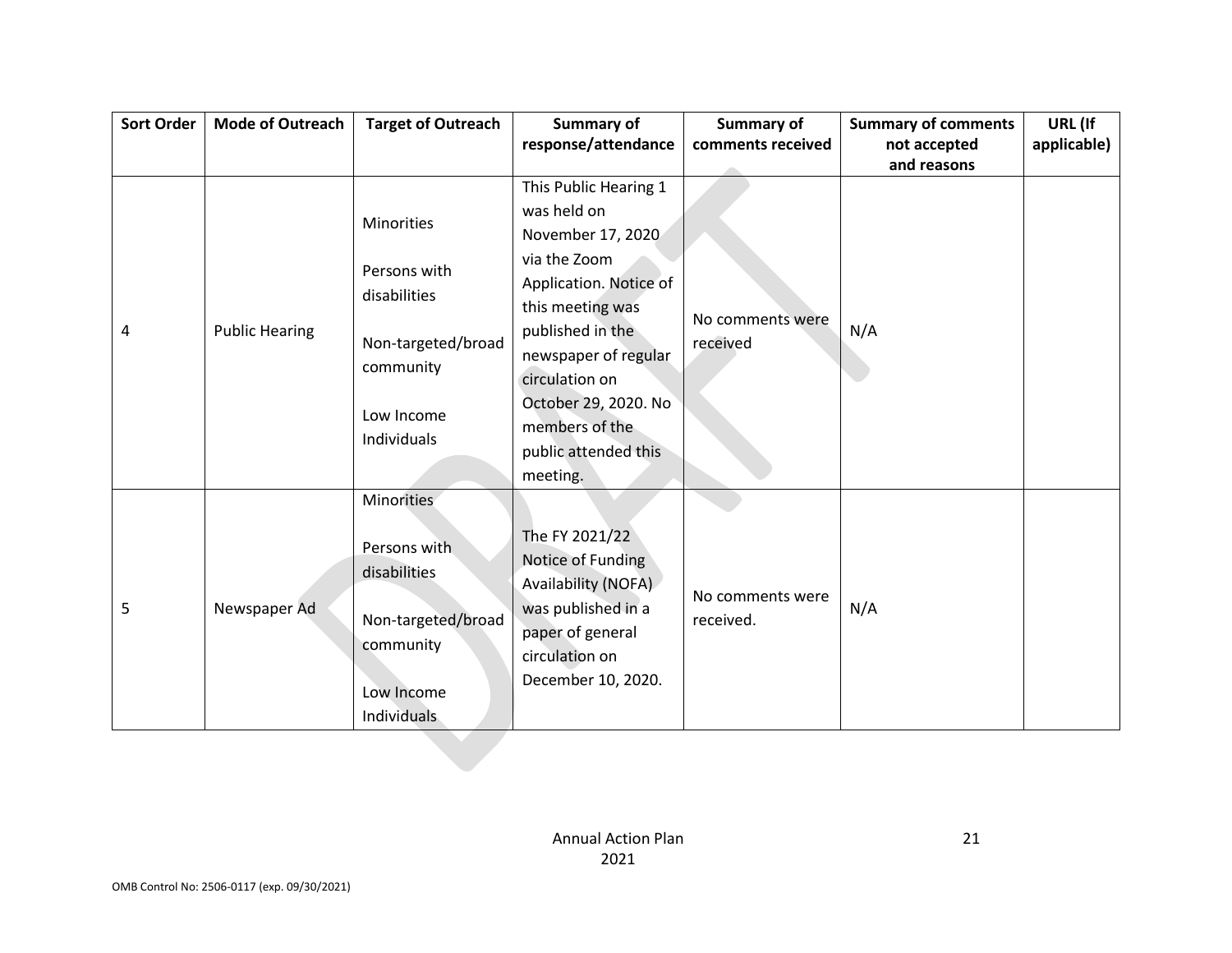| <b>Sort Order</b> | <b>Mode of Outreach</b> | <b>Target of Outreach</b> | <b>Summary of</b>          | <b>Summary of</b> | <b>Summary of comments</b> | URL (If     |
|-------------------|-------------------------|---------------------------|----------------------------|-------------------|----------------------------|-------------|
|                   |                         |                           | response/attendance        | comments received | not accepted               | applicable) |
|                   |                         |                           |                            |                   | and reasons                |             |
|                   |                         |                           | This ad was published      |                   |                            |             |
|                   |                         |                           | to announce Public         |                   |                            |             |
|                   |                         |                           | Meeting 2, where the       |                   |                            |             |
|                   |                         |                           | City of Moreno             |                   |                            |             |
|                   |                         |                           | Valley's Finance           |                   |                            |             |
|                   |                         |                           | Subcommittee will          |                   |                            |             |
|                   |                         |                           | review the                 |                   |                            |             |
|                   |                         | Minorities                | applications received      |                   |                            |             |
|                   |                         |                           | to be considered for       |                   |                            |             |
|                   |                         | Persons with              | funding                    |                   |                            |             |
|                   |                         | disabilities              | recommendations            |                   |                            |             |
|                   |                         |                           | and inclusion in the       | No comments were  | N/A                        |             |
| 6                 | Newspaper Ad            | Non-targeted/broad        | <b>Annual Action Plan.</b> | received.         |                            |             |
|                   |                         | community                 | Applicants are invited     |                   |                            |             |
|                   |                         |                           | to attend and have         |                   |                            |             |
|                   |                         | Low Income                | an opportunity to          |                   |                            |             |
|                   |                         | Individuals               | explain their              |                   |                            |             |
|                   |                         |                           | programs via the           |                   |                            |             |
|                   |                         |                           | Zoom application.          |                   |                            |             |
|                   |                         |                           | Notice of this             |                   |                            |             |
|                   |                         |                           | meeting was                |                   |                            |             |
|                   |                         |                           | published in a paper       |                   |                            |             |
|                   |                         |                           | of general circulation     |                   |                            |             |
|                   |                         |                           | on March 4, 2021.          |                   |                            |             |
|                   |                         |                           |                            |                   |                            |             |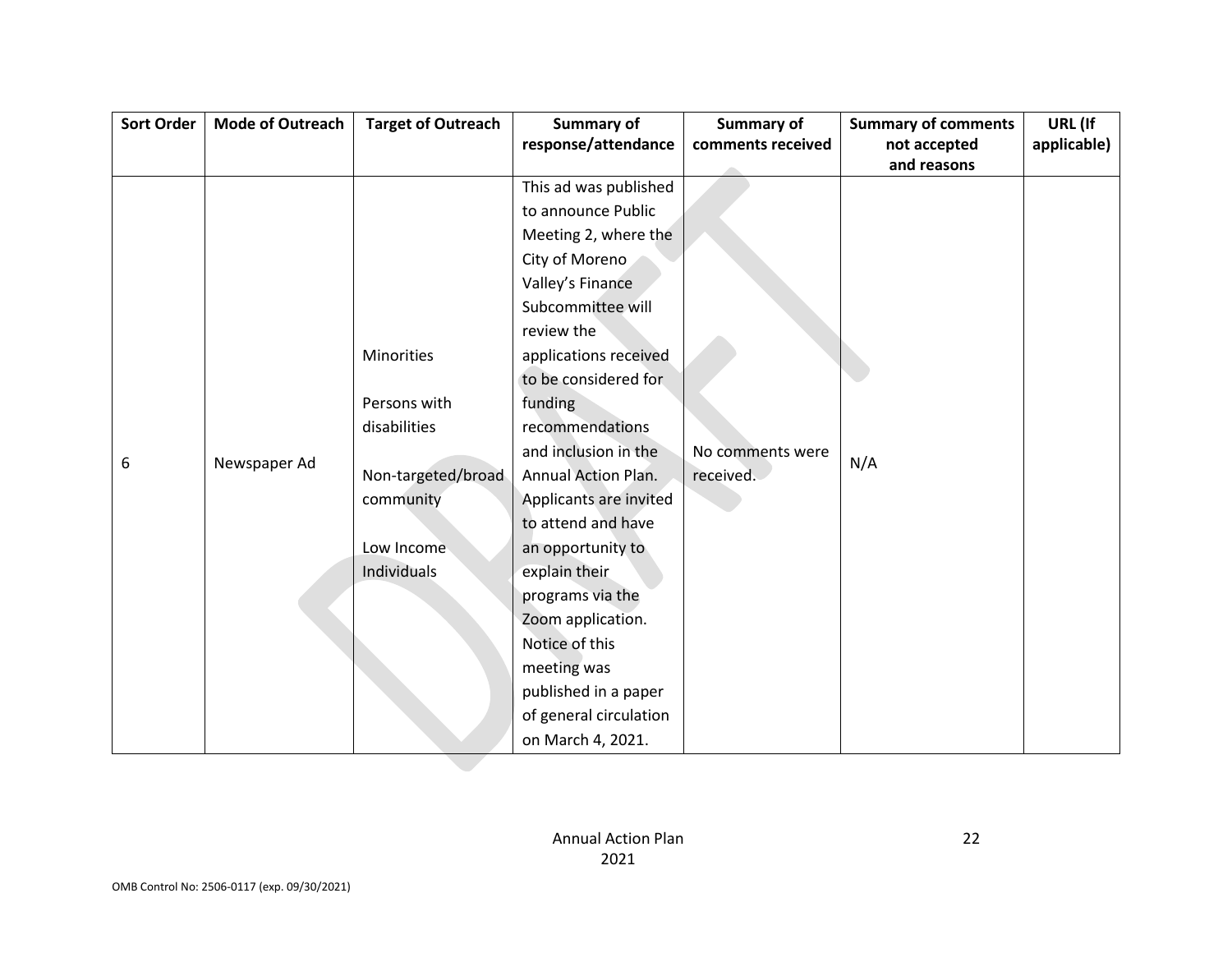| Sort Order | <b>Mode of Outreach</b> | <b>Target of Outreach</b> | <b>Summary of</b>     | <b>Summary of</b> | <b>Summary of comments</b> | URL (If     |
|------------|-------------------------|---------------------------|-----------------------|-------------------|----------------------------|-------------|
|            |                         |                           | response/attendance   | comments received | not accepted               | applicable) |
|            |                         |                           |                       |                   | and reasons                |             |
|            |                         |                           | This Public Meeting 2 |                   |                            |             |
|            |                         |                           | was held on March     |                   |                            |             |
|            |                         |                           | 23, 2021 via the      |                   |                            |             |
|            |                         |                           | Zoom application.     |                   |                            |             |
|            |                         |                           | Notice of this        |                   |                            |             |
|            |                         | 2021-22 Grant             | meeting was           |                   |                            |             |
| 7          | <b>Public Meeting</b>   | Applicants                | published in the      | <b>TBD</b>        | TBD                        |             |
|            |                         |                           | newspaper of regular  |                   |                            |             |
|            |                         |                           | circulation on March  |                   |                            |             |
|            |                         |                           | 4, 2021. XXX          |                   |                            |             |
|            |                         |                           | members of the        |                   |                            |             |
|            |                         |                           | public attended this  |                   |                            |             |
|            |                         |                           | meeting.              |                   |                            |             |
|            |                         | Minorities                |                       |                   |                            |             |
|            |                         |                           | This ad was published |                   |                            |             |
|            |                         | Persons with              | to announce the       |                   |                            |             |
|            |                         | disabilities              | Public Hearing 2 to   |                   |                            |             |
|            |                         |                           | review activity       |                   |                            |             |
| 8          | Newspaper Ad            | Non-targeted/broad        | recommendations       | <b>TBD</b>        | <b>TBD</b>                 |             |
|            |                         | community                 | The ad was published  |                   |                            |             |
|            |                         |                           | in the Riverside      |                   |                            |             |
|            |                         | Low Income                | Press-Enterprise on   |                   |                            |             |
|            |                         | Individuals               | April 1, 2021.        |                   |                            |             |
|            |                         |                           |                       |                   |                            |             |
|            |                         |                           |                       |                   |                            |             |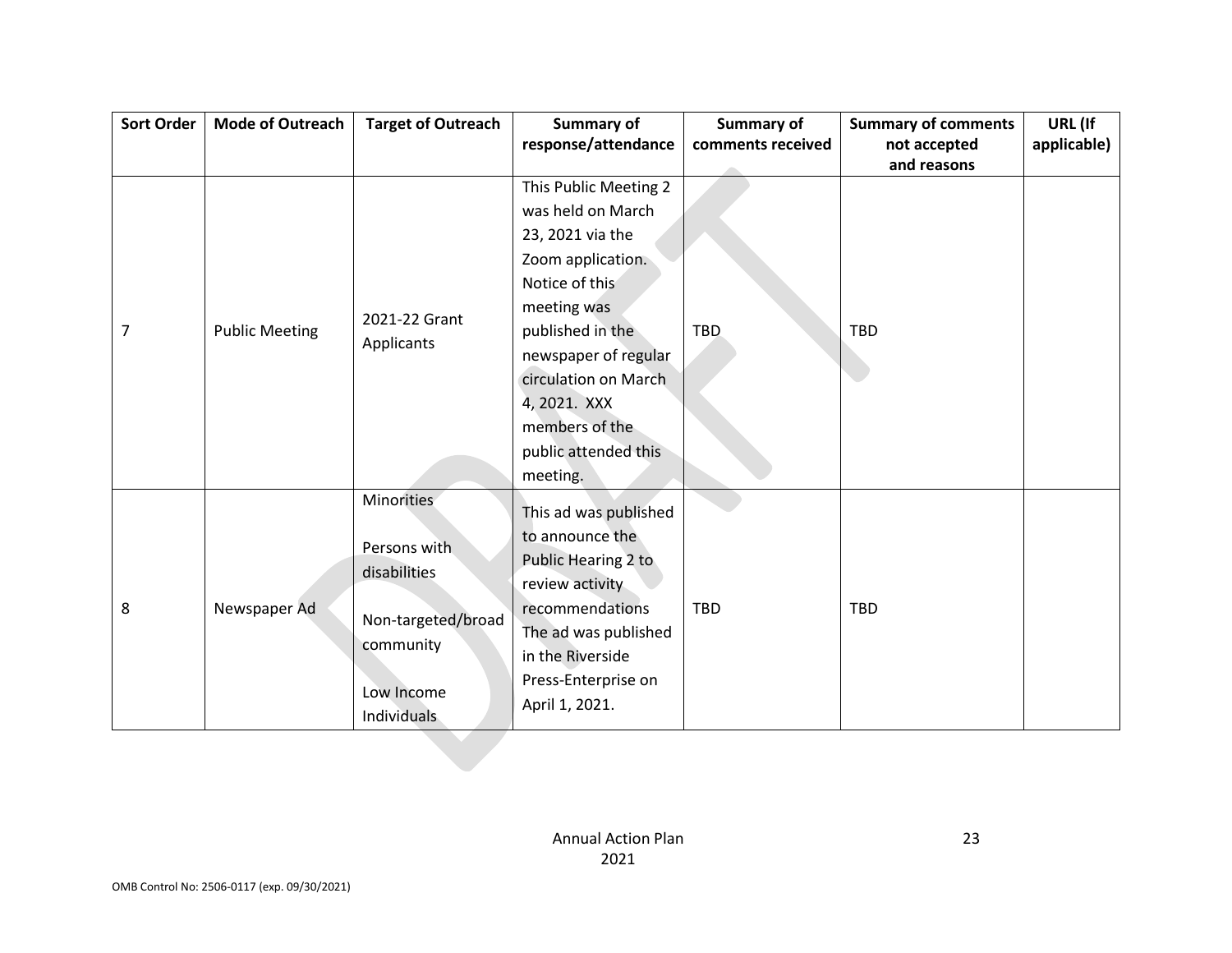| <b>Sort Order</b> | <b>Mode of Outreach</b> | <b>Target of Outreach</b> | <b>Summary of</b>     | <b>Summary of</b> | <b>Summary of comments</b> | URL (If     |
|-------------------|-------------------------|---------------------------|-----------------------|-------------------|----------------------------|-------------|
|                   |                         |                           | response/attendance   | comments received | not accepted               | applicable) |
|                   |                         |                           |                       |                   | and reasons                |             |
|                   |                         |                           | This ad was published |                   |                            |             |
|                   |                         |                           | to announce the 30-   |                   |                            |             |
|                   |                         |                           | day public review     |                   |                            |             |
|                   |                         | <b>Minorities</b>         | period of the 2021-   |                   |                            |             |
|                   |                         |                           | 2022 Action Plan and  |                   |                            |             |
|                   |                         | Persons with              | announce Public       |                   |                            |             |
|                   |                         | disabilities              | Hearing 3 to approve  |                   |                            |             |
|                   |                         |                           | funding               |                   |                            |             |
| 9                 | Newspaper Ad            | Non-targeted/broad        | recommendations.      | <b>TBD</b>        | <b>TBD</b>                 |             |
|                   |                         | community                 | The review period     |                   |                            |             |
|                   |                         |                           | was from April 1,     |                   |                            |             |
|                   |                         | Low Income                | 2021 to May 4, 2021.  |                   |                            |             |
|                   |                         | Individuals               | The ad was published  |                   |                            |             |
|                   |                         |                           | in the Riverside      |                   |                            |             |
|                   |                         |                           | Press-Enterprise on   |                   |                            |             |
|                   |                         |                           | April 1, 2021.        |                   |                            |             |
|                   |                         | Minorities                |                       |                   |                            |             |
|                   |                         |                           |                       |                   |                            |             |
|                   |                         | Persons with              | This Public Hearing 2 |                   |                            |             |
|                   |                         | disabilities              | was held on April 20, |                   |                            |             |
|                   |                         |                           | 2021 via the Zoom     |                   |                            |             |
| 10                | <b>Public Hearing</b>   | Non-targeted/broad        | application. XXX      | <b>TBD</b>        | <b>TBD</b>                 |             |
|                   |                         | community                 | members of the        |                   |                            |             |
|                   |                         |                           | public attending this |                   |                            |             |
|                   |                         | Low Income                | hearing.              |                   |                            |             |
|                   |                         | Individuals               |                       |                   |                            |             |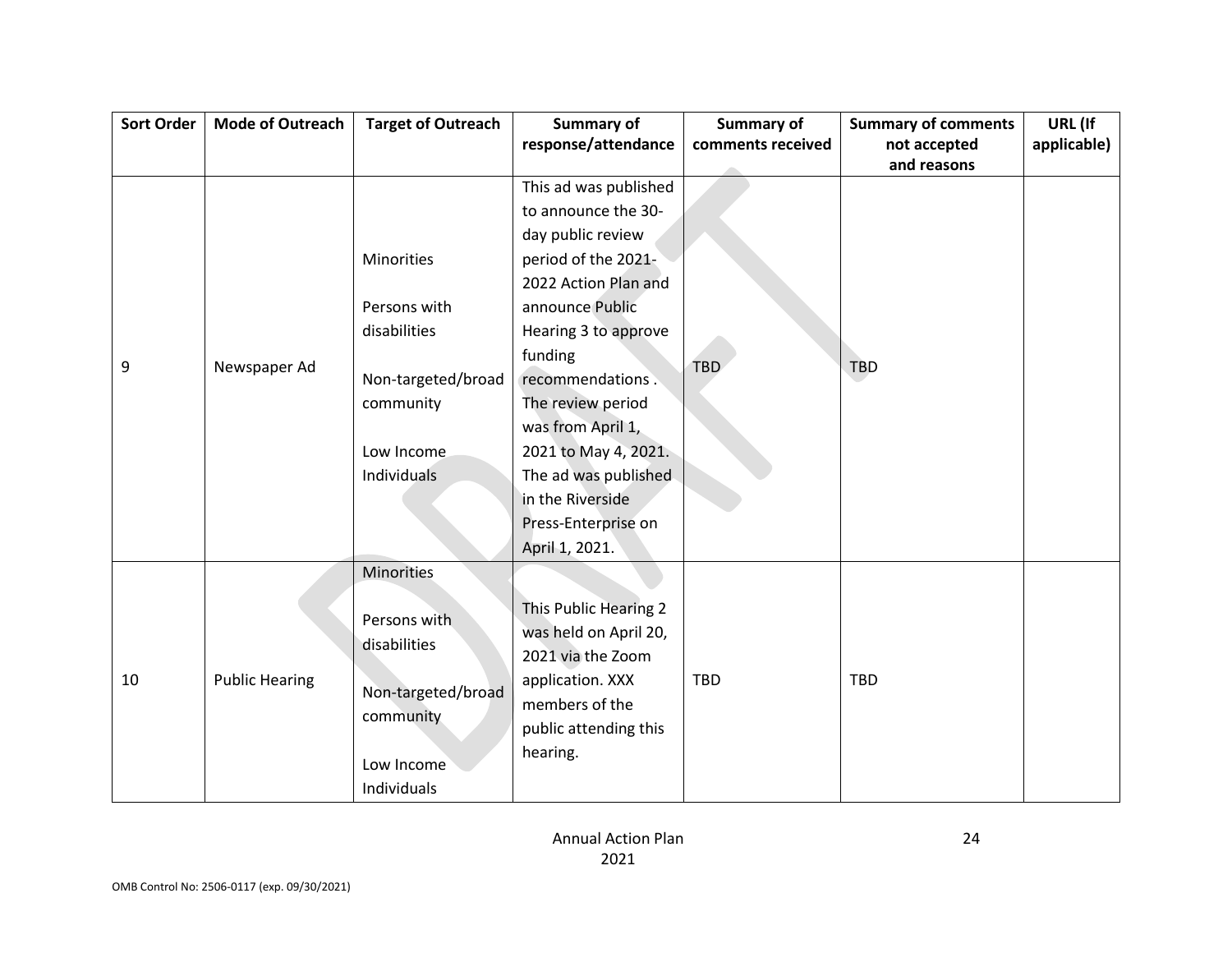| <b>Sort Order</b> | <b>Mode of Outreach</b> | <b>Target of Outreach</b>                                                                    | <b>Summary of</b><br>response/attendance                                                                                                    | <b>Summary of</b><br>comments received | <b>Summary of comments</b><br>not accepted | URL (If<br>applicable) |
|-------------------|-------------------------|----------------------------------------------------------------------------------------------|---------------------------------------------------------------------------------------------------------------------------------------------|----------------------------------------|--------------------------------------------|------------------------|
|                   |                         |                                                                                              |                                                                                                                                             |                                        | and reasons                                |                        |
|                   |                         | <b>Minorities</b>                                                                            |                                                                                                                                             |                                        |                                            |                        |
| 11                | <b>Public Hearing</b>   | Persons with<br>disabilities<br>Non-targeted/broad<br>community<br>Low Income<br>Individuals | This Public Hearing 3<br>was held on May 4,<br>2021 via the Zoom<br>application. XXX<br>members of the<br>public attending this<br>hearing. | TBD                                    | <b>TBD</b>                                 |                        |

**Table 4 – Citizen Participation Outreach**

Annual Action Plan 2021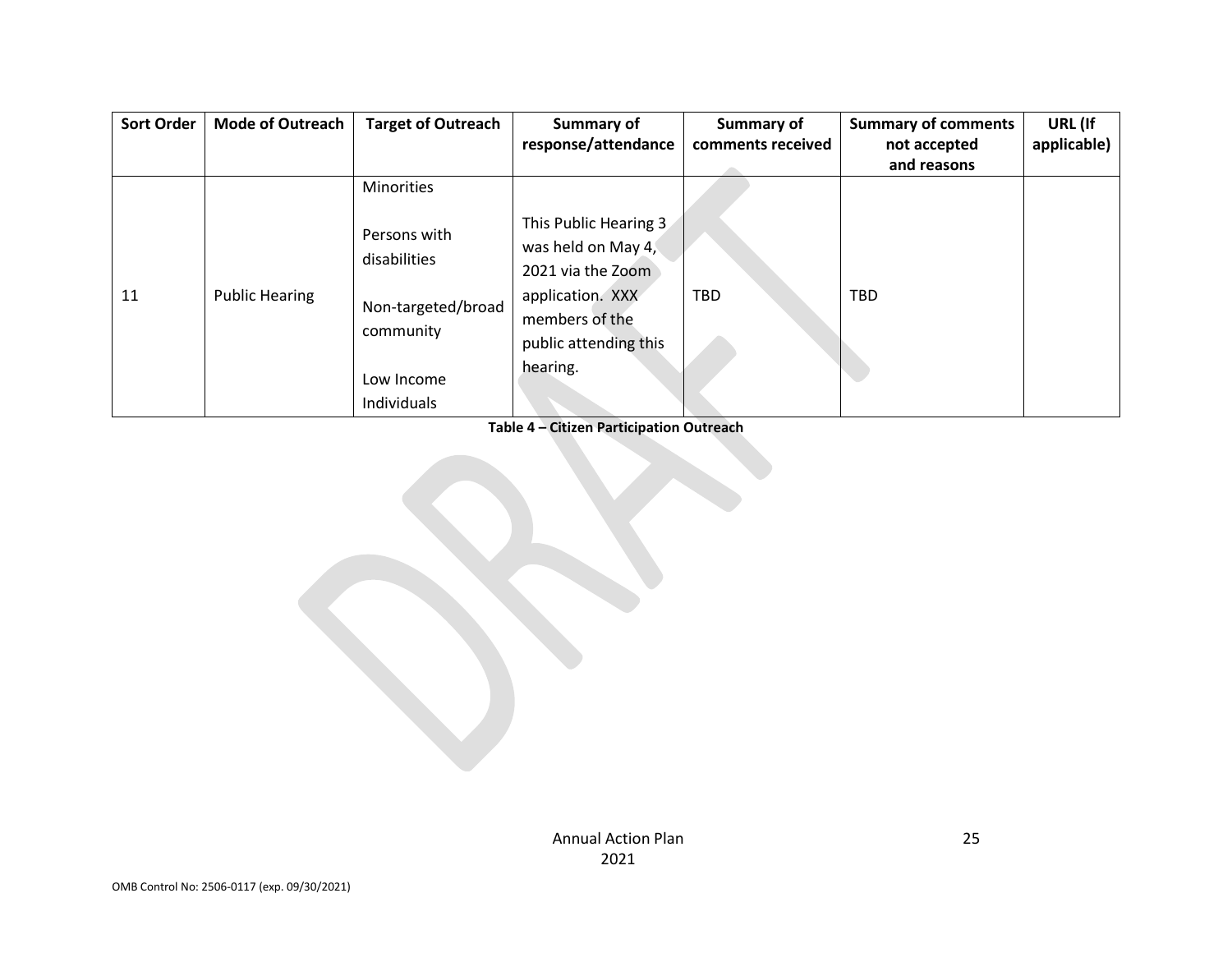# **Expected Resources**

## **AP-15 Expected Resources – 91.220(c)(1,2)**

#### **Introduction**

The City of Moreno Valley utilizes a variety of federal, state, and local funding sources to achieve identified community and housing strategies. Specific funding resources are based upon availability, opportunities, and constraints of each activity or program. The City is committed to utilizing each funding source to its highest and best use; therefore, the City leveraged the resources identified in this section to facilitate various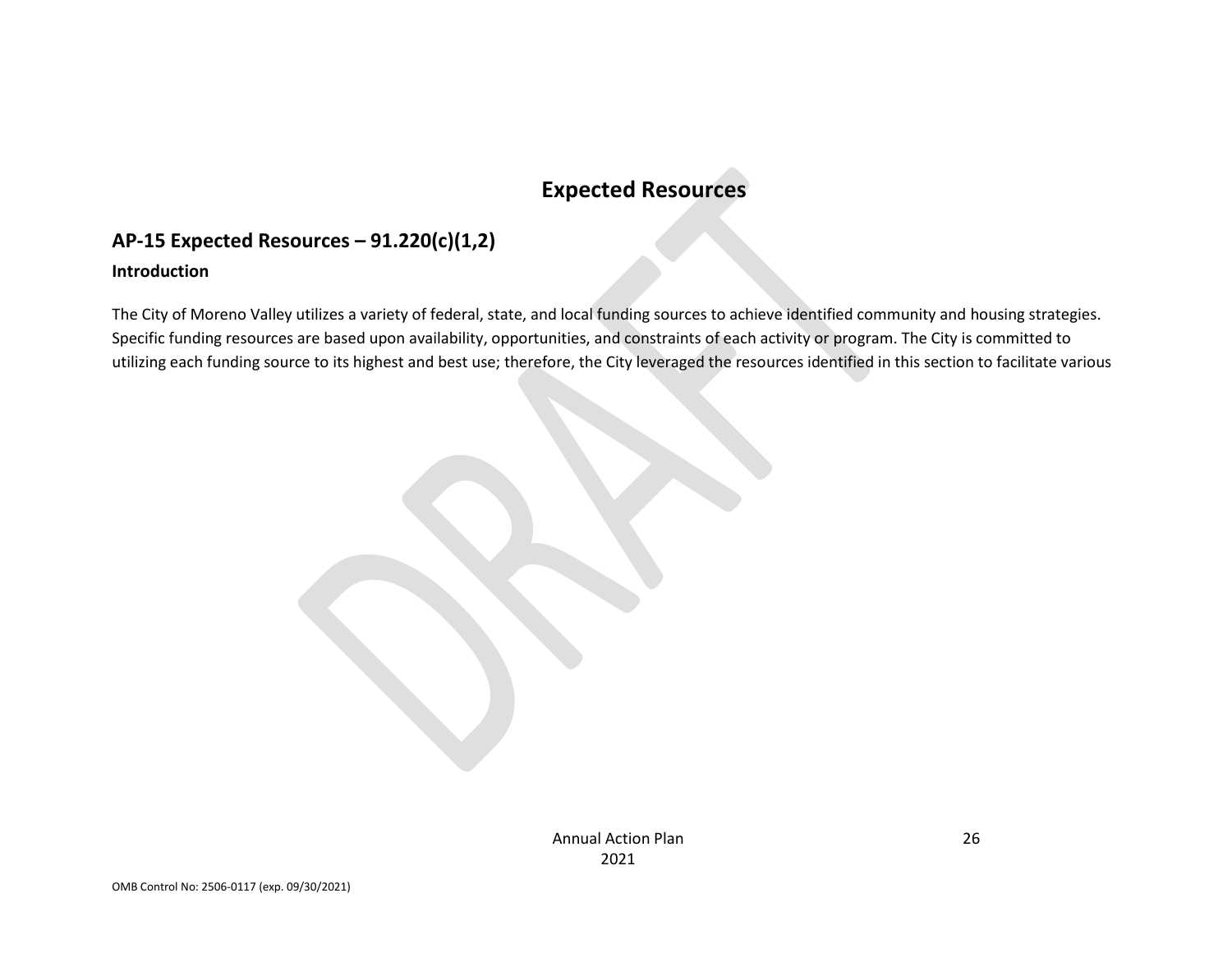activities. Specific resources available to address the needs identified in the Consolidated Plan are included under each program description.

The following table is a list of resources the Financial Operations utilized to address the Consolidated Plan goals.

### **Anticipated Resources**

| Program     | <b>Source</b> | <b>Uses of Funds</b>   |                    |             | <b>Expected Amount Available Year 4</b> |           | <b>Expected</b>  | <b>Narrative Description</b>               |
|-------------|---------------|------------------------|--------------------|-------------|-----------------------------------------|-----------|------------------|--------------------------------------------|
|             | οf            |                        | Annual             | Program     | <b>Prior Year</b>                       |           | <b>Amount</b>    |                                            |
|             | <b>Funds</b>  |                        | <b>Allocation:</b> | Income:     | <b>Resources:</b>                       | Total:    | <b>Available</b> |                                            |
|             |               |                        |                    |             |                                         | S         | Remainder        |                                            |
|             |               |                        |                    |             |                                         |           | of ConPlan       |                                            |
|             |               |                        |                    |             |                                         |           |                  |                                            |
| <b>CDBG</b> | public -      | Acquisition            |                    |             |                                         |           |                  | CDBG funding is intended to enhance        |
|             | federal       | Admin and              |                    |             |                                         |           |                  | and maintain viable urban                  |
|             |               | Planning               |                    |             |                                         |           |                  | communities through the provisions of      |
|             |               | Economic               |                    |             |                                         |           |                  | decent housing; suitable living            |
|             |               | Development            |                    |             |                                         |           |                  | environment; the expansion of              |
|             |               | Housing                |                    |             |                                         |           |                  | economic opportunities; and public         |
|             |               | Public                 |                    |             |                                         |           |                  | facilities rehabilitation, principally for |
|             |               | Improvements           |                    |             |                                         |           |                  | low- and moderate-income persons.          |
|             |               | <b>Public Services</b> | 2,016,116          | $\mathbf 0$ | 525,000                                 | 2,541,116 | 0                |                                            |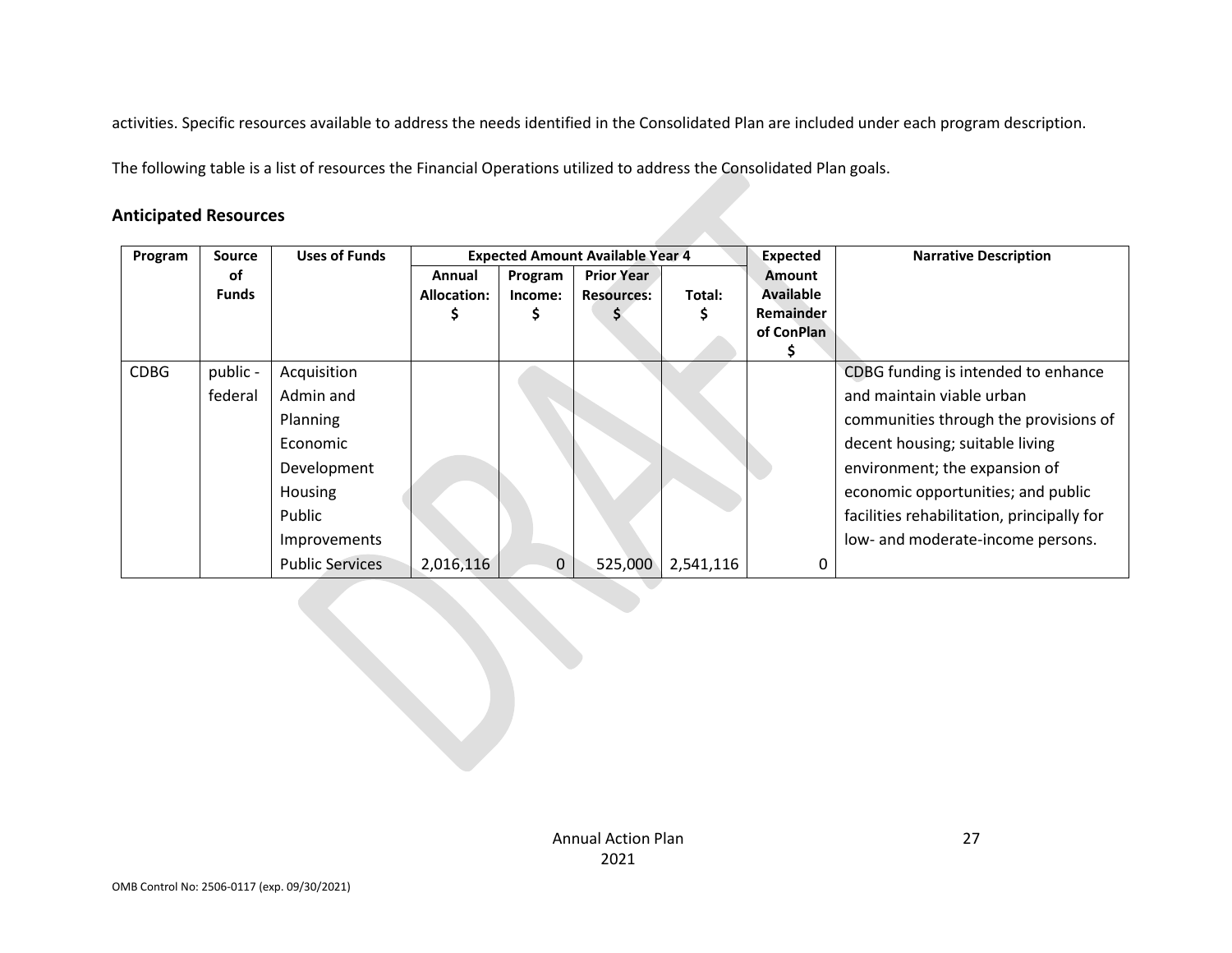| Program     | Source       | <b>Uses of Funds</b> |                    | <b>Expected Amount Available Year 4</b> |                   |           | <b>Expected</b>  | <b>Narrative Description</b>          |
|-------------|--------------|----------------------|--------------------|-----------------------------------------|-------------------|-----------|------------------|---------------------------------------|
|             | οf           |                      | Annual             | Program                                 | <b>Prior Year</b> |           | Amount           |                                       |
|             | <b>Funds</b> |                      | <b>Allocation:</b> | Income:                                 | <b>Resources:</b> | Total:    | <b>Available</b> |                                       |
|             |              |                      |                    | \$                                      | \$                | \$        | Remainder        |                                       |
|             |              |                      |                    |                                         |                   |           | of ConPlan       |                                       |
|             |              |                      |                    |                                         |                   |           | \$               |                                       |
| <b>HOME</b> | public -     | Acquisition          |                    |                                         |                   |           |                  | HOME funds are intended to address    |
|             | federal      | Homebuyer            |                    |                                         |                   |           |                  | affordable housing and related needs. |
|             |              | assistance           |                    |                                         |                   |           |                  |                                       |
|             |              | Homeowner            |                    |                                         |                   |           |                  |                                       |
|             |              | rehab                |                    |                                         |                   |           |                  |                                       |
|             |              | Multifamily          |                    |                                         |                   |           |                  |                                       |
|             |              | rental new           |                    |                                         |                   |           |                  |                                       |
|             |              | construction         |                    |                                         |                   |           |                  |                                       |
|             |              | Multifamily          |                    |                                         |                   |           |                  |                                       |
|             |              | rental rehab         |                    |                                         |                   |           |                  |                                       |
|             |              | New                  |                    |                                         |                   |           |                  |                                       |
|             |              | construction for     |                    |                                         |                   |           |                  |                                       |
|             |              | ownership            |                    |                                         |                   |           |                  |                                       |
|             |              | <b>TBRA</b>          | 669,754            | 0                                       | 1,627,000         | 2,296,754 | 0                |                                       |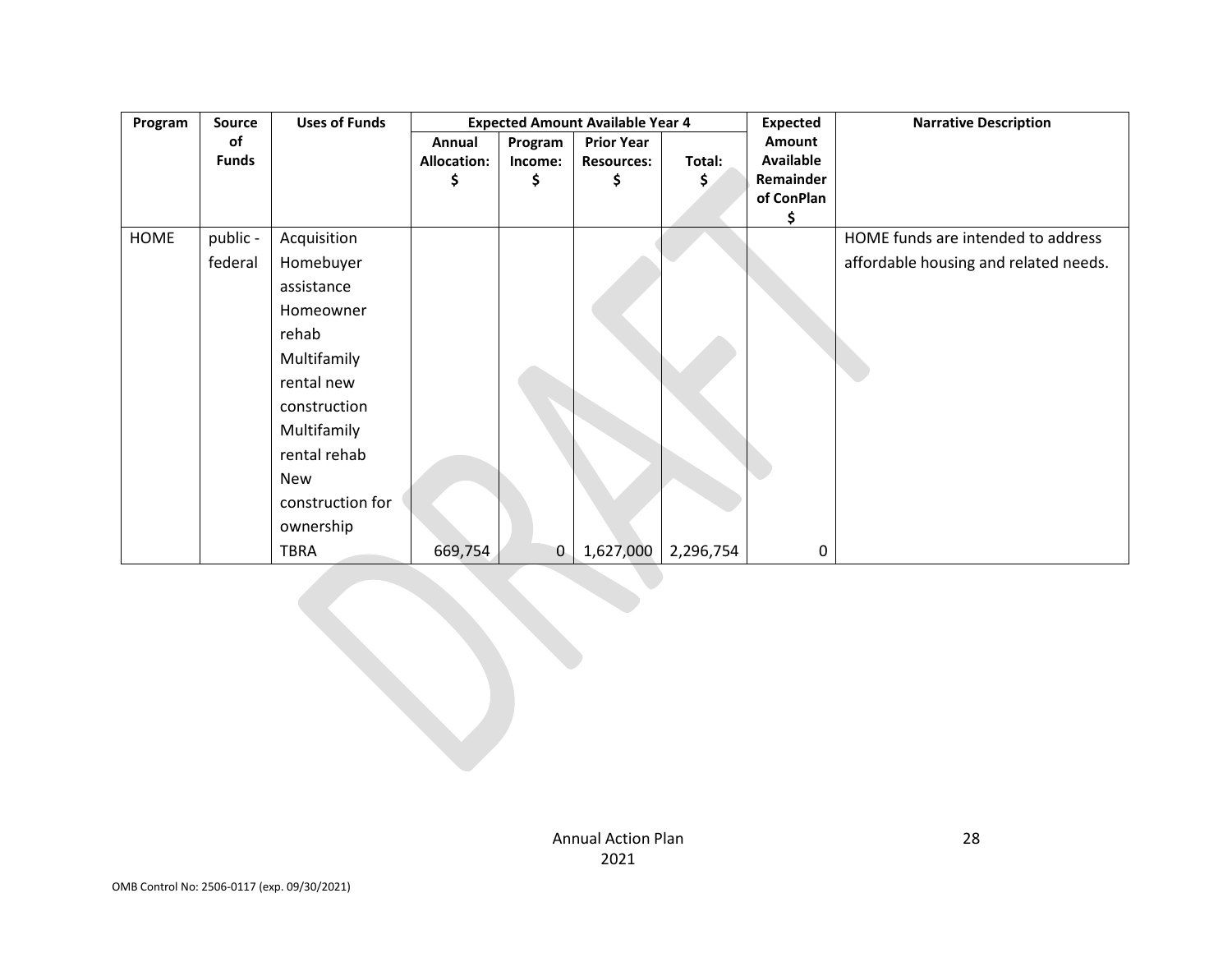| Program | <b>Source</b> | <b>Uses of Funds</b>     |                    |         | <b>Expected Amount Available Year 4</b> |         | <b>Expected</b> | <b>Narrative Description</b>            |
|---------|---------------|--------------------------|--------------------|---------|-----------------------------------------|---------|-----------------|-----------------------------------------|
|         | оf            |                          | Annual             | Program | <b>Prior Year</b>                       |         | Amount          |                                         |
|         | <b>Funds</b>  |                          | <b>Allocation:</b> | Income: | <b>Resources:</b>                       | Total:  | Available       |                                         |
|         |               |                          |                    |         | \$                                      | \$      | Remainder       |                                         |
|         |               |                          |                    |         |                                         |         | of ConPlan      |                                         |
|         |               |                          |                    |         |                                         |         | Ş               |                                         |
| ESG     | public -      | Conversion and           |                    |         |                                         |         |                 | The Emergency Solutions Grant (ESG),    |
|         | federal       | rehab for                |                    |         |                                         |         |                 | under the HEARTH Act of 2009,           |
|         |               | transitional             |                    |         |                                         |         |                 | provides for grants to assist, protect, |
|         |               | housing                  |                    |         |                                         |         |                 | and improve living conditions of the    |
|         |               | Financial                |                    |         |                                         |         |                 | areas homeless                          |
|         |               | Assistance               |                    |         |                                         |         |                 |                                         |
|         |               | Overnight shelter        |                    |         |                                         |         |                 |                                         |
|         |               | Rapid re-housing         |                    |         |                                         |         |                 |                                         |
|         |               | (rental                  |                    |         |                                         |         |                 |                                         |
|         |               | assistance)              |                    |         |                                         |         |                 |                                         |
|         |               | <b>Rental Assistance</b> |                    |         |                                         |         |                 |                                         |
|         |               | Services                 |                    |         |                                         |         |                 |                                         |
|         |               | Transitional             |                    |         |                                         |         |                 |                                         |
|         |               | housing                  | 173,604            | 0       | 0                                       | 173,604 | 0               |                                         |

**Table 5 - Expected Resources – Priority Table**

## **Explain how federal funds will leverage those additional resources (private, state and local funds), including a description of how matching requirements will be satisfied**

The City and HUD share an interest in leveraging HUD resources to the maximum extent feasible in order to address priority needs and associated goals. Volunteer services and private donations provide additional resources to leverage CDBG funds for public service activities.

In the past, Moreno Valley has actively leveraged its affordable housing activities, mostly with Redevelopment Set-aside funds. As the Redevelopment Agency was dissolved, the City will continue its efforts to leverage activities with other available resources. Some potential leveraging resources are listed below: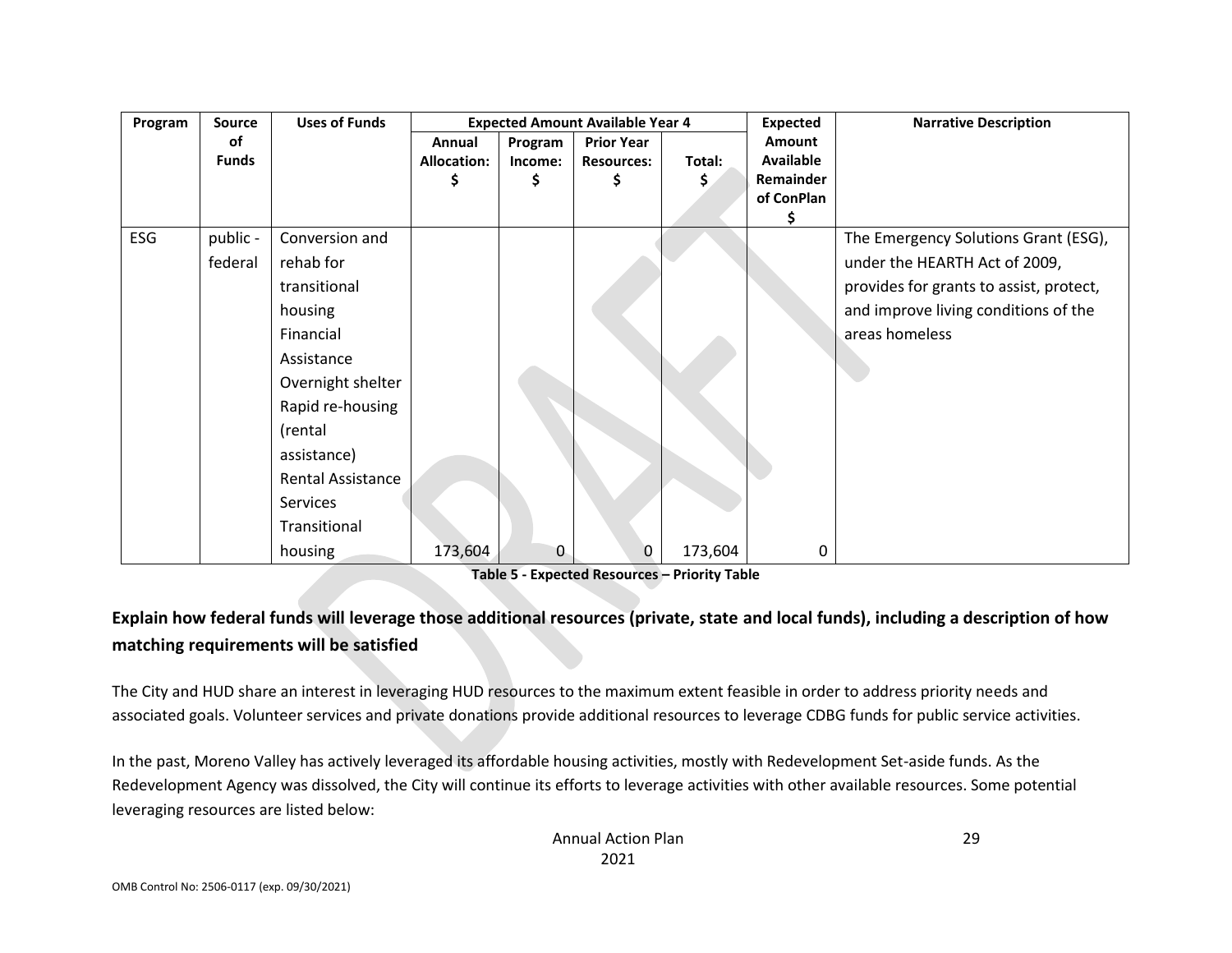Low-income Housing Tax Credit (LIHTC): The California Tax Credit Allocation Committee (TCAC) allocates federal and state tax credits to affordable housing projects. Corporations provide equity to build the projects in return for the tax credits.

Affordable Housing Sustainable Communities Housing Program: AHSC directs investments to historically under invested communities, giving more Californians access to opportunity. At least 50% of AHSC funding is required by state law to be allocated to affordable housing and projects in, or that provide a benefit to, disadvantaged communities.

Additional housing resources are listed below:

Housing Choice Vouchers: The Section 8 rental voucher program provides rental assistance to help very low income families afford decent, safe, and sanitary rental housing. The County of Riverside Housing Authority pays the owner a portion of the rent (a housing assistance payment (HAP)) on behalf of the family. More than 1.000 City households currently receive Section 8 housing vouchers.

Mortgage Credit Certificate Program: Income tax credits are available to first time homebuyers to buy new or existing single family housing. Riverside County administers program on behalf of jurisdictions in the County. A Mortgage Credit Certificate (MCC) entitles qualified home buyers to reduce the amount of their federal income tax liability by an amount equal to a portion of the interest paid during the year on a home mortgage.

**Matching Requirements**: Entitlement cities receiving HOME funds are required to contribute a 25% match of non-HOME funds for every dollar of HOME funds spent. The HOME statute also provides a reduction of the matching contribution under three conditions: 1. Fiscal distress, 2. severe fiscal distress, and 3. presidential disaster declarations. Moreno Valley has been identified by HUD as a fiscally distressed jurisdiction for several consecutive years and has been granted a 100 percent match reduction. The City anticipates that the 'fiscally distressed' classification to continue through the entire Consolidated Plan period.

The Emergency Solutions Grant program has a 100% match requirement that can be met as a dollar for dollar or with in kind services. During the 2021-22 application process, the City has requested that ESG applicants be prepared to provide the match that would equal amounts of cash or in-kind services.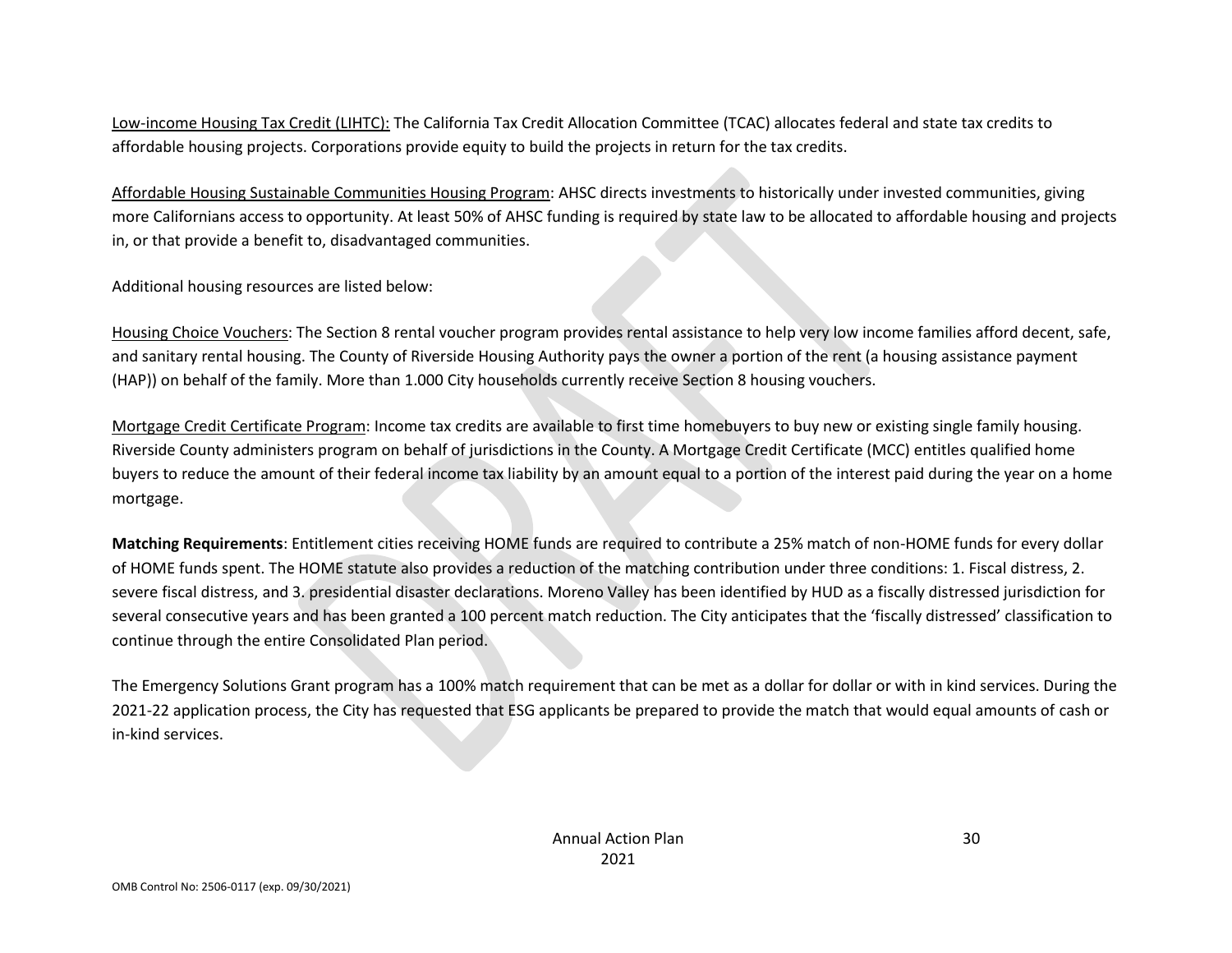## **If appropriate, describe publicly owned land or property located within the jurisdiction that may be used to address the needs identified in the plan**

Current land holdings that may be available for affordable housing developments include:

- Day/Alessandro 8.15 acres
- Fir/Heacock 0.90 acres
- Eucalyptus/Heacock 1.40 acres
- Atwood/Indian 1.32 acres
- JFK/Elm 0.17 acres
- Sheila/Perris 0.18 acres

#### **Discussion**

Please refer to preceding paragraphs.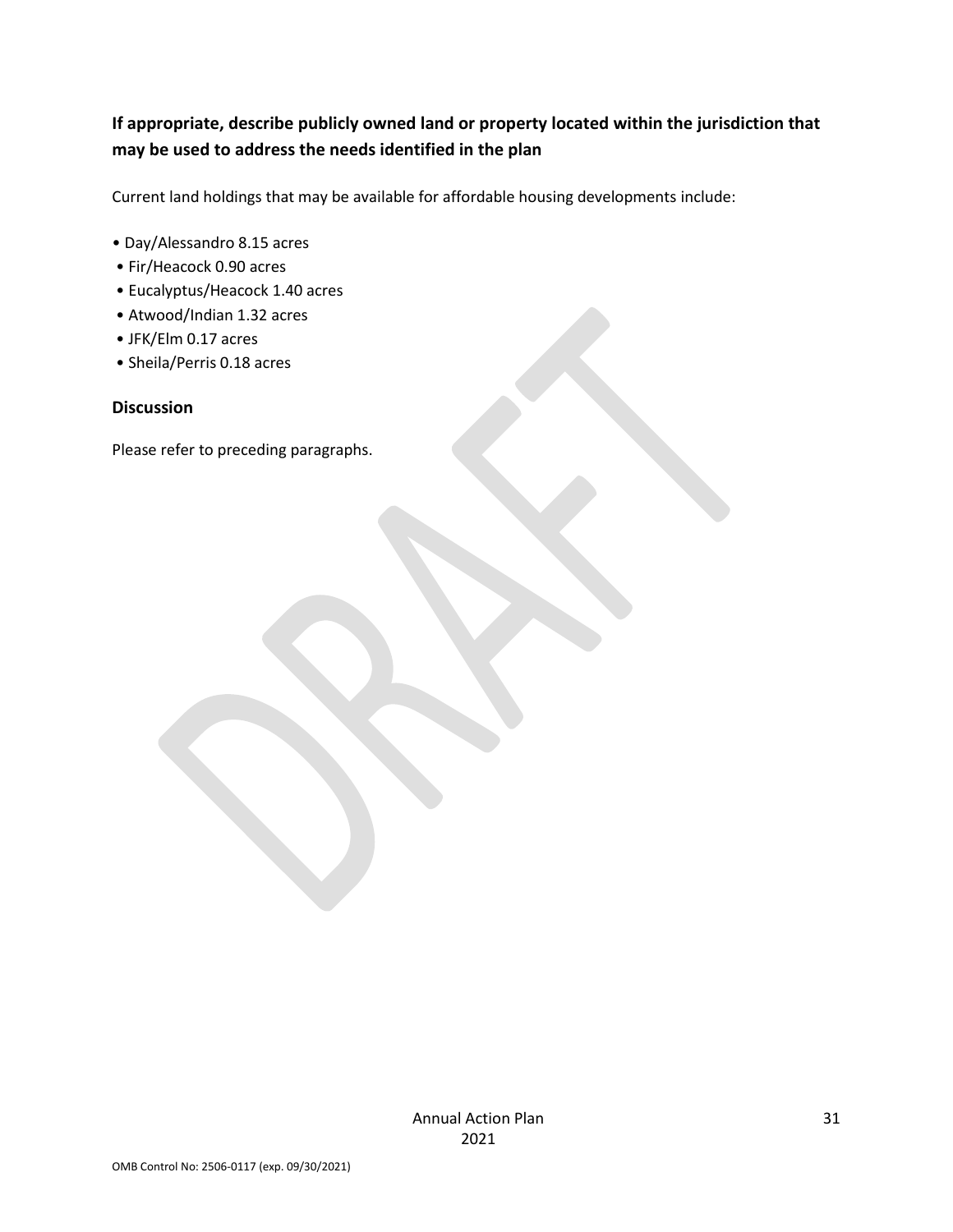# **Annual Goals and Objectives**

## **AP-20 Annual Goals and Objectives**

## **Goals Summary Information**

|               | <b>AP-20 Annual Goals and Objectives</b> |                      |             |             |                    |                          |                |                                   |
|---------------|------------------------------------------|----------------------|-------------|-------------|--------------------|--------------------------|----------------|-----------------------------------|
|               | <b>Goals Summary Information</b>         |                      |             |             |                    |                          |                |                                   |
| Sort<br>Order | <b>Goal Name</b>                         | <b>Start</b><br>Year | End<br>Year | Category    | Geographic<br>Area | <b>Needs Addressed</b>   | <b>Funding</b> | <b>Goal Outcome Indicator</b>     |
| 1             | Improve the                              | 2021                 | 2022        | Housing     | <b>CDBG</b>        | Substandard              | CDBG:          | Homeowner Housing Added: 9        |
|               | condition of                             |                      |             |             | <b>TARGET</b>      | Housing                  | \$100,000      | Household Housing Unit            |
|               | existing housing                         |                      |             |             | AREA(S);           |                          | HOME:          |                                   |
|               | stock                                    |                      |             |             | City-wide          |                          | \$2,230,000    | <b>Homeowner Housing</b>          |
|               |                                          |                      |             |             |                    |                          |                | Rehabilitated: 41 Household       |
|               |                                          |                      |             |             |                    |                          |                | <b>Housing Unit</b>               |
| 2             | Address                                  | 2021                 | 2022        | Homeless    | City-wide          | Homelessness             | ESG:           | Other: 50 Other                   |
|               | Homelessness                             |                      |             |             |                    |                          | \$123,000      |                                   |
| 3             | <b>Public Facilities and</b>             | 2021                 | 2022        | Non-Housing | <b>CDBG</b>        | <b>Public Facilities</b> | CDBG:          | Public Facility or Infrastructure |
|               | Infrastructure                           |                      |             | Community   | <b>TARGET</b>      | and                      | \$1,735,476    | Activities other than             |
|               |                                          |                      |             | Development | AREA(S)            | Infrastructure           |                | Low/Moderate Income Housing       |
|               |                                          |                      |             |             |                    |                          |                | Benefit: 6,800 Persons Assisted   |
| 4             | Improve the well-                        | 2021                 | 2022        | Non-Housing | <b>CDBG</b>        | <b>Public Service</b>    | CDBG:          | Public service activities other   |
|               | being of persons                         |                      |             | Community   | <b>TARGET</b>      | Programs                 | \$236,192      | than Low/Moderate Income          |
|               |                                          |                      |             | Development | AREA(S);           |                          |                | Housing Benefit: 23,488           |
|               |                                          |                      |             |             | City-wide          |                          |                | <b>Persons Assisted</b>           |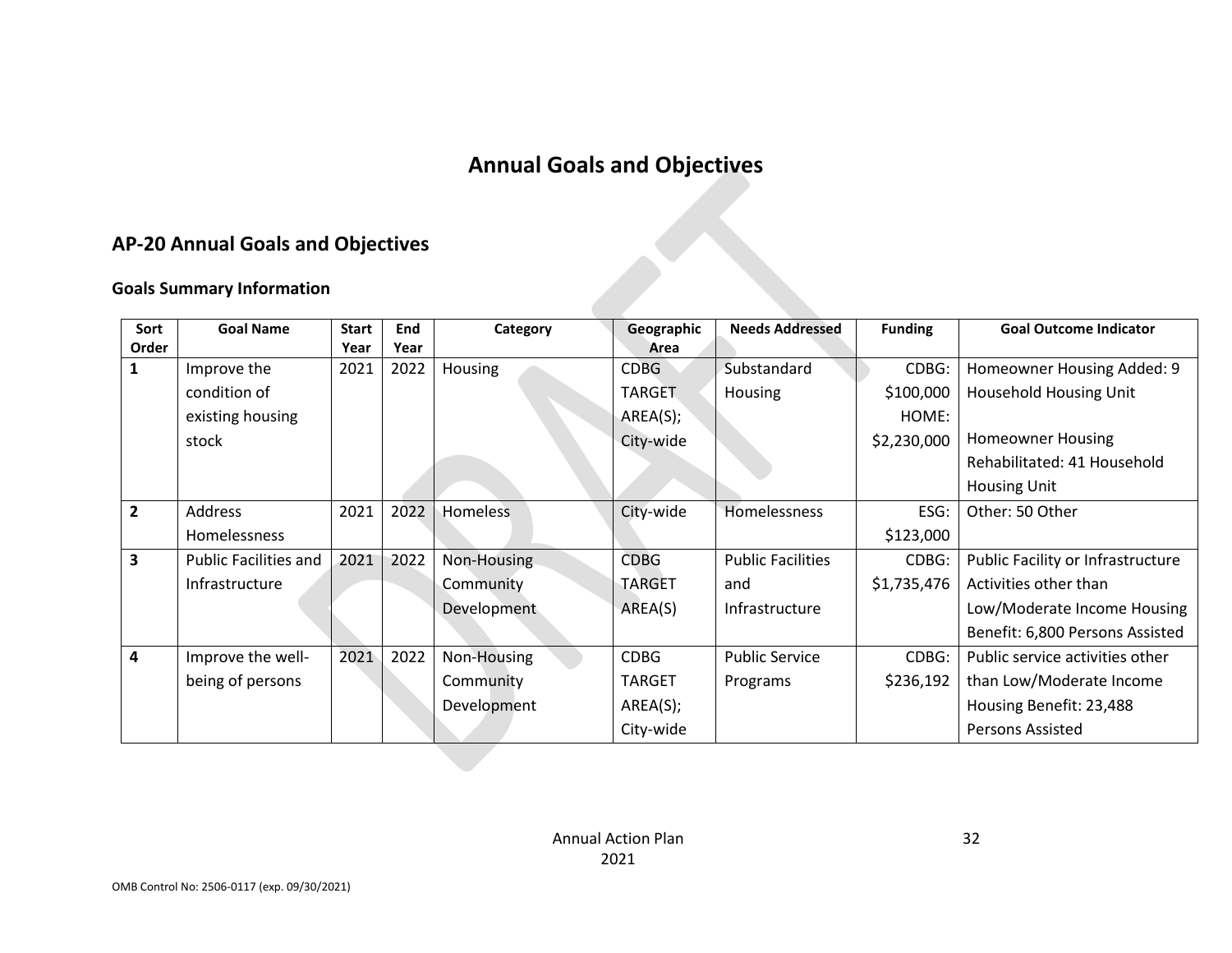| Sort                    | <b>Goal Name</b>    | <b>Start</b> | End  | Category             | Geographic    | <b>Needs Addressed</b> | <b>Funding</b> | <b>Goal Outcome Indicator</b>     |
|-------------------------|---------------------|--------------|------|----------------------|---------------|------------------------|----------------|-----------------------------------|
| Order                   |                     | Year         | Year |                      | Area          |                        |                |                                   |
| 5                       | <b>Achieve Fair</b> | 2021         | 2022 | Non-Housing          | City-wide     | Housing                | CDBG:          | Public service activities other   |
|                         | Housing for All     |              |      | Community            |               | Discrimination         | \$66,225       | than Low/Moderate Income          |
|                         |                     |              |      | Development          |               |                        |                | Housing Benefit: 3,890 Persons    |
|                         |                     |              |      |                      |               |                        |                | Assisted                          |
| 6                       | Promote Economic    | 2021         | 2022 | Non-Housing          | City-wide     | Economic               | CDBG: \$0      | Jobs created/retained: 0 Jobs     |
|                         | Development         |              |      | Community            |               | Development            |                | Businesses assisted: 0            |
|                         | Activities          |              |      | Development and City |               |                        |                | <b>Businesses Assisted</b>        |
|                         |                     |              |      | Economic             |               |                        |                |                                   |
|                         |                     |              |      | Development          |               |                        |                |                                   |
| $\overline{\mathbf{z}}$ | Planning and        | 2021         | 2022 | Program              | CDBG.         | Planning and           | CDBG:          | Public Facility or Infrastructure |
|                         | Administration      |              |      | Administration       | <b>TARGET</b> | Administration         | \$403,223      | Activities other than             |
|                         |                     |              |      |                      | AREA(S);      |                        | HOME:          | Low/Moderate Income Housing       |
|                         |                     |              |      |                      | City-wide     |                        | \$66,754       | Benefit: 0 Persons Assisted       |
|                         |                     |              |      |                      |               |                        | ESG:           | Public service activities other   |
|                         |                     |              |      |                      |               |                        | \$13,020       | than Low/Moderate Income          |
|                         |                     |              |      |                      |               |                        |                | Housing Benefit: 0 Persons        |
|                         |                     |              |      |                      |               |                        |                | Assisted                          |
|                         |                     |              |      |                      |               |                        |                | <b>Homeowner Housing</b>          |
|                         |                     |              |      |                      |               |                        |                | Rehabilitated: 0 Household        |
|                         |                     |              |      |                      |               |                        |                | <b>Housing Unit</b>               |
|                         |                     |              |      |                      |               |                        |                | Other: 0 Other                    |

**Table 6 – Goals Summary**

**Goal Descriptions**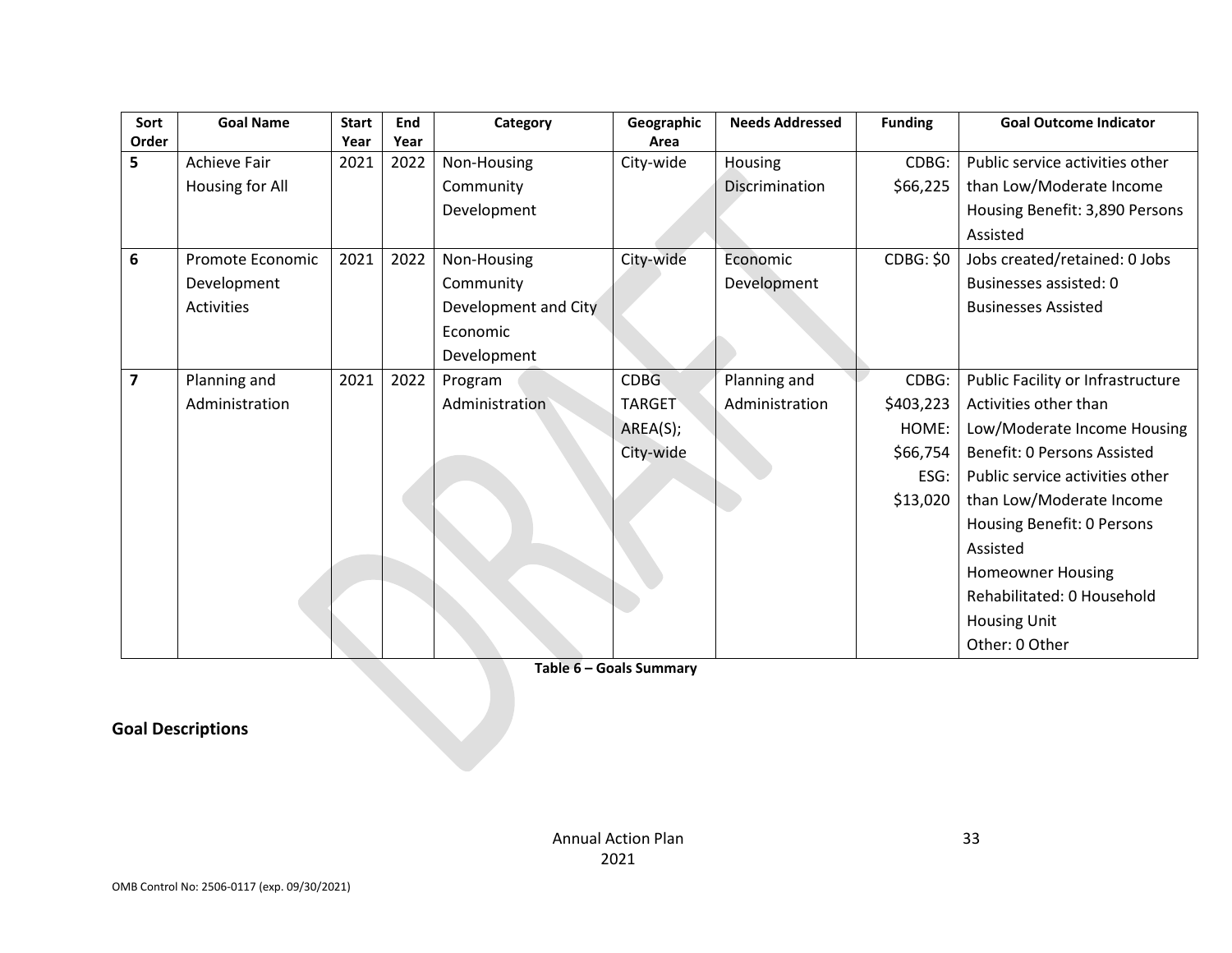| 1              | <b>Goal Name</b>           | Improve the condition of existing housing stock                                                                                                                                                                                                                                                                                                                   |
|----------------|----------------------------|-------------------------------------------------------------------------------------------------------------------------------------------------------------------------------------------------------------------------------------------------------------------------------------------------------------------------------------------------------------------|
|                | Goal<br><b>Description</b> | The City will provide CDBG and HOME funds to improve the existing housing stock so that it provides decent, safe and<br>sanitary housing.                                                                                                                                                                                                                         |
| $\overline{2}$ | <b>Goal Name</b>           | <b>Address Homelessness</b>                                                                                                                                                                                                                                                                                                                                       |
|                | Goal<br><b>Description</b> | The City will allocate ESG funding to organizations that address the needs of homeless individuals.                                                                                                                                                                                                                                                               |
| 3              | <b>Goal Name</b>           | <b>Public Facilities and Infrastructure</b>                                                                                                                                                                                                                                                                                                                       |
|                | Goal<br><b>Description</b> | The City will allocate CDBG funds to improve and upgrade public facilities and infrastructure such as public buildings, parks,<br>streets, and storm drains.                                                                                                                                                                                                      |
| 4              | <b>Goal Name</b>           | Improve the well-being of persons                                                                                                                                                                                                                                                                                                                                 |
|                | Goal<br><b>Description</b> | The City will provide CDBG financial support to organizations that address basic needs, public safety, transportation, job<br>training, and needs of school-aged youth.                                                                                                                                                                                           |
| 5              | <b>Goal Name</b>           | Achieve Fair Housing for All                                                                                                                                                                                                                                                                                                                                      |
|                | Goal<br><b>Description</b> | The City will continue to allocate CDBG funds to a fair housing provider that will investigate housing discrimination<br>complaints and tenant/landlord issues.                                                                                                                                                                                                   |
| 6              | <b>Goal Name</b>           | Promote Economic Development Activities                                                                                                                                                                                                                                                                                                                           |
|                | Goal<br><b>Description</b> | The City will promote economic development activities that assist existing and start-up businesses and retain and create<br>jobs.                                                                                                                                                                                                                                 |
| 7              | <b>Goal Name</b>           | Planning and Administration                                                                                                                                                                                                                                                                                                                                       |
|                | Goal<br><b>Description</b> | The City will strive to achieve the goals, priority needs and funding priorities of the Consolidated Plan. The City will<br>continue to comply with the planning and reporting requirements of the Consolidated Plan regulations and CDBG<br>regulations. Annually, the City will monitor its use of CDBG funds to ensure effective and appropriate use of funds. |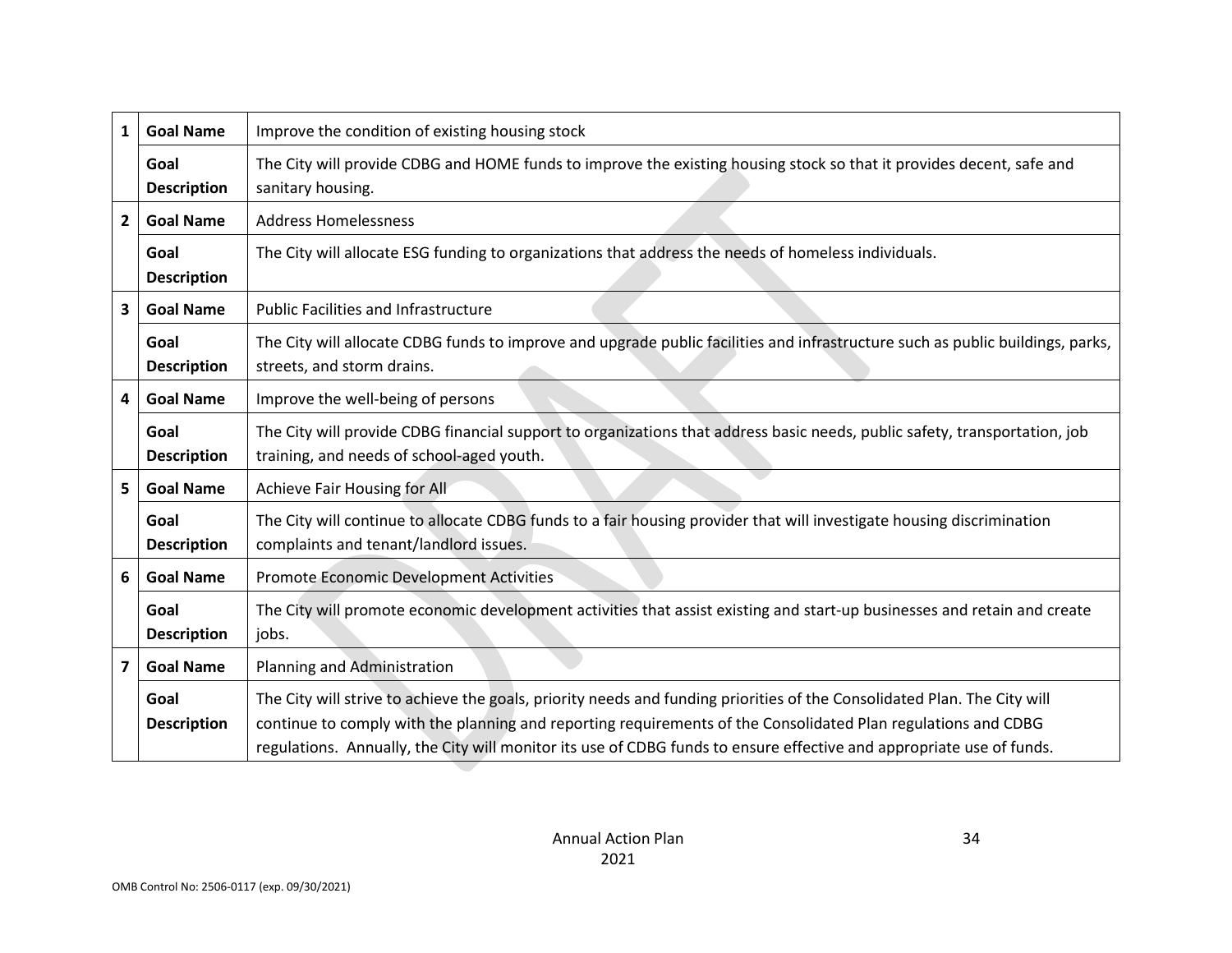# **Projects**

## **AP-35 Projects – 91.220(d) Introduction**

The City of Moreno Valley has selected a variety of activities proposed activities and activities aimed at meeting the goals and priority needs established in the Action Plan. For CDBG, the City has allocated the maximum 15% Public Service cap for a total of 10 public service activities funded for FY 2020/21. The 20% Administration cap will be utilized for staffing and administration. The remaining 65% will fund a variety of Economic Development, Neighborhood Improvements, Public (Street) Improvements, and Rehabilitation activities.

#### **Projects**

| #              | <b>Project Name</b>                                                               |
|----------------|-----------------------------------------------------------------------------------|
| $\mathbf{1}$   | HOME PROGRAM ADMINISTRATION 2021                                                  |
| $\overline{2}$ | HABITAT FOR HUMANITY, MOBILE HOME REPAIR PROGRAM 2021                             |
| 3              | HABITAT FOR HUMANITY, CRITICAL HOME REPAIR PROGRAM 2021                           |
|                | MARY ERICKSON COMMUNITY HOUSING, EUCALYPTUS SINGLE FAMILY HOMES FOR SALE TO       |
| 4              | 80% AMI, PREFERENCE FOR US VETERANS                                               |
| 5              | ESG21 MORENO VALLEY (2021)                                                        |
| 6              | <b>CDBG PROGRAM ADMINISTRATION 2021</b>                                           |
| 7              | FAMILY SERVICES ASSOCIATION, SENIOR NUTRITION PROGRAM 2021                        |
| 8              | OPERATION SAFEHOUSE, INC. EMERGENCY SHELTER FOR RUNAWAY YOUTH 2021                |
|                | MORENO VALLEY POLICE DEPARTMENT, COMMUNITY BETTERMENT AND PROBLEM ORIENTED        |
| 9              | POLICING 2020                                                                     |
|                | FRIENDS OF MORENO VALLEY SENIOR CENTER, MO-VAN SENIOR TRANSPORTATION PROGRAM      |
| 10             | 2021                                                                              |
| 11             | ASSISTANCE LEAGUE OF RIVERSIDE, OPERATION SCHOOL BELL 2021                        |
| 12             | RIVERSIDE AREA RAPE CRISIS CENTER, CHILD ABUSE PREVENTION PROGRAM 2021            |
| 13             | VOICES FOR CHILDREN, COURT APPOINTED SPECIAL ADVOCATES (CASA) PROGRAM 2021        |
| 14             | <b>FAIR HOUSING COUNCIL OF RIVERSIDE COUNTY ANTI-DISCRIMINATION SERVICES 2021</b> |
|                | FAIR HOUSING COUNCIL OF RIVERSIDE COUNTY LANDLORD/TENANT COUNSELING SERVICES      |
| 15             | 2021                                                                              |
| 16             | GRID ALTERNATIVES, LOW INCOME SOLAR ENERGY ASSISTANCE PROGRAM 2021                |
| 17             | <b>PAVEMENT REHABILITATION FOR VARIOUS LOCAL STREETS 2021</b>                     |
|                |                                                                                   |

**Table 7 - Project Information**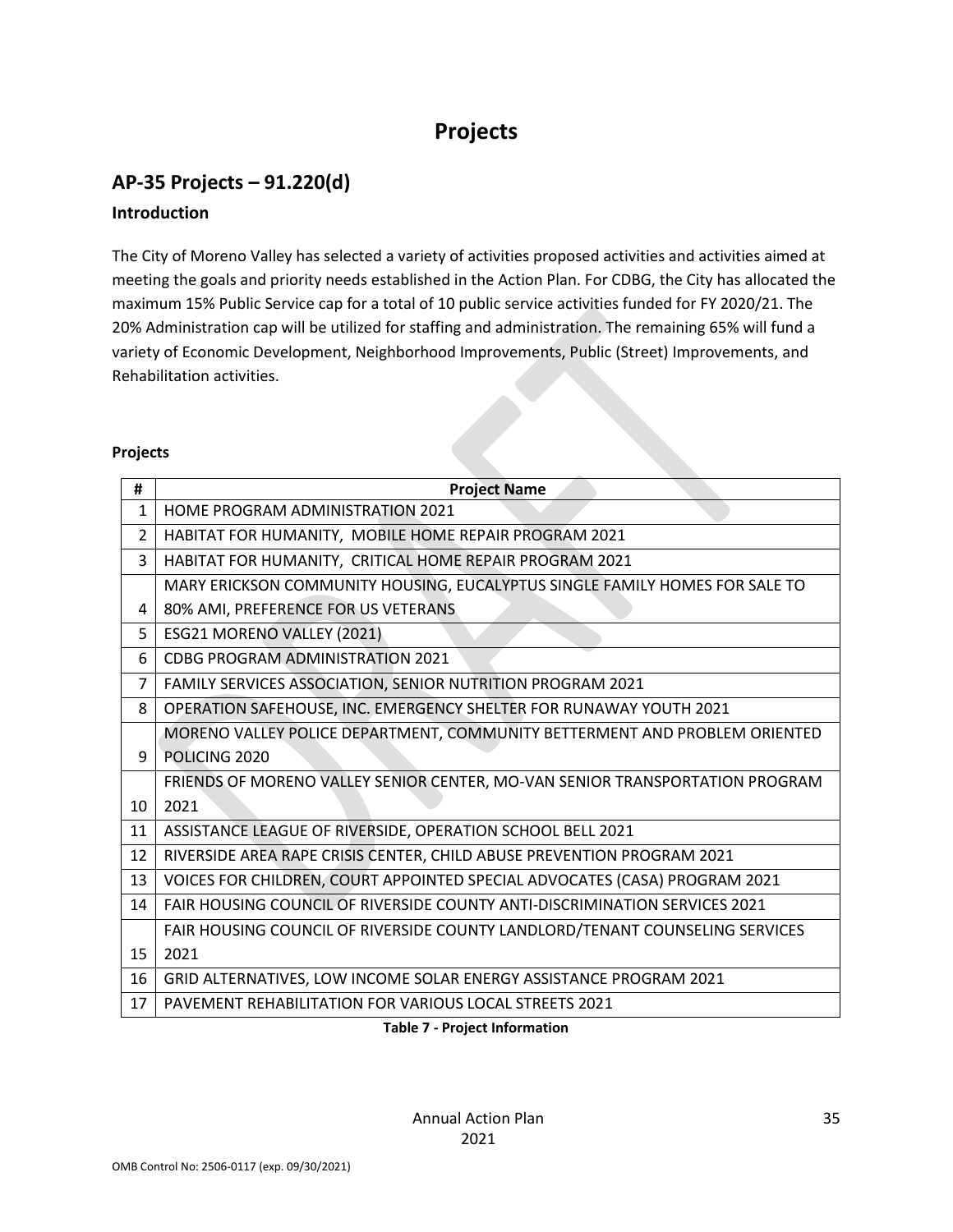#### **Describe the reasons for allocation priorities and any obstacles to addressing underserved needs**

Moreno Valley seeks to meet federal national objectives of (1) providing benefits to the low and moderate income, (2) removing area slum and blight, and (3) meeting urgent or emergency community needs. The City also seeks to prioritize in a way that can assist goals set by the City Council including: Revenue Diversification & Preservation, Public Safety, Positive Environment Community Image, and Neighborhood Pride & Cleanliness. Every year, in accordance with HUD's requirements, Moreno Valley re-evaluates and updates its program specific Objectives and Policies to ensure they adequately reflect the current needs of the community. The updated Objectives and Policies must then be adopted at the local level by the City Council for the upcoming program year. CDBG, HOME, and ESG Objectives and Policies primarily focus on: (1) defining the City's funding priorities, (2) offering activity selection criteria, and (3) providing guidance for staff when reviewing and recommending programs and activities for funding.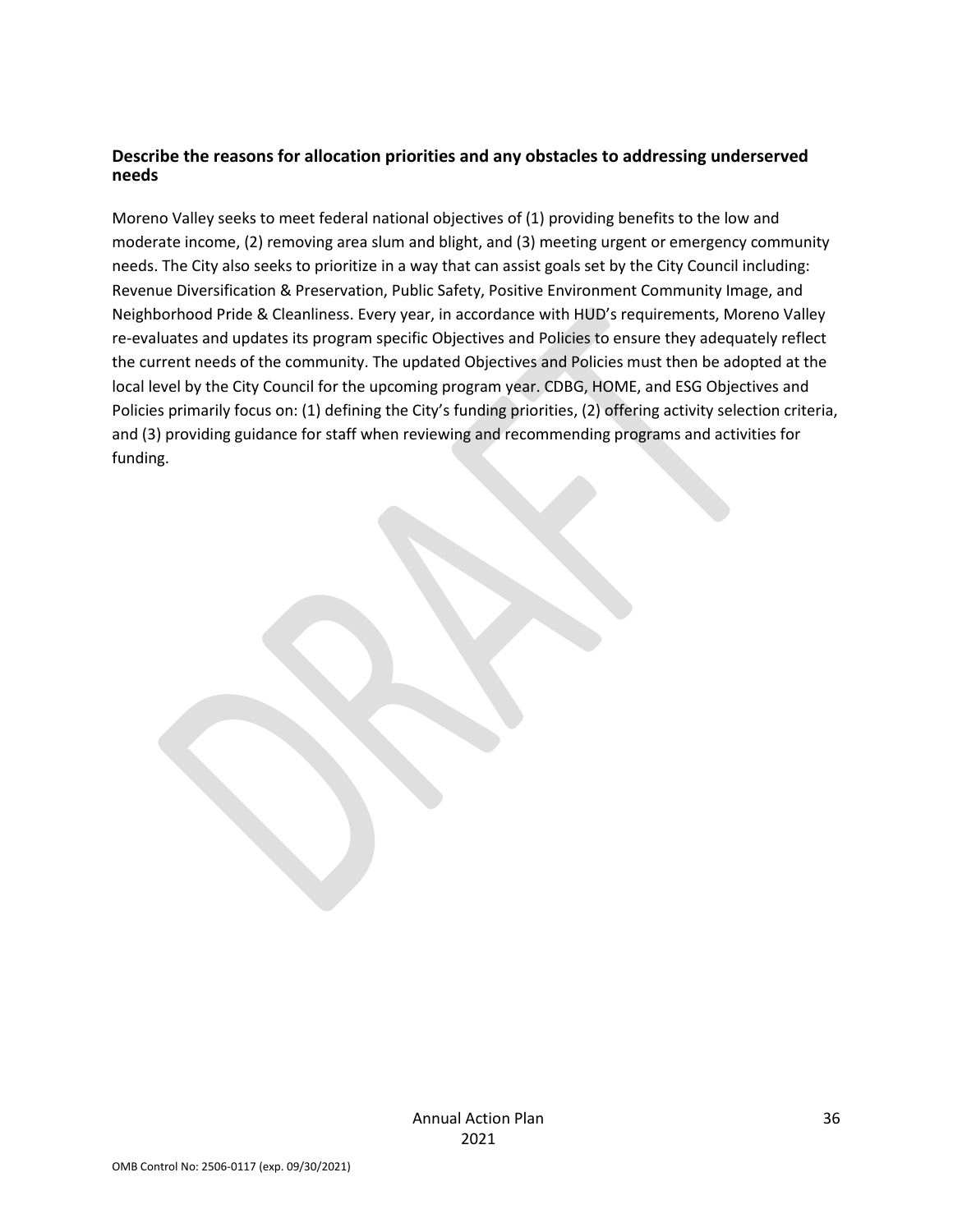**AP-38 Project Summary**

**Project Summary Information**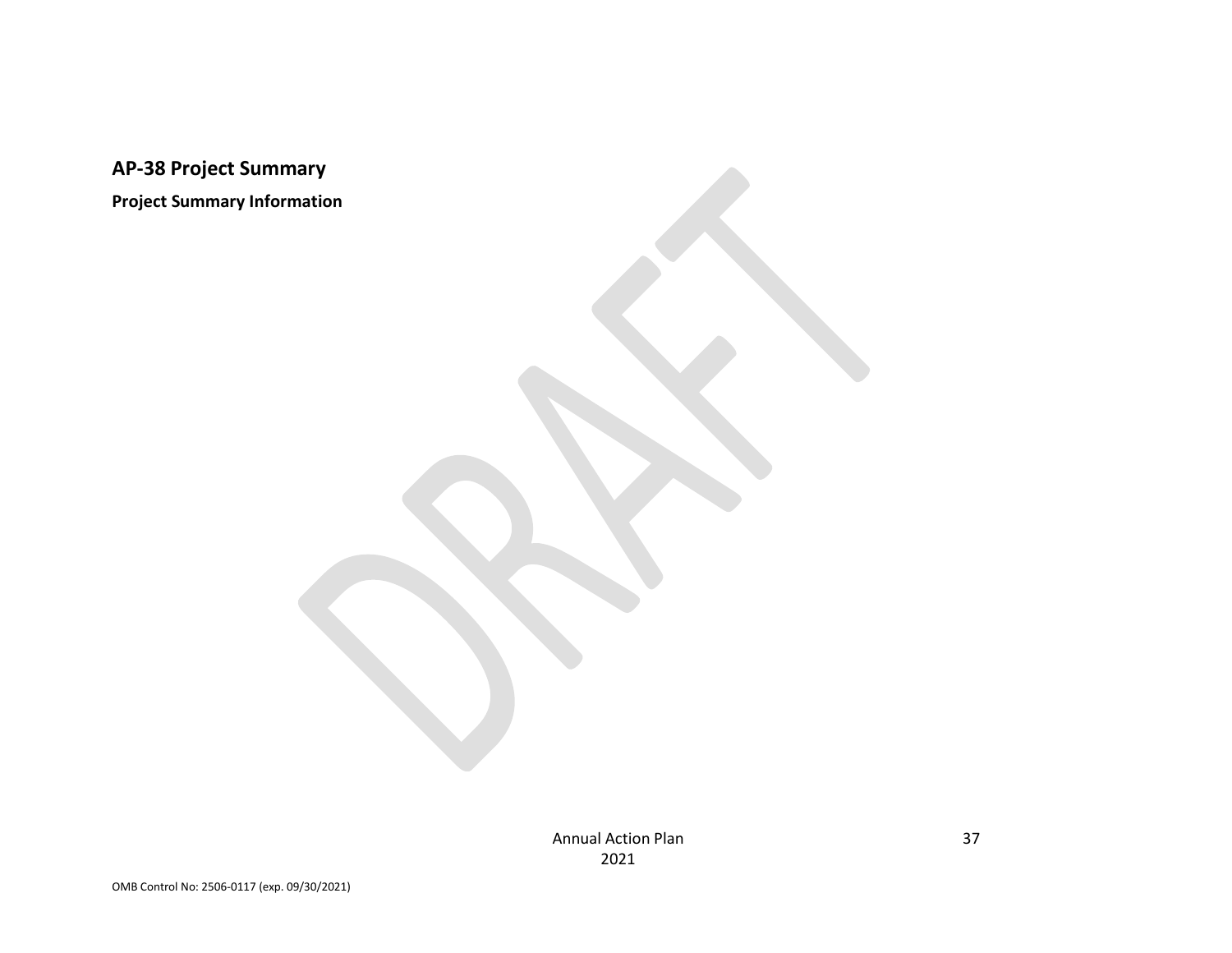| 1            | <b>Project Name</b>                                                                                        | HOME PROGRAM ADMINISTRATION 2021                                                                                                                                                                                                                                                                                                                                                          |
|--------------|------------------------------------------------------------------------------------------------------------|-------------------------------------------------------------------------------------------------------------------------------------------------------------------------------------------------------------------------------------------------------------------------------------------------------------------------------------------------------------------------------------------|
|              | <b>Target Area</b>                                                                                         | <b>CDBG TARGET AREA(S)</b>                                                                                                                                                                                                                                                                                                                                                                |
|              | <b>Goals Supported</b>                                                                                     | Planning and Administration                                                                                                                                                                                                                                                                                                                                                               |
|              | <b>Needs Addressed</b>                                                                                     | Planning and Administration                                                                                                                                                                                                                                                                                                                                                               |
|              | <b>Funding</b>                                                                                             | HOME: \$66,754                                                                                                                                                                                                                                                                                                                                                                            |
|              | <b>Description</b>                                                                                         | Comprehensive planning and administration of the HOME grant program.                                                                                                                                                                                                                                                                                                                      |
|              | <b>Target Date</b>                                                                                         | 6/30/2022                                                                                                                                                                                                                                                                                                                                                                                 |
|              | <b>Estimate the number</b><br>and type of families<br>that will benefit from<br>the proposed<br>activities | N/A                                                                                                                                                                                                                                                                                                                                                                                       |
|              | <b>Location Description</b>                                                                                | Operating from 14177 Frederick St. Moreno Valley, CA 92552                                                                                                                                                                                                                                                                                                                                |
|              | <b>Planned Activities</b>                                                                                  | Administration of the HOME program including project management,<br>various reporting, research, environmental reviews, completion of the<br>Annual Action Plan, preparation of the CAPER report, on-site monitoring,<br>etc.                                                                                                                                                             |
| $\mathbf{2}$ | <b>Project Name</b>                                                                                        | HABITAT FOR HUMANITY RIVERSIDE - MOBILE HOME REPAIR PROGRAM<br>2021                                                                                                                                                                                                                                                                                                                       |
|              | <b>Target Area</b>                                                                                         | City-wide                                                                                                                                                                                                                                                                                                                                                                                 |
|              | <b>Goals Supported</b>                                                                                     | Improve the condition of existing housing stock                                                                                                                                                                                                                                                                                                                                           |
|              | <b>Needs Addressed</b>                                                                                     | <b>Substandard Housing</b>                                                                                                                                                                                                                                                                                                                                                                |
|              | <b>Funding</b>                                                                                             | HOME: \$85,000                                                                                                                                                                                                                                                                                                                                                                            |
|              | <b>Description</b>                                                                                         | The Mobile Home Repair program (MHR) is designed to assist low to<br>moderate income mobile homeowners in the City of Moreno Valley with<br>interior and exterior repairs to address substandard living conditions.<br>Health and safety issues as well as code violations are addressed first.<br>Exterior issues may also be addressed if they are deemed health and safety<br>related. |
|              | <b>Target Date</b>                                                                                         | 6/30/2023                                                                                                                                                                                                                                                                                                                                                                                 |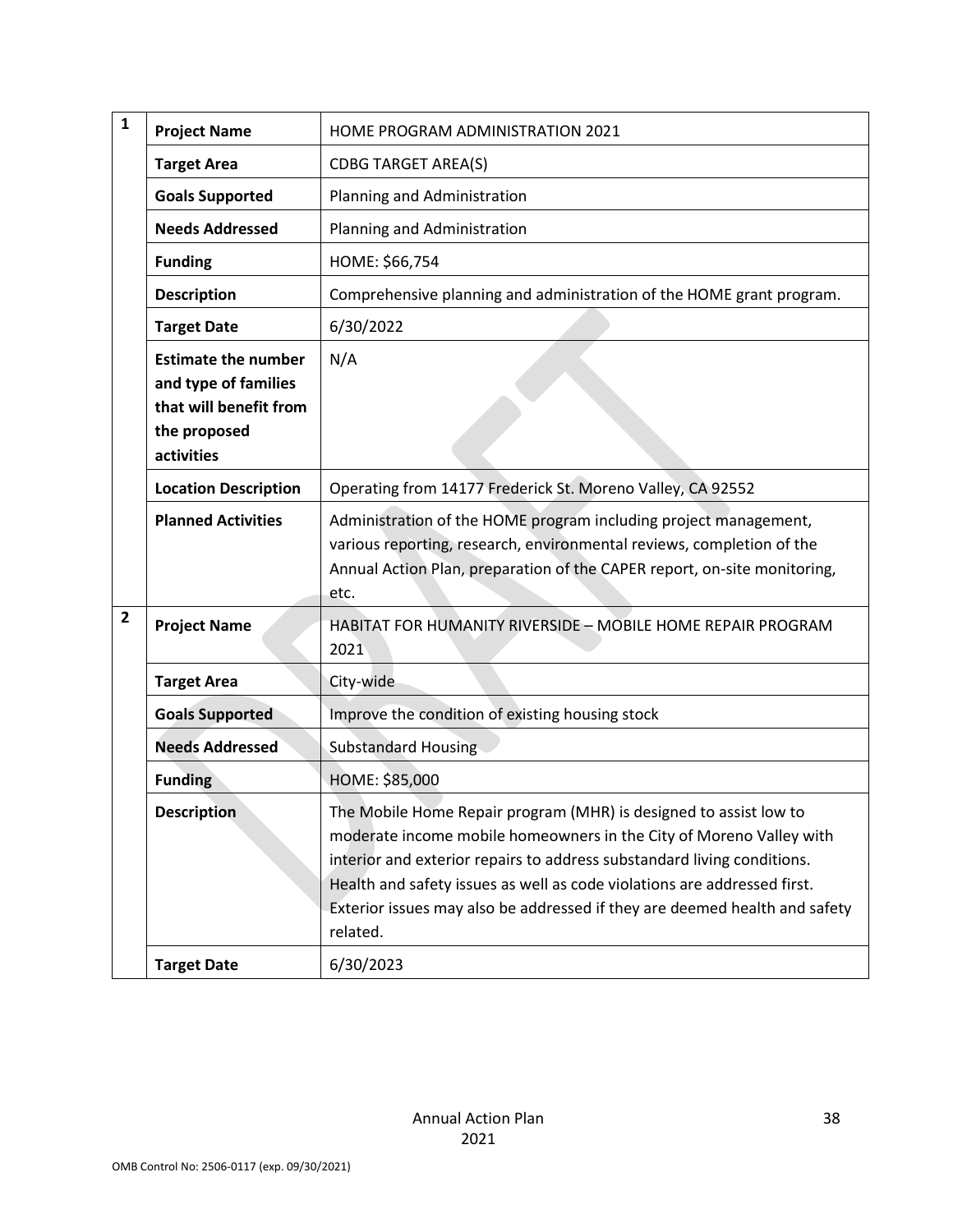|   | <b>Estimate the number</b><br>and type of families<br>that will benefit from<br>the proposed<br>activities | Habitat for Humanity Riverside estimates serving approximately 12 low to<br>moderate income mobile homeowners in the City of Moreno Valley                                                                                                                                                                                                                                                                                                                                                                                                                                                                                                                                                                                                                                                                                             |
|---|------------------------------------------------------------------------------------------------------------|----------------------------------------------------------------------------------------------------------------------------------------------------------------------------------------------------------------------------------------------------------------------------------------------------------------------------------------------------------------------------------------------------------------------------------------------------------------------------------------------------------------------------------------------------------------------------------------------------------------------------------------------------------------------------------------------------------------------------------------------------------------------------------------------------------------------------------------|
|   | <b>Location Description</b>                                                                                | The allocation would allow for the interior and exterior rehabilitation of<br>approximately twelve units within the City's mobile home parks.                                                                                                                                                                                                                                                                                                                                                                                                                                                                                                                                                                                                                                                                                          |
|   | <b>Planned Activities</b>                                                                                  | Twelve units will be rehabilitated to address substandard living conditions,<br>focusing on health and safety issues, code violations and exterior issues<br>may also be addressed if they are deemed health and safety related.                                                                                                                                                                                                                                                                                                                                                                                                                                                                                                                                                                                                       |
| 3 | <b>Project Name</b>                                                                                        | HABITAT FOR HUMANITY RIVERSIDE - CRITICAL HOME REPAIR PROGRAM<br>2021                                                                                                                                                                                                                                                                                                                                                                                                                                                                                                                                                                                                                                                                                                                                                                  |
|   | <b>Target Area</b>                                                                                         | <b>CDBG TARGET AREA(S)</b>                                                                                                                                                                                                                                                                                                                                                                                                                                                                                                                                                                                                                                                                                                                                                                                                             |
|   | <b>Goals Supported</b>                                                                                     | Improve the condition of existing housing stock                                                                                                                                                                                                                                                                                                                                                                                                                                                                                                                                                                                                                                                                                                                                                                                        |
|   | <b>Needs Addressed</b>                                                                                     | <b>Substandard Housing</b>                                                                                                                                                                                                                                                                                                                                                                                                                                                                                                                                                                                                                                                                                                                                                                                                             |
|   | <b>Funding</b>                                                                                             | HOME: \$145,000                                                                                                                                                                                                                                                                                                                                                                                                                                                                                                                                                                                                                                                                                                                                                                                                                        |
|   | <b>Description</b>                                                                                         | The Critical Home Repair program (CHR) is a one-lime home preservation<br>service that offers interior and exterior repairs designed to assist<br>homeowners living in a single family home or mobile home secured to the<br>permanent foundation as their primary residence within the City limit of<br>Moreno Valley. The interior repairs consist of electrical, plumbing, flooring,<br>wall repairs, kitchen repairs, termite work, air conditioning, insulation, bath<br>repairs, heating and furnaces, ceiling repairs, etc. The exterior maintenance<br>includes replacement or repairs of roofing, house trims, siding, awnings,<br>steps, entrance, door, windows, porch deck, handicap access ramps,<br>weatherization, tree removal, and any other maintenance to ensure health,<br>safety and code enforcement compliance. |
|   | <b>Target Date</b>                                                                                         | 6/30/2023                                                                                                                                                                                                                                                                                                                                                                                                                                                                                                                                                                                                                                                                                                                                                                                                                              |
|   | <b>Estimate the number</b><br>and type of families<br>that will benefit from<br>the proposed<br>activities | The program will assist nineteen (19) households in the low to moderate<br>income range for the needed repairs.                                                                                                                                                                                                                                                                                                                                                                                                                                                                                                                                                                                                                                                                                                                        |
|   | <b>Location Description</b>                                                                                | The allocation would allow for the interior and exterior repair of<br>approximately twelve units within the City limit.                                                                                                                                                                                                                                                                                                                                                                                                                                                                                                                                                                                                                                                                                                                |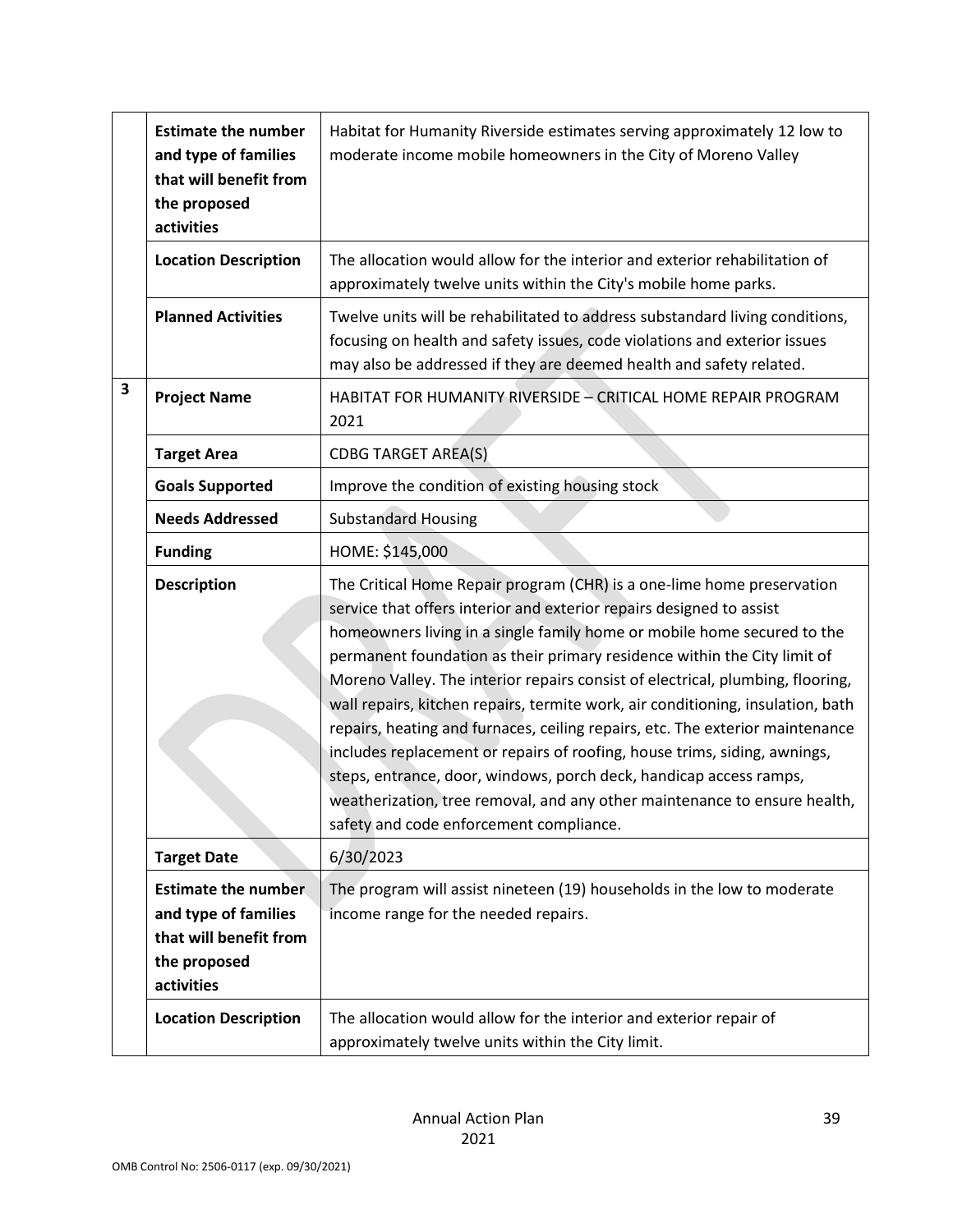|   | <b>Planned Activities</b>                                                                                  | Nineteen units will be rehabilitated to ensure health, safety and code<br>enforcement compliance. These may include activities to repair or replace<br>the interior or exterior electrical, plumbing, floor, roof, etc.                                                                                                                                                                            |
|---|------------------------------------------------------------------------------------------------------------|----------------------------------------------------------------------------------------------------------------------------------------------------------------------------------------------------------------------------------------------------------------------------------------------------------------------------------------------------------------------------------------------------|
| 4 | <b>Project Name</b>                                                                                        | MARY ERICKSON COMMUNITY HOUSING - EUCALYPTUS SINGLE FAMILY<br><b>HOMES</b>                                                                                                                                                                                                                                                                                                                         |
|   | <b>Target Area</b>                                                                                         | <b>CDBG TARGET AREA(S)</b>                                                                                                                                                                                                                                                                                                                                                                         |
|   | <b>Goals Supported</b>                                                                                     | Improve the condition of existing housing stock                                                                                                                                                                                                                                                                                                                                                    |
|   | <b>Needs Addressed</b>                                                                                     | <b>Substandard Housing</b>                                                                                                                                                                                                                                                                                                                                                                         |
|   | <b>Funding</b>                                                                                             | HOME: \$2,000,000                                                                                                                                                                                                                                                                                                                                                                                  |
|   | <b>Description</b>                                                                                         | Funding would allow for Mary Erickson Community Housing to provide the<br>construction, development subsidy and down payment assistance for 9<br>detached single family homes on behalf of the City.                                                                                                                                                                                               |
|   | <b>Target Date</b>                                                                                         | 8/10/2022                                                                                                                                                                                                                                                                                                                                                                                          |
|   | <b>Estimate the number</b><br>and type of families<br>that will benefit from<br>the proposed<br>activities | Mary Erickson Community Housing estimates serving approximately 9 single<br>family households for low-mod, first time homebuyers, with a preference<br>for U.S. Veterans.                                                                                                                                                                                                                          |
|   | <b>Location Description</b>                                                                                | The construction of the detached single family homes will be located in a<br>City-owned lot on Eucalyptus and Heacock.                                                                                                                                                                                                                                                                             |
|   | <b>Planned Activities</b>                                                                                  | MECH will provide the construction, development subsidy and down<br>payment assistance for 9 detached single family homes. MECH proposes six<br>(6), 3 bedroom, 2 bath and three (3) 4 bedroom 2 bath with attached 2 car<br>garage and front and back yards incorporating selected ADA adaptability,<br>and energy efficient sustainability features using the MH Advantage<br>building standard. |
| 5 | <b>Project Name</b>                                                                                        | ESG21 MORENO VALLEY (2021)                                                                                                                                                                                                                                                                                                                                                                         |
|   | <b>Target Area</b>                                                                                         | <b>CDBG TARGET AREA(S)</b><br>City-wide                                                                                                                                                                                                                                                                                                                                                            |
|   | <b>Goals Supported</b>                                                                                     | <b>Address Homelessness</b><br>Planning and Administration                                                                                                                                                                                                                                                                                                                                         |
|   | <b>Needs Addressed</b>                                                                                     | Homelessness<br>Planning and Administration                                                                                                                                                                                                                                                                                                                                                        |
|   | <b>Funding</b>                                                                                             | ESG: \$136,020                                                                                                                                                                                                                                                                                                                                                                                     |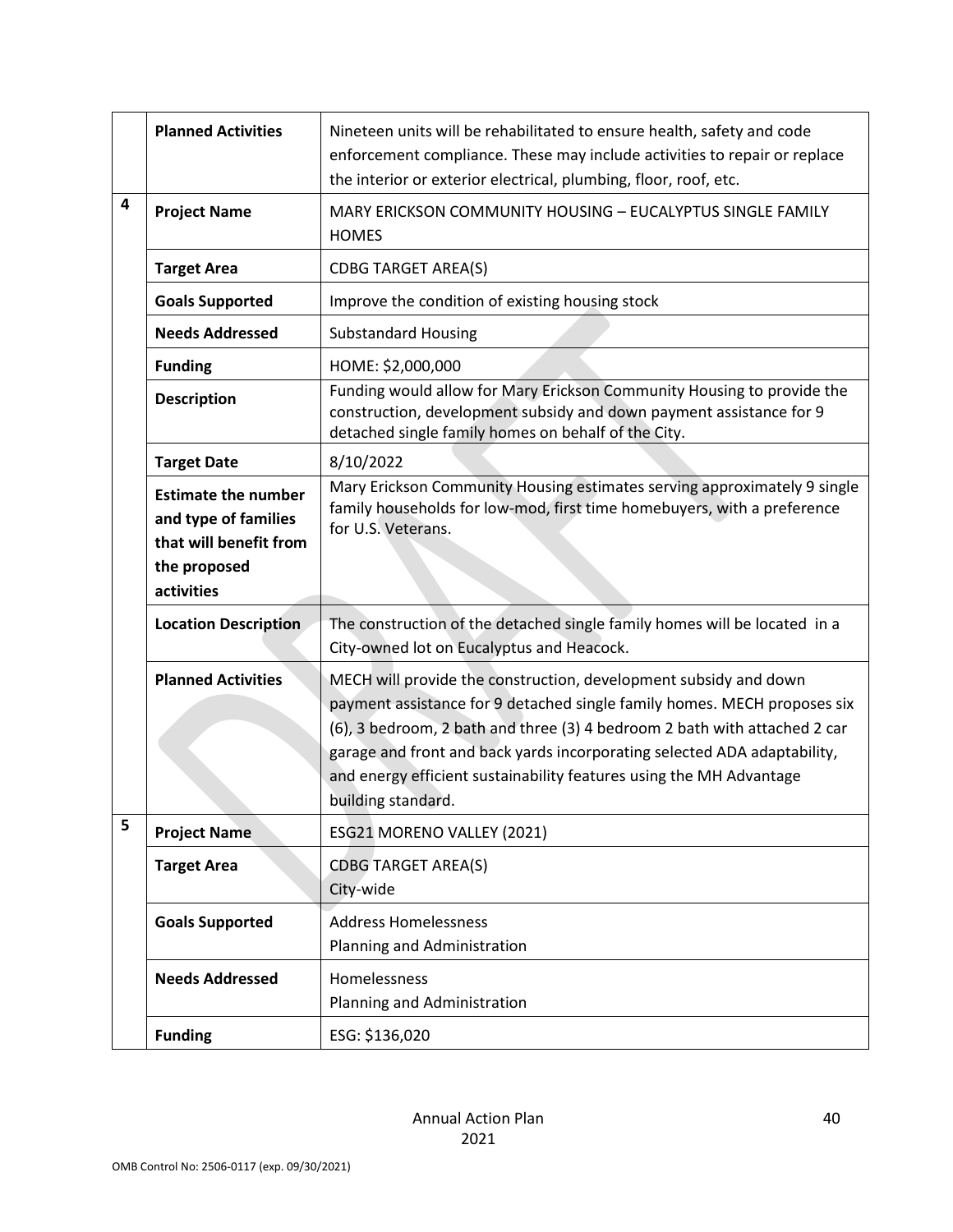|   | <b>Description</b>                                                                                         | Total Moreno Valley 2021 ESG Program \$136,020                                                                                                                                                                                                                                                                                                                                                                                                                                                                                                                                                                                                                                             |
|---|------------------------------------------------------------------------------------------------------------|--------------------------------------------------------------------------------------------------------------------------------------------------------------------------------------------------------------------------------------------------------------------------------------------------------------------------------------------------------------------------------------------------------------------------------------------------------------------------------------------------------------------------------------------------------------------------------------------------------------------------------------------------------------------------------------------|
|   |                                                                                                            | Moreno Valley 2020 ESG Programs are for:                                                                                                                                                                                                                                                                                                                                                                                                                                                                                                                                                                                                                                                   |
|   |                                                                                                            | (1) Emergency Solutions Grant (ESG) Administration - Comprehensive<br>planning and administration of the ESG grant program (\$13,020).                                                                                                                                                                                                                                                                                                                                                                                                                                                                                                                                                     |
|   |                                                                                                            | (2) Housing, Homelessness Prevention, and Workforce Solutions (HHPWS) -<br>Homeless Management Information System (HMIS) - Support to<br>Countywide Homeless Management Information System (HMIS) (\$33,000).                                                                                                                                                                                                                                                                                                                                                                                                                                                                              |
|   |                                                                                                            | (3) The Salvation Army, Homeless Outreach (\$90,000).                                                                                                                                                                                                                                                                                                                                                                                                                                                                                                                                                                                                                                      |
|   | <b>Target Date</b>                                                                                         | 6/30/2023                                                                                                                                                                                                                                                                                                                                                                                                                                                                                                                                                                                                                                                                                  |
|   | <b>Estimate the number</b><br>and type of families<br>that will benefit from<br>the proposed<br>activities | 50 homeless persons benefited through outreach and case management                                                                                                                                                                                                                                                                                                                                                                                                                                                                                                                                                                                                                         |
|   | <b>Location Description</b>                                                                                | City-wide                                                                                                                                                                                                                                                                                                                                                                                                                                                                                                                                                                                                                                                                                  |
|   | <b>Planned Activities</b>                                                                                  | Emergency Solutions Grant (ESG) Administration: Daily administration of<br>the ESG program including but not limited to: activity oversight;<br>programmatic research; technical assistance; processing of budget<br>amendments; IDIS management; HMIS QC review; program specific<br>reporting; On-site monitoring of subrecipients.                                                                                                                                                                                                                                                                                                                                                      |
|   |                                                                                                            | Housing, Homelessness Prevention, and Workforce Solutions (HHPWS):<br>Funds will be used by the County of Riverside to manage Homeless<br>Management Information System (HMIS) on behalf of the City of Moreno<br>Valley.                                                                                                                                                                                                                                                                                                                                                                                                                                                                  |
|   |                                                                                                            | The Salvation Army: This program is intended to help individuals identify<br>and overcome barriers in securing employment and housing. Through<br>outreach and case management The Salvation Army will make contact with<br>unsheltered residents and help develop an individualized service plan<br>towards sufficiency. The Salvation Army staff will connect clients to<br>resources necessary for employment and housing, partnering with other<br>local providers. Each week staff visits local homeless encampments to start<br>building relationships and highlight resources available. Case management<br>begins with an initial assessment to identify the individualized needs. |
| 6 | <b>Project Name</b>                                                                                        | CDBG PROGRAM ADMINISTRATION 2021                                                                                                                                                                                                                                                                                                                                                                                                                                                                                                                                                                                                                                                           |
|   | <b>Target Area</b>                                                                                         | <b>CDBG TARGET AREA(S)</b>                                                                                                                                                                                                                                                                                                                                                                                                                                                                                                                                                                                                                                                                 |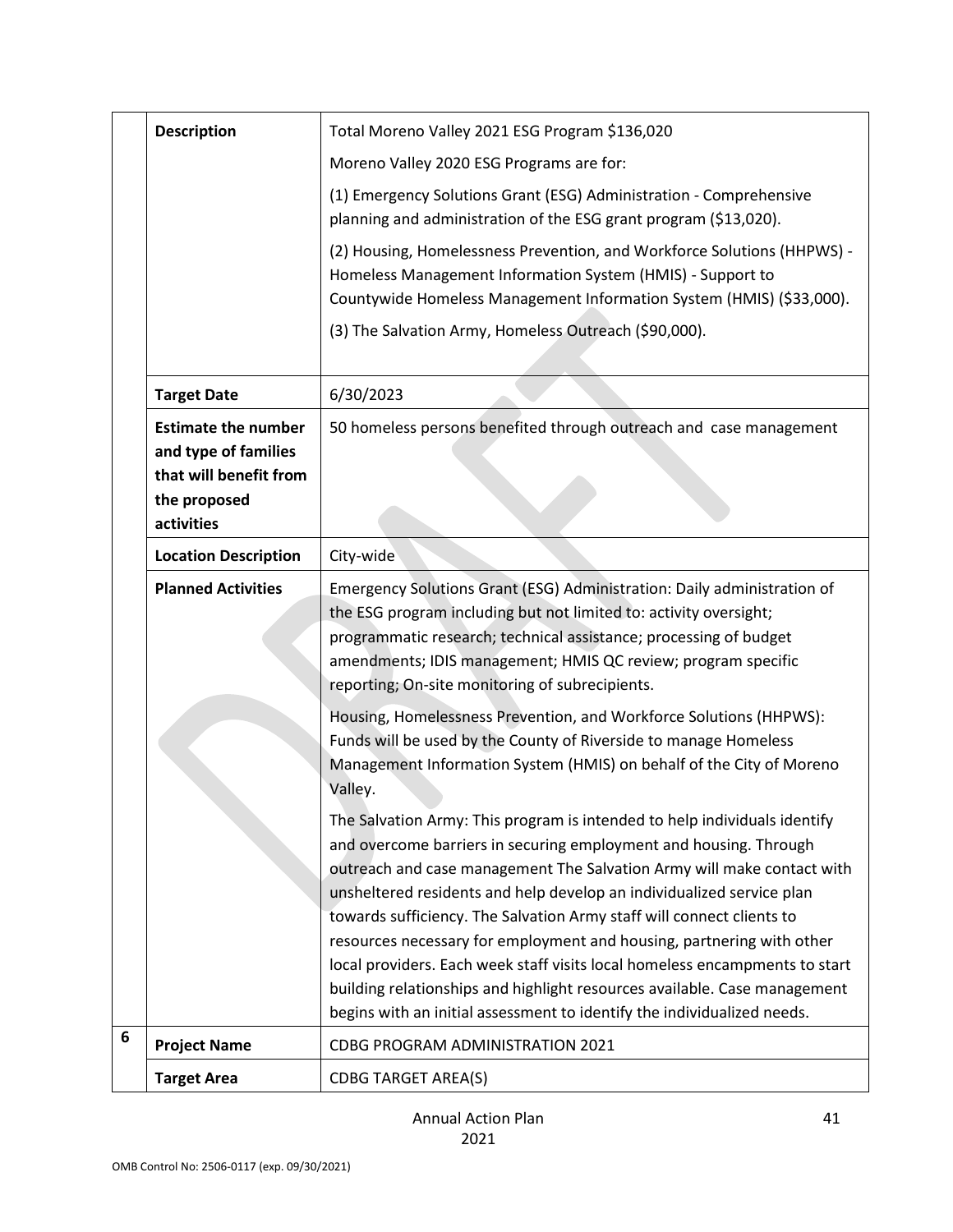|                         | <b>Goals Supported</b>                                                                                     | Planning and Administration                                                                                                                                                                                                                                                                                                                                                                         |
|-------------------------|------------------------------------------------------------------------------------------------------------|-----------------------------------------------------------------------------------------------------------------------------------------------------------------------------------------------------------------------------------------------------------------------------------------------------------------------------------------------------------------------------------------------------|
|                         | <b>Needs Addressed</b>                                                                                     | Planning and Administration                                                                                                                                                                                                                                                                                                                                                                         |
|                         | <b>Funding</b>                                                                                             | CDBG: \$403,223                                                                                                                                                                                                                                                                                                                                                                                     |
|                         | <b>Description</b>                                                                                         | Comprehensive planning and administration of the CDBG program.                                                                                                                                                                                                                                                                                                                                      |
|                         | <b>Target Date</b>                                                                                         | 6/30/2022                                                                                                                                                                                                                                                                                                                                                                                           |
|                         | <b>Estimate the number</b><br>and type of families<br>that will benefit from<br>the proposed<br>activities | N/A                                                                                                                                                                                                                                                                                                                                                                                                 |
|                         | <b>Location Description</b>                                                                                | Operating from 14177 Frederick St. Moreno Valley, CA 92552                                                                                                                                                                                                                                                                                                                                          |
|                         | <b>Planned Activities</b>                                                                                  | Daily administration of the CDBG program including but not limited to:<br>activity oversight; processing of amendments; IDIS management;<br>Implementation of the Citizen Participation plan for needs assessment and<br>project selection; Preparation of the Annual Action Plan; Preparation of the<br>year-end CAPER report; program specific reporting; On-site monitoring of<br>subrecipients. |
| $\overline{\mathbf{z}}$ | <b>Project Name</b>                                                                                        | FAMILY SERVICE ASSOCIATION, SENIOR NUTRITION PROGRAM 2021                                                                                                                                                                                                                                                                                                                                           |
|                         | <b>Target Area</b>                                                                                         | <b>CDBG TARGET AREA(S)</b><br>City-wide                                                                                                                                                                                                                                                                                                                                                             |
|                         | <b>Goals Supported</b>                                                                                     | Improve the well-being of persons                                                                                                                                                                                                                                                                                                                                                                   |
|                         | <b>Needs Addressed</b>                                                                                     | <b>Public Service Programs</b>                                                                                                                                                                                                                                                                                                                                                                      |
|                         | <b>Funding</b>                                                                                             | CDBG: \$20,000                                                                                                                                                                                                                                                                                                                                                                                      |
|                         | <b>Description</b>                                                                                         | Family Service Association (FSA) Senior Nutrition Program provides seniors<br>with one nutritionally balanced meal Monday- Friday.                                                                                                                                                                                                                                                                  |
|                         | <b>Target Date</b>                                                                                         | 6/30/2022                                                                                                                                                                                                                                                                                                                                                                                           |
|                         | <b>Estimate the number</b><br>and type of families<br>that will benefit from<br>the proposed<br>activities | Family Services Association estimates serving approximately 428 seniors.                                                                                                                                                                                                                                                                                                                            |
|                         | <b>Location Description</b>                                                                                | Services will be provided by the Family Services Association primarily<br>located at the City of Moreno Valley Senior Center.                                                                                                                                                                                                                                                                       |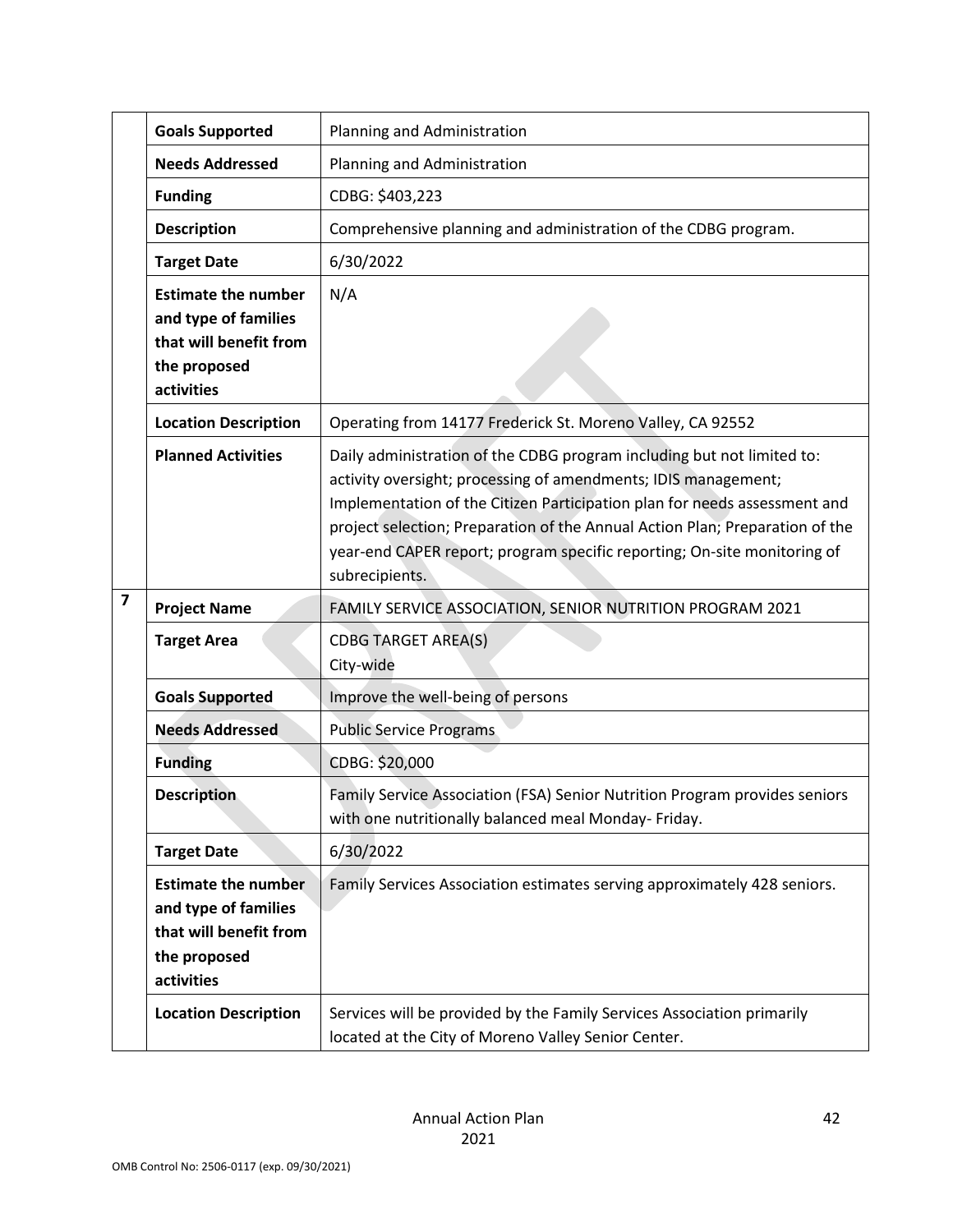|   | <b>Planned Activities</b>                                                                                  | Family Service Association (FSA) Senior Nutrition Program provides seniors<br>with one nutritionally balanced meal Monday - Friday. The meals are<br>provided to seniors 62 years of age and older at the City of Moreno Valley<br>Senior Center. Due to the County's Stay At Home Order, FSA implemented<br>Curbside Pickup where seniors can pick up a weekly package of meals while<br>staying in their cars. Meals are also provided through an in-home delivery<br>service to seniors who are unable to the center because of illness, disability,<br>or lack of transportation. |
|---|------------------------------------------------------------------------------------------------------------|---------------------------------------------------------------------------------------------------------------------------------------------------------------------------------------------------------------------------------------------------------------------------------------------------------------------------------------------------------------------------------------------------------------------------------------------------------------------------------------------------------------------------------------------------------------------------------------|
| 8 | <b>Project Name</b>                                                                                        | OPERATION SAFEHOUSE, INC. EMERGENCY SHELTER FOR YOUTH 2021                                                                                                                                                                                                                                                                                                                                                                                                                                                                                                                            |
|   | <b>Target Area</b>                                                                                         | City-wide                                                                                                                                                                                                                                                                                                                                                                                                                                                                                                                                                                             |
|   | <b>Goals Supported</b>                                                                                     | Improve the well-being of persons                                                                                                                                                                                                                                                                                                                                                                                                                                                                                                                                                     |
|   | <b>Needs Addressed</b>                                                                                     | <b>Public Service Programs</b>                                                                                                                                                                                                                                                                                                                                                                                                                                                                                                                                                        |
|   | <b>Funding</b>                                                                                             | CDBG: \$15,000                                                                                                                                                                                                                                                                                                                                                                                                                                                                                                                                                                        |
|   | <b>Description</b>                                                                                         | CDBG funds will be used to provide direct services to a minimum of 25 City<br>of Moreno Valley youth who enter the emergency shelter. 95% of these<br>Moreno Valley youth will exit into a safe and stable environment.                                                                                                                                                                                                                                                                                                                                                               |
|   | <b>Target Date</b>                                                                                         | 6/30/2022                                                                                                                                                                                                                                                                                                                                                                                                                                                                                                                                                                             |
|   | <b>Estimate the number</b><br>and type of families<br>that will benefit from<br>the proposed<br>activities | Operation Safehouse estimates serving approximately 25 youths.                                                                                                                                                                                                                                                                                                                                                                                                                                                                                                                        |
|   | <b>Location Description</b>                                                                                | Services will be provided to run away, homeless, at risk youth and their<br>families from the city of Moreno Valley by Operation Safehouse primarily<br>located at 9685 Hayes Street, Riverside, CA.                                                                                                                                                                                                                                                                                                                                                                                  |
|   | <b>Planned Activities</b>                                                                                  | CDBG funds from Moreno Valley will be used to supplement the salaries of<br>Child Care Workers. The program will provide up to 21 days of emergency<br>shelter, food, counseling, on site education, street outreach, anti-human<br>trafficking case management and aftercare.                                                                                                                                                                                                                                                                                                        |
| 9 | <b>Project Name</b>                                                                                        | MORENO VALLEY POLICE DEPARTMENT, COMMUNITY BETTERMENT AND<br>PROBLEM ORIENTED POLICING 2021                                                                                                                                                                                                                                                                                                                                                                                                                                                                                           |
|   | <b>Target Area</b>                                                                                         | <b>CDBG TARGET AREA(S)</b>                                                                                                                                                                                                                                                                                                                                                                                                                                                                                                                                                            |
|   | <b>Goals Supported</b>                                                                                     | Improve the well-being of persons                                                                                                                                                                                                                                                                                                                                                                                                                                                                                                                                                     |
|   | <b>Needs Addressed</b>                                                                                     | <b>Public Service Programs</b>                                                                                                                                                                                                                                                                                                                                                                                                                                                                                                                                                        |
|   | <b>Funding</b>                                                                                             | CDBG: \$71,192                                                                                                                                                                                                                                                                                                                                                                                                                                                                                                                                                                        |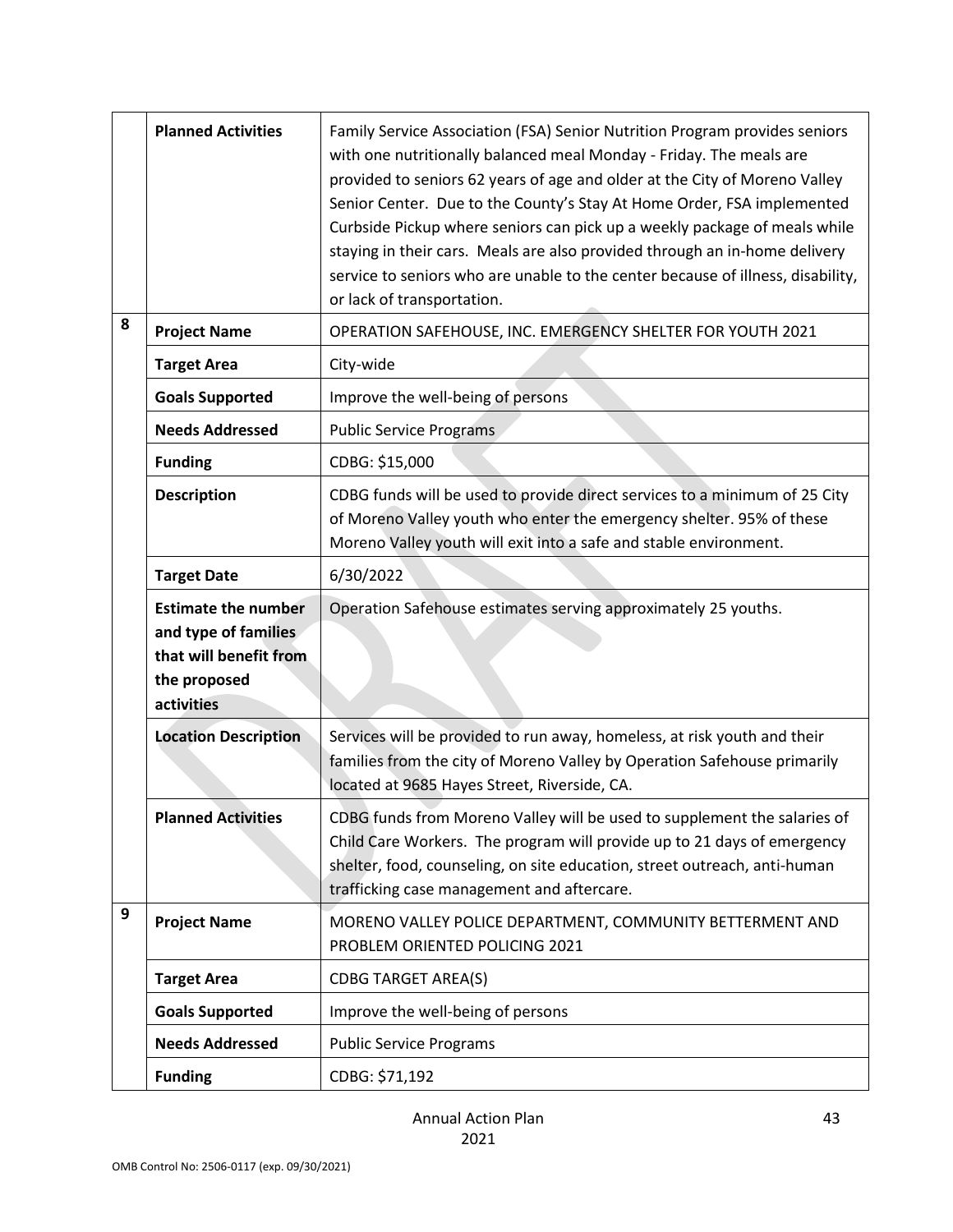|    | <b>Description</b>                                                                                         | The Moreno Valley Police Department (MVPD) will provide added enforcement<br>support through overtime hours worked in the CDBG target area. MVPD will also<br>use overtime hours to provide training for the Citizens Patrol and<br>Volunteer/Explorer Programs.                                                                                                                                                                                            |
|----|------------------------------------------------------------------------------------------------------------|-------------------------------------------------------------------------------------------------------------------------------------------------------------------------------------------------------------------------------------------------------------------------------------------------------------------------------------------------------------------------------------------------------------------------------------------------------------|
|    | <b>Target Date</b>                                                                                         | 6/30/2022                                                                                                                                                                                                                                                                                                                                                                                                                                                   |
|    | <b>Estimate the number</b><br>and type of families<br>that will benefit from<br>the proposed<br>activities | The Moreno Valley Police Department estimates serving approximately<br>10,000 persons in the designated CDBG areas within the City of Moreno<br>Valley.                                                                                                                                                                                                                                                                                                     |
|    | <b>Location Description</b>                                                                                | The service area for the project will be the designated CDBG areas within<br>the city of Moreno Valley for both the CDBG Problem Oriented Policing and<br>the Citizens Patrol and Volunteer/Explorer Program overtime.                                                                                                                                                                                                                                      |
|    | <b>Planned Activities</b>                                                                                  | The MVPD will provide added enforcement to reduce crime within the areas,<br>remove blighted conditions, and improve quality of life for the community. The<br>officers will acquaint themselves with the apartment managers and residents, and<br>will work closely with them to forge improved relations and reduce crime.<br>Furthermore, funding will used for overtime to provide training for the Citizens<br>Patrol and Volunteer/Explorer Programs. |
| 10 | <b>Project Name</b>                                                                                        | FRIENDS OF MORENO VALLEY SENIOR CENTER, MO-VAN SENIOR<br><b>TRANSPORTATION PROGRAM 2021</b>                                                                                                                                                                                                                                                                                                                                                                 |
|    | <b>Target Area</b>                                                                                         | City-wide                                                                                                                                                                                                                                                                                                                                                                                                                                                   |
|    | <b>Goals Supported</b>                                                                                     | Improve the well-being of persons                                                                                                                                                                                                                                                                                                                                                                                                                           |
|    | <b>Needs Addressed</b>                                                                                     | <b>Public Service Programs</b>                                                                                                                                                                                                                                                                                                                                                                                                                              |
|    | <b>Funding</b>                                                                                             | CDBG: \$60,000                                                                                                                                                                                                                                                                                                                                                                                                                                              |
|    | <b>Description</b>                                                                                         | The MoVan is a specially equipped 12 passenger and 2 wheelchair capacity air-<br>conditioned, non-ADA transportation service bus designed to transport the<br>elderly and adult handicapped to medical appointments and other needed<br>destinations at minimal or no cost to the rider.                                                                                                                                                                    |
|    | <b>Target Date</b>                                                                                         | 6/30/2022                                                                                                                                                                                                                                                                                                                                                                                                                                                   |
|    | <b>Estimate the number</b><br>and type of families<br>that will benefit from<br>the proposed<br>activities | Estimated 4,700 seniors will receive rides on the MoVan.                                                                                                                                                                                                                                                                                                                                                                                                    |
|    | <b>Location Description</b>                                                                                | Rides will be offered city-wide and 20-mile radius outside the Senior<br>Community Center.                                                                                                                                                                                                                                                                                                                                                                  |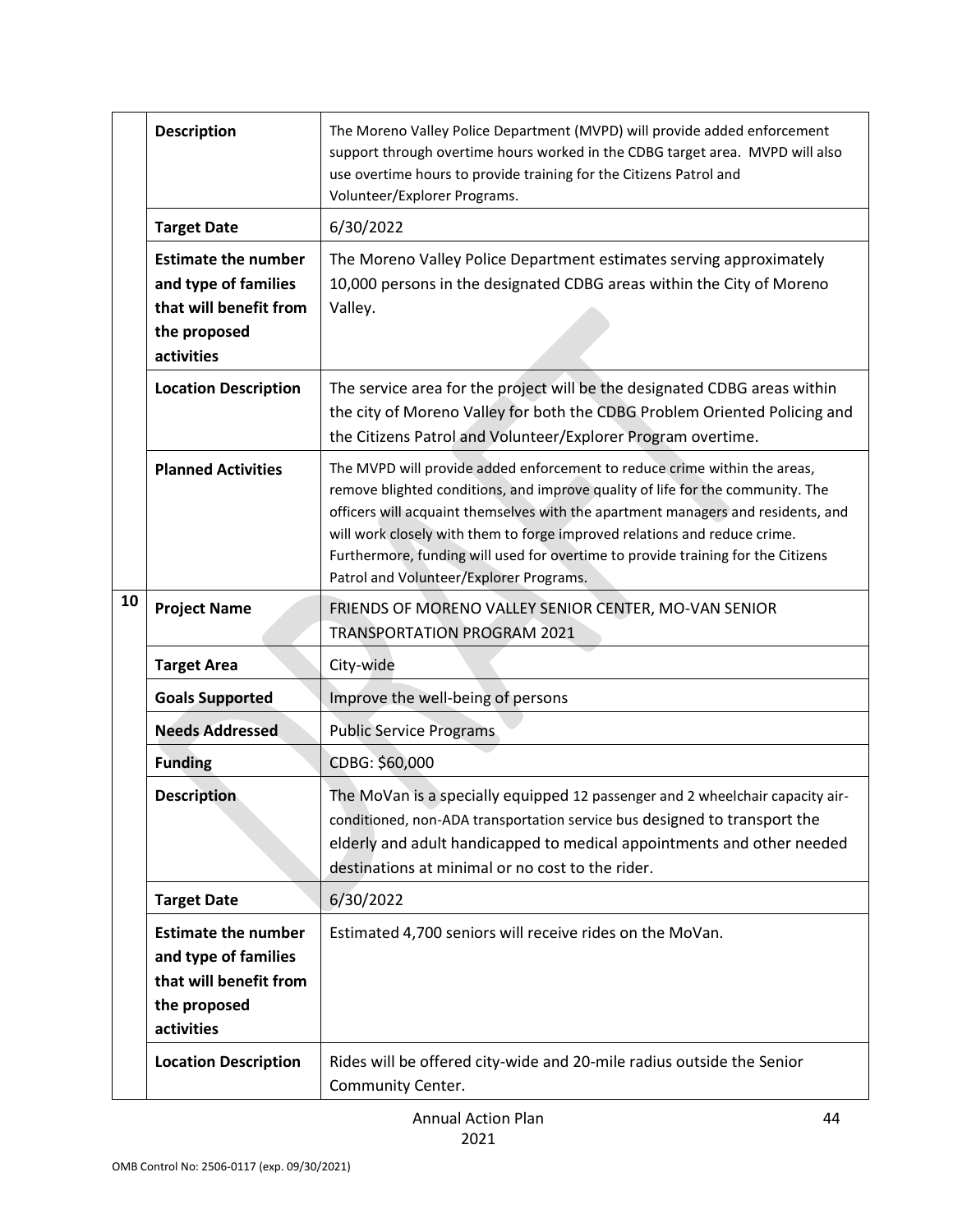|    | <b>Planned Activities</b>                                                                                  | MoVan transports seniors within a 20 mile radius, curb-to-curb from home to the<br>local Senior Community Center (when open) and return home. Until the Senior<br>Center resumes normal operations, FMVSCI will provide round-trip service to<br>medical (include COVID-19 testing/vaccinations), dental, optical appointments,<br>grocery shopping, food distribution deliveries and special outside events at the<br>Senior Community Center.                                           |
|----|------------------------------------------------------------------------------------------------------------|-------------------------------------------------------------------------------------------------------------------------------------------------------------------------------------------------------------------------------------------------------------------------------------------------------------------------------------------------------------------------------------------------------------------------------------------------------------------------------------------|
| 11 | <b>Project Name</b>                                                                                        | ASSISTANCE LEAGUE OF RIVERSIDE, OPERATION SCHOOL BELL 2021                                                                                                                                                                                                                                                                                                                                                                                                                                |
|    | <b>Target Area</b>                                                                                         | City-wide                                                                                                                                                                                                                                                                                                                                                                                                                                                                                 |
|    | <b>Goals Supported</b>                                                                                     | Improve the well-being of persons                                                                                                                                                                                                                                                                                                                                                                                                                                                         |
|    | <b>Needs Addressed</b>                                                                                     | <b>Public Service Programs</b>                                                                                                                                                                                                                                                                                                                                                                                                                                                            |
|    | <b>Funding</b>                                                                                             | CDBG: \$25,000                                                                                                                                                                                                                                                                                                                                                                                                                                                                            |
|    | <b>Description</b>                                                                                         | A program provided to elementary, middle school and high school students<br>with a goal of assisting them in removing barriers to learning. The program<br>provides new school clothes, shoe vouchers, school supplies, hygiene kits,<br>and books to homeless and economically disadvantaged children.                                                                                                                                                                                   |
|    | <b>Target Date</b>                                                                                         | 6/30/2022                                                                                                                                                                                                                                                                                                                                                                                                                                                                                 |
|    | <b>Estimate the number</b><br>and type of families<br>that will benefit from<br>the proposed<br>activities | Assistance League estimates benefiting approximately 320 children from<br>low-moderate income families.                                                                                                                                                                                                                                                                                                                                                                                   |
|    | <b>Location Description</b>                                                                                | Operation School Bell is available to students attending a school in the<br>Moreno Valley School District, as well as students in the Val Verde School<br>District who reside in Moreno Valley.                                                                                                                                                                                                                                                                                           |
|    | <b>Planned Activities</b>                                                                                  | Elementary students come to the Assistance League facility to "shop" with<br>the aid of trained volunteers, with goods estimated to cost about \$130.<br>During the pandemic, students did not come to the facility, but the same<br>goods were packed into bags and delivered to the district. Middle and high<br>school students are served at a local JCPenney store (one of which is in<br>Moreno Valley). With oversight, students shop for up to \$150 worth of<br>school clothing. |
| 12 | <b>Project Name</b>                                                                                        | RIVERSIDE AREA RAPE CRISIS CENTER, CHILD ABUSE PREVENTION<br>PROGRAM 2021                                                                                                                                                                                                                                                                                                                                                                                                                 |
|    | <b>Target Area</b>                                                                                         | <b>CDBG TARGET AREA(S)</b><br>City-wide                                                                                                                                                                                                                                                                                                                                                                                                                                                   |
|    | <b>Goals Supported</b>                                                                                     | Improve the well-being of persons                                                                                                                                                                                                                                                                                                                                                                                                                                                         |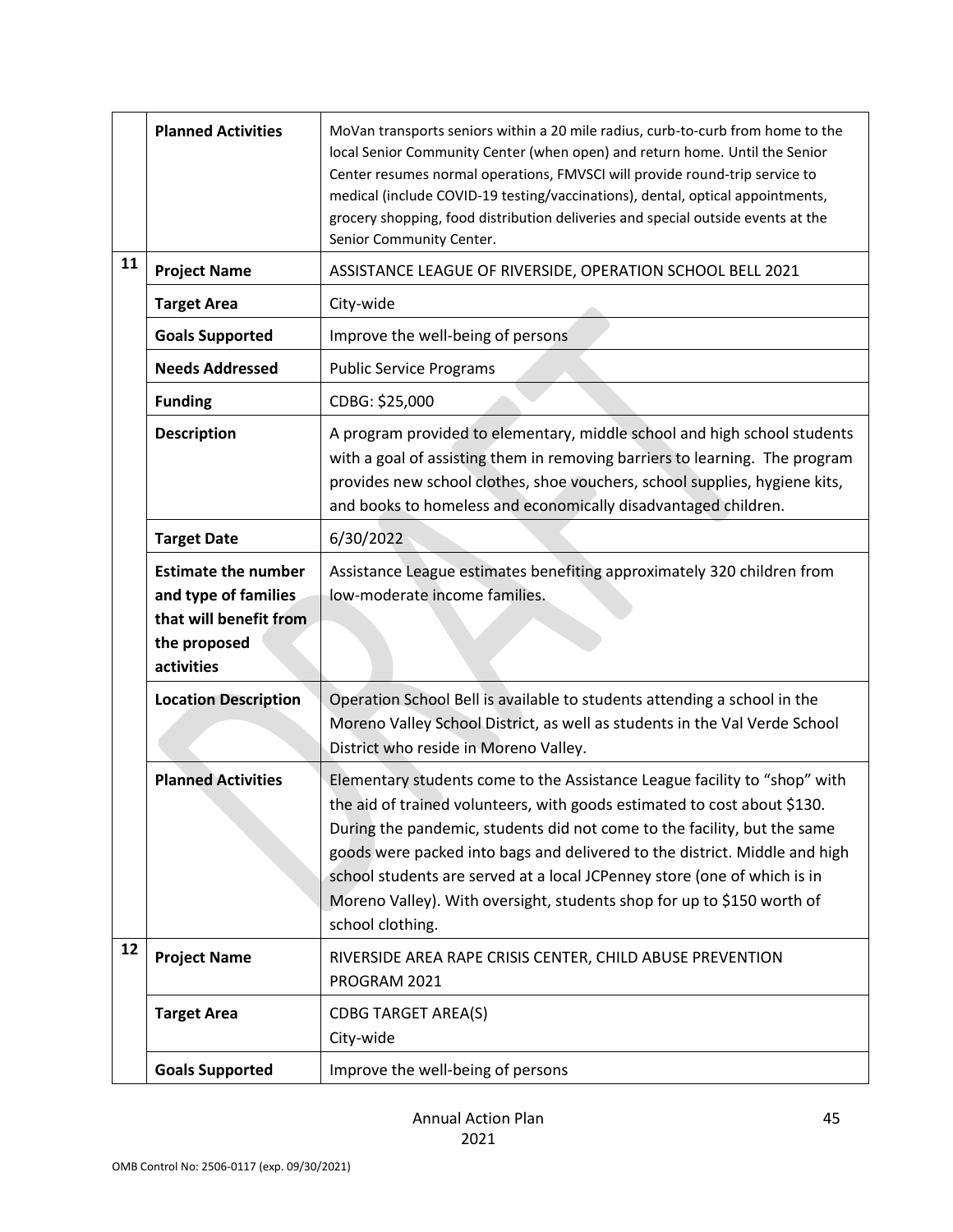|    | <b>Needs Addressed</b>                                                                                     | <b>Public Service Programs</b>                                                                                                                                                                                                                                                                                                                                                                  |
|----|------------------------------------------------------------------------------------------------------------|-------------------------------------------------------------------------------------------------------------------------------------------------------------------------------------------------------------------------------------------------------------------------------------------------------------------------------------------------------------------------------------------------|
|    | <b>Funding</b>                                                                                             | CDBG: \$15,000                                                                                                                                                                                                                                                                                                                                                                                  |
|    | <b>Description</b>                                                                                         | The Riverside Area Rape Crisis Center (RARCC) Child Abuse Prevention<br>Program (CAP) will provide prevention education presentations in a virtual<br>format to approximately 2,000 students from low/mod families in Moreno<br>Valley schools, including special education and bilingual classrooms.                                                                                           |
|    | <b>Target Date</b>                                                                                         | 6/30/2022                                                                                                                                                                                                                                                                                                                                                                                       |
|    | <b>Estimate the number</b><br>and type of families<br>that will benefit from<br>the proposed<br>activities | Riverside Area Rape Crises Center estimates providing prevention education<br>presentations in an online format to approximately 8,000 persons total in<br>Moreno Valley schools.                                                                                                                                                                                                               |
|    | <b>Location Description</b>                                                                                | Services are available to all schools within the city of Moreno Valley,<br>including those in the Val Verde school district, and Moreno Valley College.                                                                                                                                                                                                                                         |
|    | <b>Planned Activities</b>                                                                                  | CAP will provide age appropriate education prevention and appropriate<br>responses for physical, verbal, and sexual abuse and neglect, and on how to<br>report and seek help. Elementary age programs educate children and<br>parents on safety, good versus bad secrets, personal boundaries,<br>assertiveness, and the "NO, Run, Tell" prevention paradigm, as well as basic<br>self-defense. |
| 13 | <b>Project Name</b>                                                                                        | VOICES FOR CHILDREN, COURT APPOINTED SPECIAL ADVOCATES (CASA)<br>PROGRAM 2021                                                                                                                                                                                                                                                                                                                   |
|    | <b>Target Area</b>                                                                                         | <b>CDBG TARGET AREA(S)</b><br>City-wide                                                                                                                                                                                                                                                                                                                                                         |
|    | <b>Goals Supported</b>                                                                                     | Improve the well-being of persons                                                                                                                                                                                                                                                                                                                                                               |
|    | <b>Needs Addressed</b>                                                                                     | <b>Public Service Programs</b>                                                                                                                                                                                                                                                                                                                                                                  |
|    | <b>Funding</b>                                                                                             | CDBG: \$30,000                                                                                                                                                                                                                                                                                                                                                                                  |
|    | <b>Description</b>                                                                                         | Voices for Children's (VFC) Court Appointed Special Advocate (CASA)<br>program will address the needs of abused and neglected City of Moreno<br>Valley youth in foster care by providing them with the comprehensive,<br>individualized advocacy of a CASA volunteer in court and throughout the<br>community.                                                                                  |
|    | <b>Target Date</b>                                                                                         | 6/30/2022                                                                                                                                                                                                                                                                                                                                                                                       |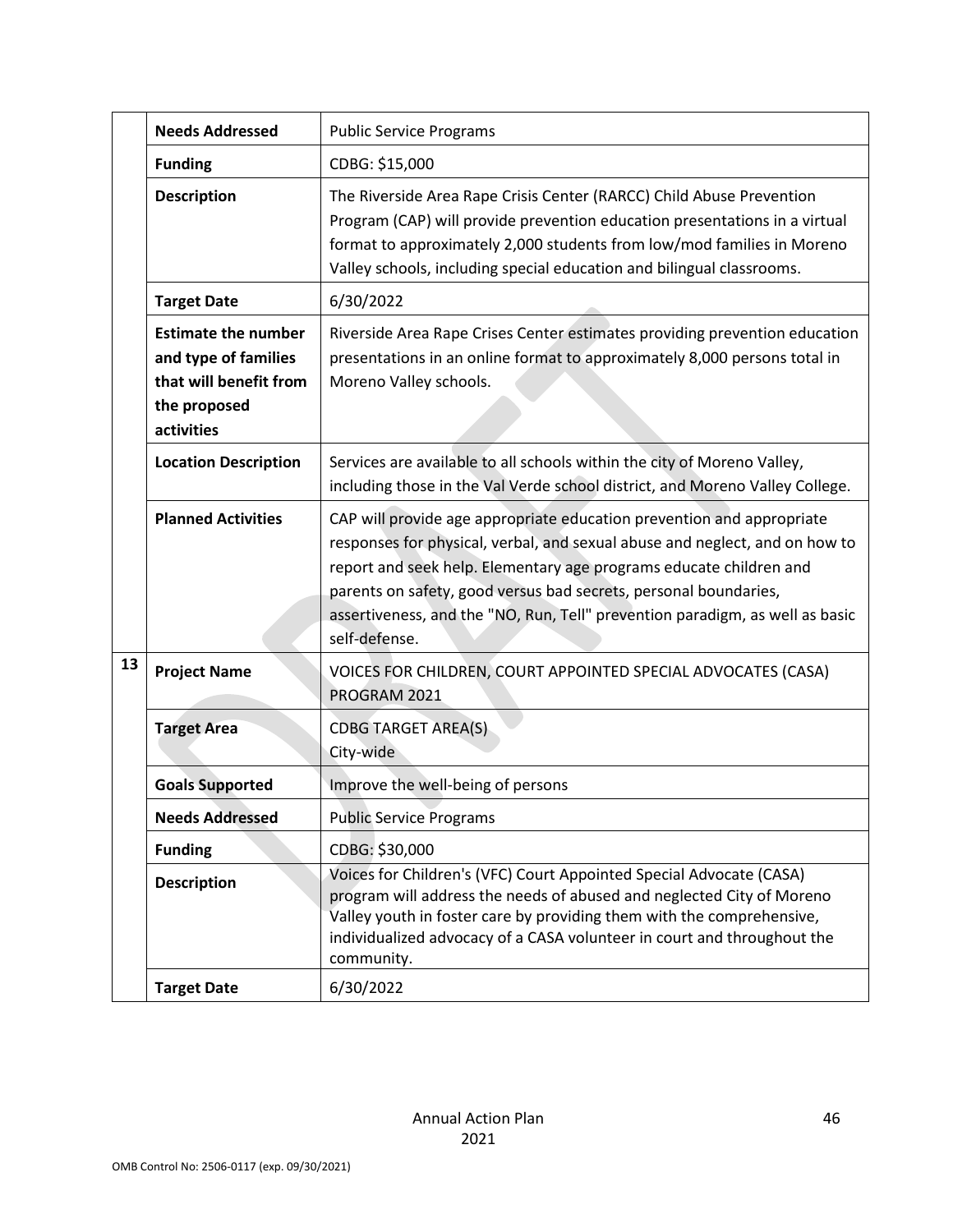|    | <b>Estimate the number</b><br>and type of families<br>that will benefit from<br>the proposed<br>activities | Voices for Children estimates serving approximately 15 at-risk youth from<br>the city of Moreno Valley.                                                                                                                                                                                                                                                                                                                                                                                                                                                                                                                                                                                   |
|----|------------------------------------------------------------------------------------------------------------|-------------------------------------------------------------------------------------------------------------------------------------------------------------------------------------------------------------------------------------------------------------------------------------------------------------------------------------------------------------------------------------------------------------------------------------------------------------------------------------------------------------------------------------------------------------------------------------------------------------------------------------------------------------------------------------------|
|    | <b>Location Description</b>                                                                                | The CASA program services will be delivered directly to the youth<br>throughout the city of Moreno Valley.                                                                                                                                                                                                                                                                                                                                                                                                                                                                                                                                                                                |
|    | <b>Planned Activities</b>                                                                                  | Full-time professionals provide the critical staffing support for our CASA<br>Program in Riverside County; Program Director, Recruitment and Training<br>Coordinator, and Advocacy Supervisors. The CDBG grant would partially<br>fund salaries for the staff members directing and supervising the advocacy<br>work of CASAs matched with Moreno Valley foster children. Under the<br>Voices for Children budget structure, it presently costs \$2,000 to recruit,<br>train, and carefully manage a Court Appointed Special Advocacy, or CASA,<br>to provide advocacy for one foster child for a full year. These costs are<br>primarily for the staffing needed to support CASAs' work. |
| 14 | <b>Project Name</b>                                                                                        | FAIR HOUSING COUNCIL OF RIVERSIDE COUNTY ANTI-DISCRIMINATION<br>SERVICES 2021                                                                                                                                                                                                                                                                                                                                                                                                                                                                                                                                                                                                             |
|    | <b>Target Area</b>                                                                                         | <b>CDBG TARGET AREA(S)</b><br>City-wide                                                                                                                                                                                                                                                                                                                                                                                                                                                                                                                                                                                                                                                   |
|    | <b>Goals Supported</b>                                                                                     | Achieve Fair Housing for All                                                                                                                                                                                                                                                                                                                                                                                                                                                                                                                                                                                                                                                              |
|    | <b>Needs Addressed</b>                                                                                     | Fair Housing/Housing Discrimination                                                                                                                                                                                                                                                                                                                                                                                                                                                                                                                                                                                                                                                       |
|    | <b>Funding</b>                                                                                             | CDBG: \$44,150                                                                                                                                                                                                                                                                                                                                                                                                                                                                                                                                                                                                                                                                            |
|    | <b>Description</b>                                                                                         | The Fair Housing Council of Riverside County will provide: a full range of fair<br>housing services that promote fair housing rights and obligations through<br>the 3 basic areas of education, training, and enforcement. Services will<br>include providing education and outreach information to the public and<br>providing assistance to victims of housing discrimination.                                                                                                                                                                                                                                                                                                          |
|    | <b>Target Date</b>                                                                                         | 6/30/2022                                                                                                                                                                                                                                                                                                                                                                                                                                                                                                                                                                                                                                                                                 |
|    | <b>Estimate the number</b><br>and type of families<br>that will benefit from<br>the proposed<br>activities | Fair Housing Council of Riverside County estimates providing Anti-<br>Discrimination Services to 90 low/mod individuals in the City.                                                                                                                                                                                                                                                                                                                                                                                                                                                                                                                                                      |
|    | <b>Location Description</b>                                                                                | Fair Housing Council of Riverside County is available to persons in the City of<br>Moreno Valley.                                                                                                                                                                                                                                                                                                                                                                                                                                                                                                                                                                                         |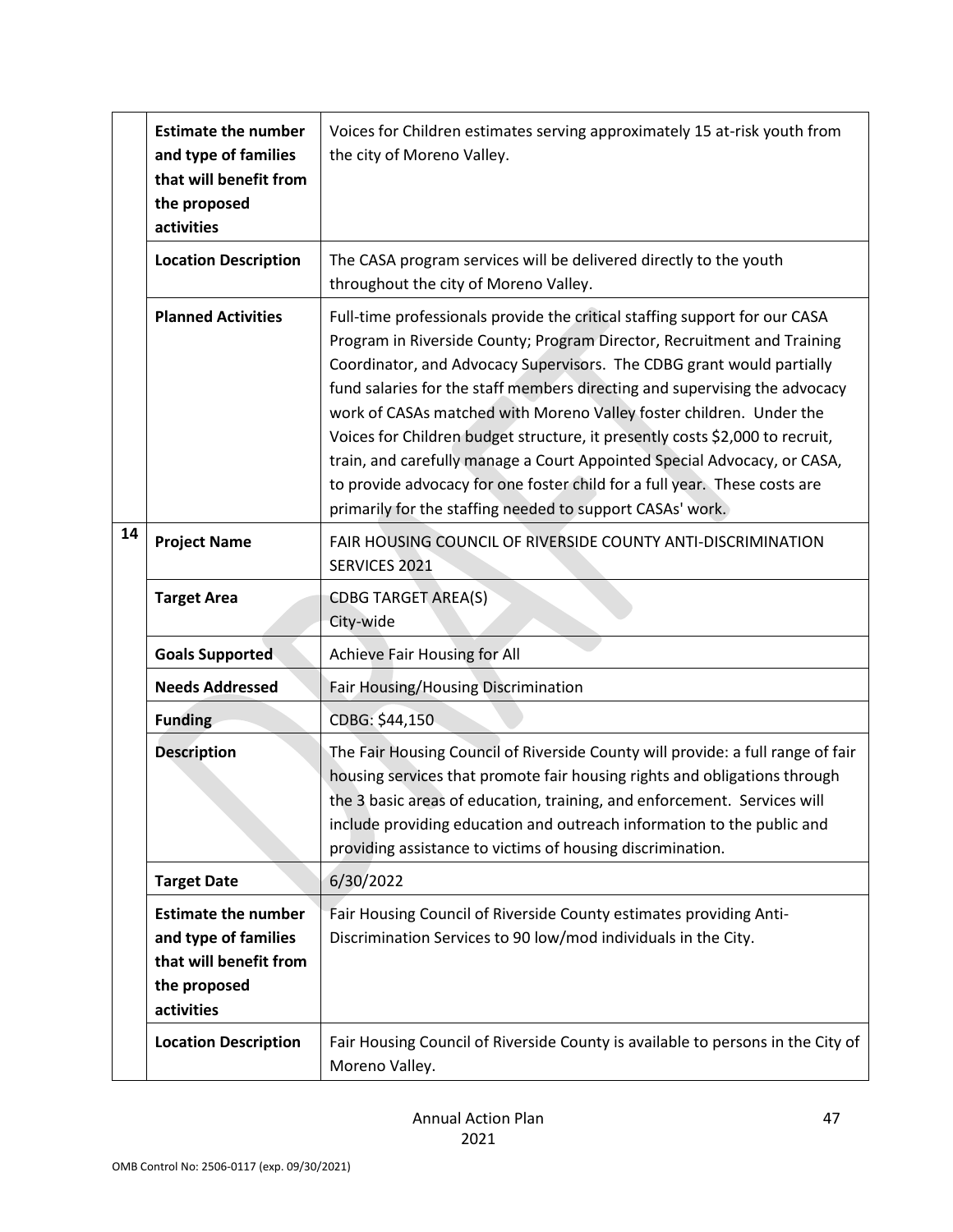|    | <b>Planned Activities</b>                                                                                  | Fair Housing Discrimination Services: The Fair Housing Council will<br>investigate claims of housing discrimination and assist victims of<br>discrimination. The Council will also provide education and outreach<br>workshops and presentations.                                                |
|----|------------------------------------------------------------------------------------------------------------|--------------------------------------------------------------------------------------------------------------------------------------------------------------------------------------------------------------------------------------------------------------------------------------------------|
| 15 | <b>Project Name</b>                                                                                        | FAIR HOUSING COUNCIL OF RIVERSIDE COUNTY LANDLORD/TENANT<br><b>COUNSELING SERVICES 2021</b>                                                                                                                                                                                                      |
|    | <b>Target Area</b>                                                                                         | <b>CDBG TARGET AREA(S)</b><br>City-wide                                                                                                                                                                                                                                                          |
|    | <b>Goals Supported</b>                                                                                     | Achieve Fair Housing for All                                                                                                                                                                                                                                                                     |
|    | <b>Needs Addressed</b>                                                                                     | Fair Housing/Housing Discrimination                                                                                                                                                                                                                                                              |
|    | <b>Funding</b>                                                                                             | CDBG: \$22,075                                                                                                                                                                                                                                                                                   |
|    | <b>Description</b>                                                                                         | The Fair Housing Council of Riverside County will provide: a full range of<br>landlord tenant services that promote fair housing rights and obligations<br>through the 3 basic areas of education, training, and enforcement.                                                                    |
|    | <b>Target Date</b>                                                                                         | 6/30/2022                                                                                                                                                                                                                                                                                        |
|    | <b>Estimate the number</b><br>and type of families<br>that will benefit from<br>the proposed<br>activities | Fair Housing Council of Riverside County estimates providing<br>Landlord/Tenant Counseling Services 3,800 low/mod individuals in the City.                                                                                                                                                       |
|    | <b>Location Description</b>                                                                                | Fair Housing Council of Riverside County is available to persons in the City of<br>Moreno Valley                                                                                                                                                                                                 |
|    | <b>Planned Activities</b>                                                                                  | Fair Housing Landlord/Tenant Counseling: The Fair Housing Council will<br>inform tenants and landlords of their legal rights and responsibilities, while<br>providing mediation and enforcement of those rights. The Council will also<br>provide referrals, training, and technical assistance. |
| 16 | <b>Project Name</b>                                                                                        | GRID ALTERNATIVES, LOW INCOME SOLAR ENERGY ASSISTANCE PROGRAM<br>2021                                                                                                                                                                                                                            |
|    | <b>Target Area</b>                                                                                         | <b>CDBG TARGET AREA(S)</b><br>City-wide                                                                                                                                                                                                                                                          |
|    | <b>Goals Supported</b>                                                                                     | Improve the condition of existing housing stock                                                                                                                                                                                                                                                  |
|    | <b>Needs Addressed</b>                                                                                     | <b>Substandard Housing</b>                                                                                                                                                                                                                                                                       |
|    | <b>Funding</b>                                                                                             | CDBG: \$100,000                                                                                                                                                                                                                                                                                  |
|    | <b>Description</b>                                                                                         | Provide affordable, clean, renewable energy option to low-income<br>homeowners by installing solar electric systems.                                                                                                                                                                             |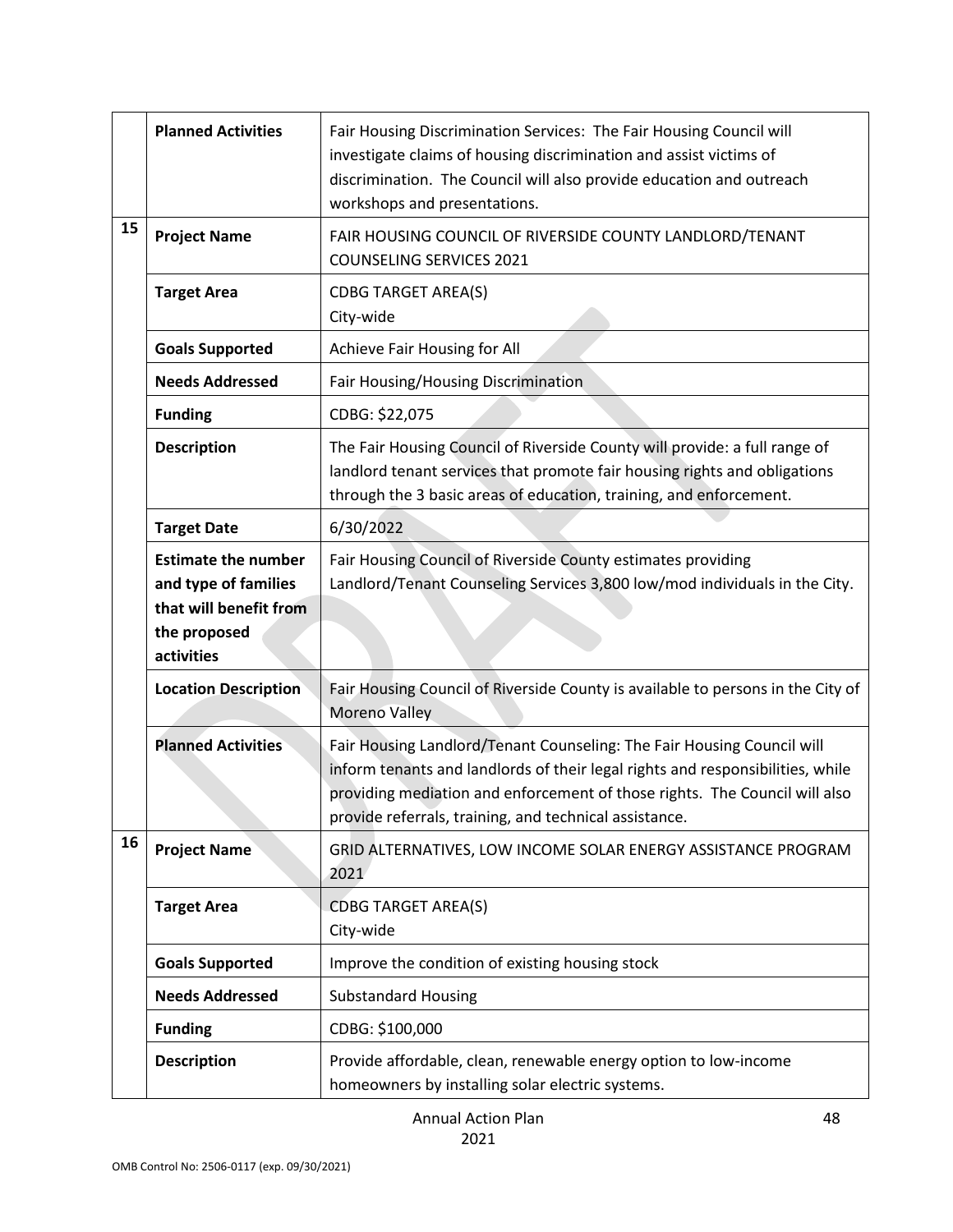|    | <b>Target Date</b>                                                                                         | 12/31/2022                                                                                                                                                                                                                                                                                                                   |
|----|------------------------------------------------------------------------------------------------------------|------------------------------------------------------------------------------------------------------------------------------------------------------------------------------------------------------------------------------------------------------------------------------------------------------------------------------|
|    | <b>Estimate the number</b><br>and type of families<br>that will benefit from<br>the proposed<br>activities | Grid Alternatives will provide a clean renewable energy option to<br>approximately 10 low-income homeowners in Moreno Valley.                                                                                                                                                                                                |
|    | <b>Location Description</b>                                                                                | GRID will provide solar to 10 homeowners throughout the City of Moreno<br>Valley who meet eligibility requirements.                                                                                                                                                                                                          |
|    | <b>Planned Activities</b>                                                                                  | Grid Alternatives will install solar electric systems and provide roof repair<br>for 10 low-income homeowners in Moreno Valley, resulting in long-term<br>financial benefits for low-income families; real-world hands on experience<br>for local workers in the field of solar installation; and environmental<br>benefits. |
| 17 | <b>Project Name</b>                                                                                        | PAVEMENT REHABILITATION FOR VARIOUS LOCAL STREETS 2021                                                                                                                                                                                                                                                                       |
|    | <b>Target Area</b>                                                                                         | <b>CDBG TARGET AREA(S)</b>                                                                                                                                                                                                                                                                                                   |
|    | <b>Goals Supported</b>                                                                                     | <b>Public Facilities and Infrastructure</b>                                                                                                                                                                                                                                                                                  |
|    | <b>Needs Addressed</b>                                                                                     | <b>Public Facilities and Infrastructure</b>                                                                                                                                                                                                                                                                                  |
|    | <b>Funding</b>                                                                                             | CDBG: \$1,7,35,476                                                                                                                                                                                                                                                                                                           |
|    | <b>Description</b>                                                                                         | This activity will provide pavement rehabilitation for a total of<br>approximately 54 local streets within the City's HUD-CDBG Low/Mod<br>Census Tract areas.                                                                                                                                                                |
|    | <b>Target Date</b>                                                                                         | 12/31/2022                                                                                                                                                                                                                                                                                                                   |
|    | <b>Estimate the number</b><br>and type of families<br>that will benefit from<br>the proposed<br>activities | This project will benefit approximately 6,800 individuals.                                                                                                                                                                                                                                                                   |
|    | <b>Location Description</b>                                                                                | This project will potentially benefit City residents in the HUD-CDBG<br>Low/Mod Census Tracts: 042505, 042508, 042510, 042511, 042512,<br>042514, 042516, 042517, 042521, 046800, 048902                                                                                                                                     |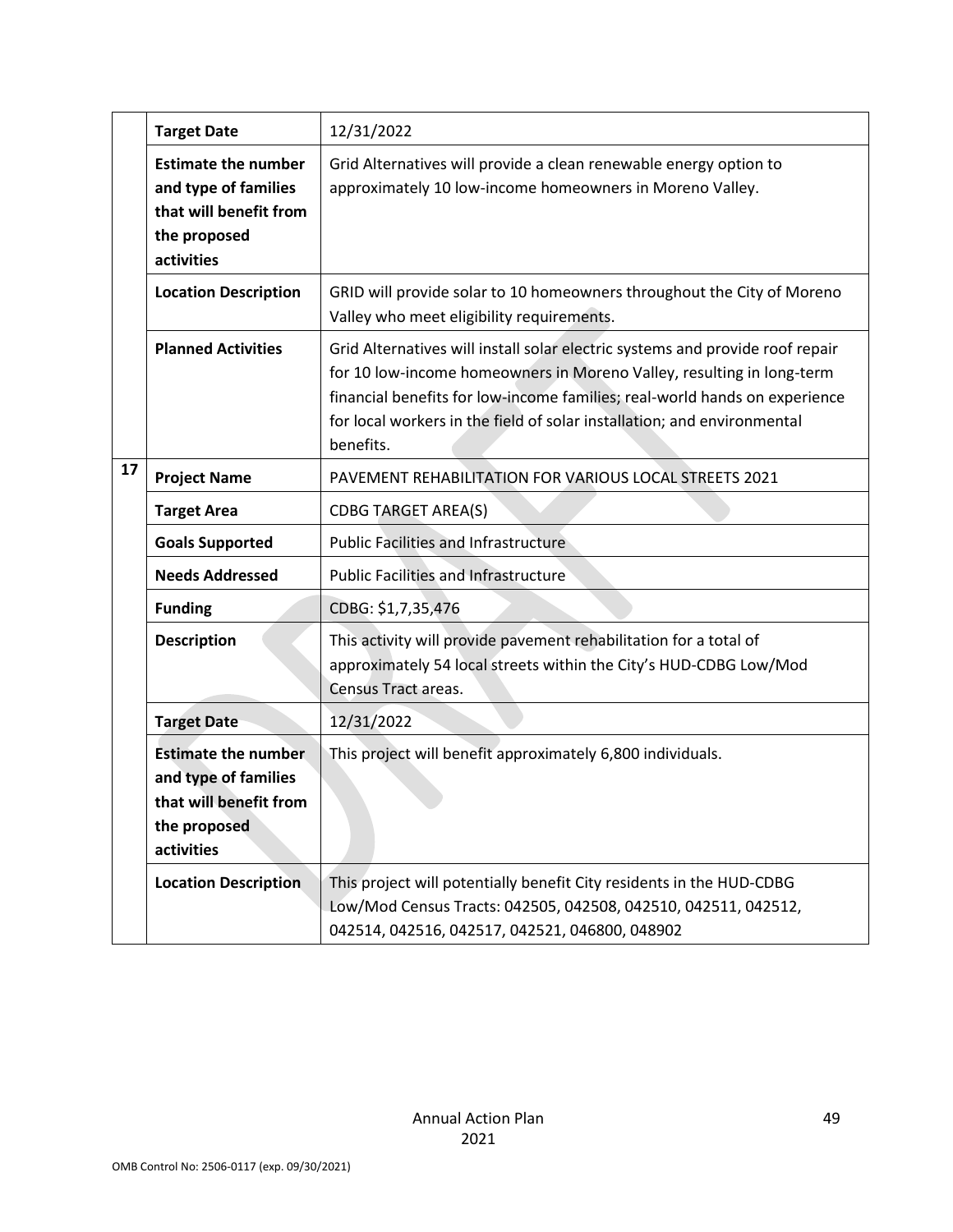| <b>Planned Activities</b> |  | Pavement rehab consists of the removal of 1.5-inch thick of existing asphalt<br>concrete pavement surface and replacement of new asphalt concrete |
|---------------------------|--|---------------------------------------------------------------------------------------------------------------------------------------------------|
|                           |  | surface of same thickness for streets that are severely distressed.                                                                               |
|                           |  | Rehabilitation also includes localized repairs, crack sealing, and application                                                                    |
|                           |  | of slurry seal for streets that are less distressed. The project is to improve                                                                    |
|                           |  | and extend the service life of street pavement while enhancing safety and                                                                         |
|                           |  | aesthetic appearance of various communities within the CDBG target areas.                                                                         |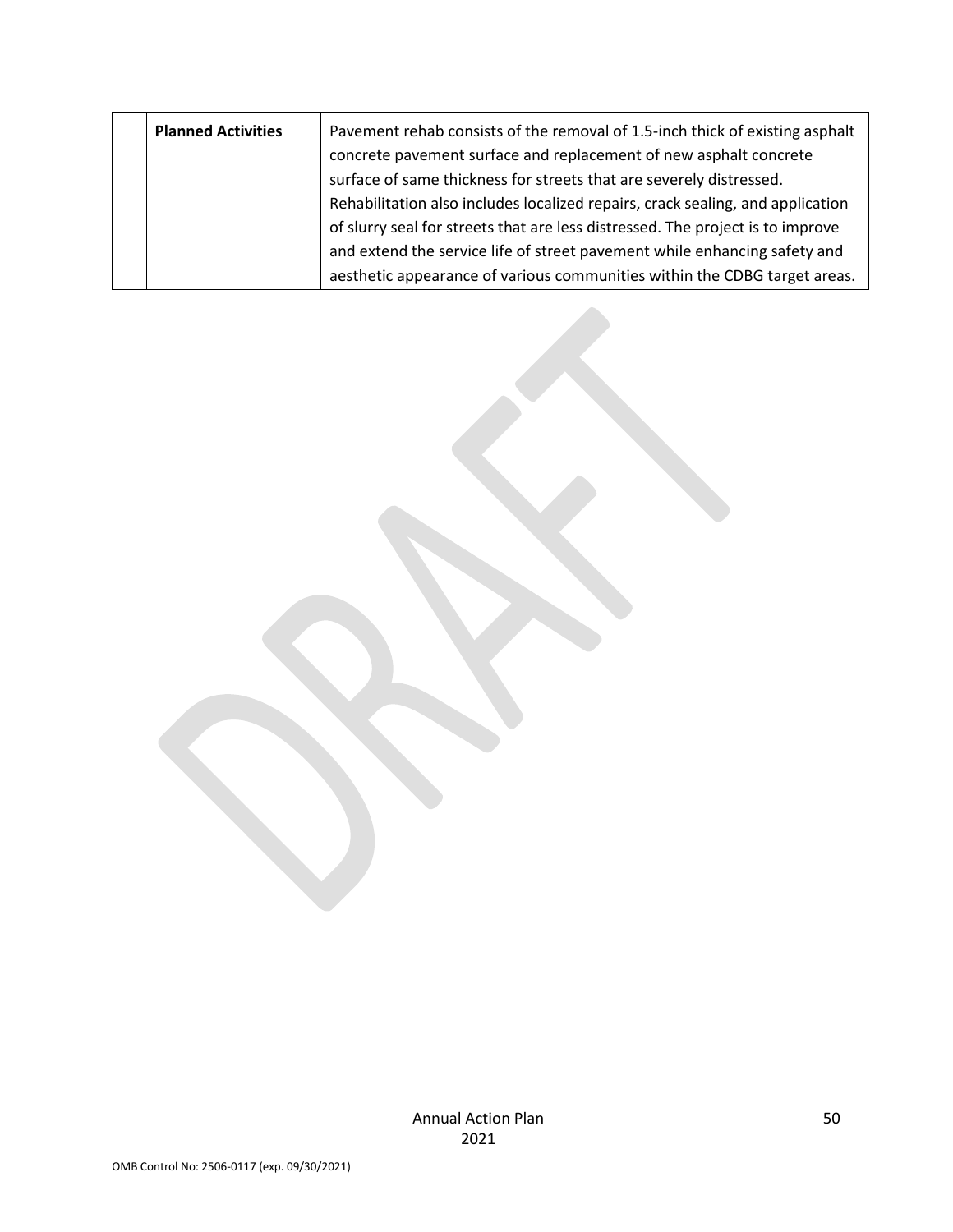## **AP-50 Geographic Distribution – 91.220(f)**

### **Description of the geographic areas of the entitlement (including areas of low-income and minority concentration) where assistance will be directed**

The CDBG Target Areas consist of census tracts within the City that are qualified as having a population of 51% or more low to moderate income residents. These tracts are located within three of the five City Council Districts.

Since the release of the 2010 US Census information, the City has been re-evaluating its Target Areas. However, the 2010 Census did not collect income information. Subsequently, HUD instructed cities to continue using the available 2000-based dataset until the point which a newer dataset was released. In 2015 new information was made available, and the City re-examined the demographics of each census tract, and formally adjusted and adopted its Target Area Maps in 2017. In February 2019, Notice CPD-19-02 was released to publicize the new Low and Moderate- Income Summary Data (LMISD), based on the 2015 America Community Survey (ACS). Commencing July 1, 2020, the City will formally adjust and adopt its Target Area Maps to reflect most recent data released.

#### **Geographic Distribution**

| <b>Target Area</b>         | <b>Percentage of Funds</b> |
|----------------------------|----------------------------|
| <b>CDBG TARGET AREA(S)</b> |                            |
| City-wide                  |                            |

**Table 8 - Geographic Distribution** 

#### **Rationale for the priorities for allocating investments geographically**

When determining the geographic locations where Moreno Valley will allocate their investments, City representatives will consider if the activity or program will physically be located within an already designated CDBG Target Area, and in line with whether the program will directly benefit the low-tomoderate income population in that area. Poverty levels will act as a measure of need for an area, providing staff with insight on the state of the population within that area and allow City representative to fund services accordingly. City representative will also take public demand into account, recommendations from other city departments (such as Capital Activities, or the Police Department), reports from CDBG subrecipients which track referrals and measure trends in service levels, recommendations of other local entities like the County partners (the Continuum of Care, Department of Social Services, local Housing Authority, Economic Development Agency) and the local non-profits.

#### **Discussion**

Annual Action Plan Moreno Valley utilizes geographic distribution designations that further describe where the City will focus its programs. An activity can be designated as serving either: (1) 'Citywide", or (2) 'in the CDBG Target Areas'. "Citywide' is a designation used for programs that offer services to the entire community. Many Public programs provide services to the entire city, the nature of these program

2021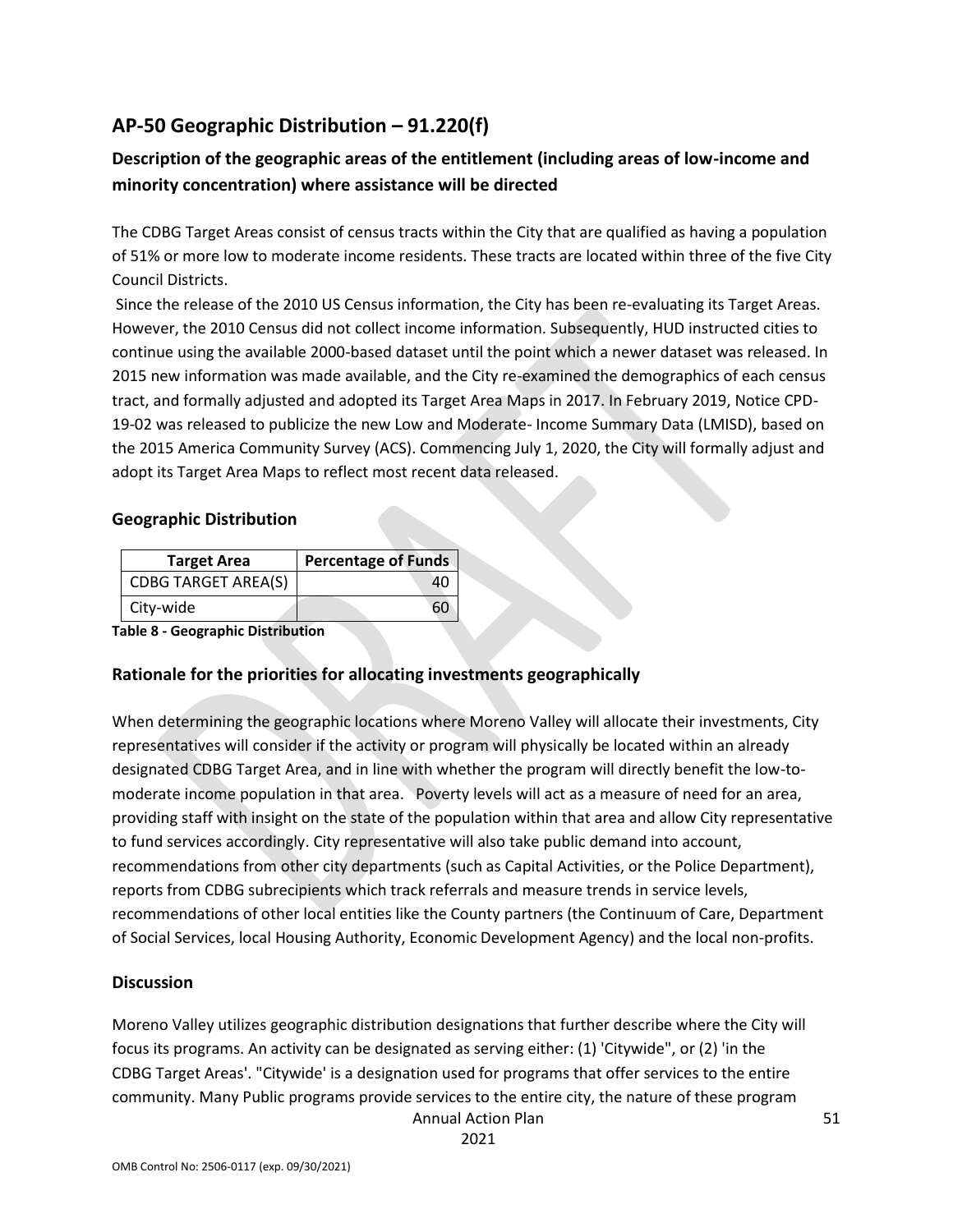services is often exclusively to serve low-to-moderate income persons (i.e., food banks). If a program is designated for the 'CDBG Target Area' it is confined exclusively to the CDBG Target Area. In general, CDBG Target Areas typically include older sections of the City where much of the building stock and infrastructure is deteriorated or fails to meet current standards. Many structures are in need of minor or major rehabilitation with some structures in need of extensive reconstruction. The areas lack adequate drainage systems, water lines, street lighting, and street improvements. The current CDBG Target Area Map is included as an attachment or an appendix to this Plan.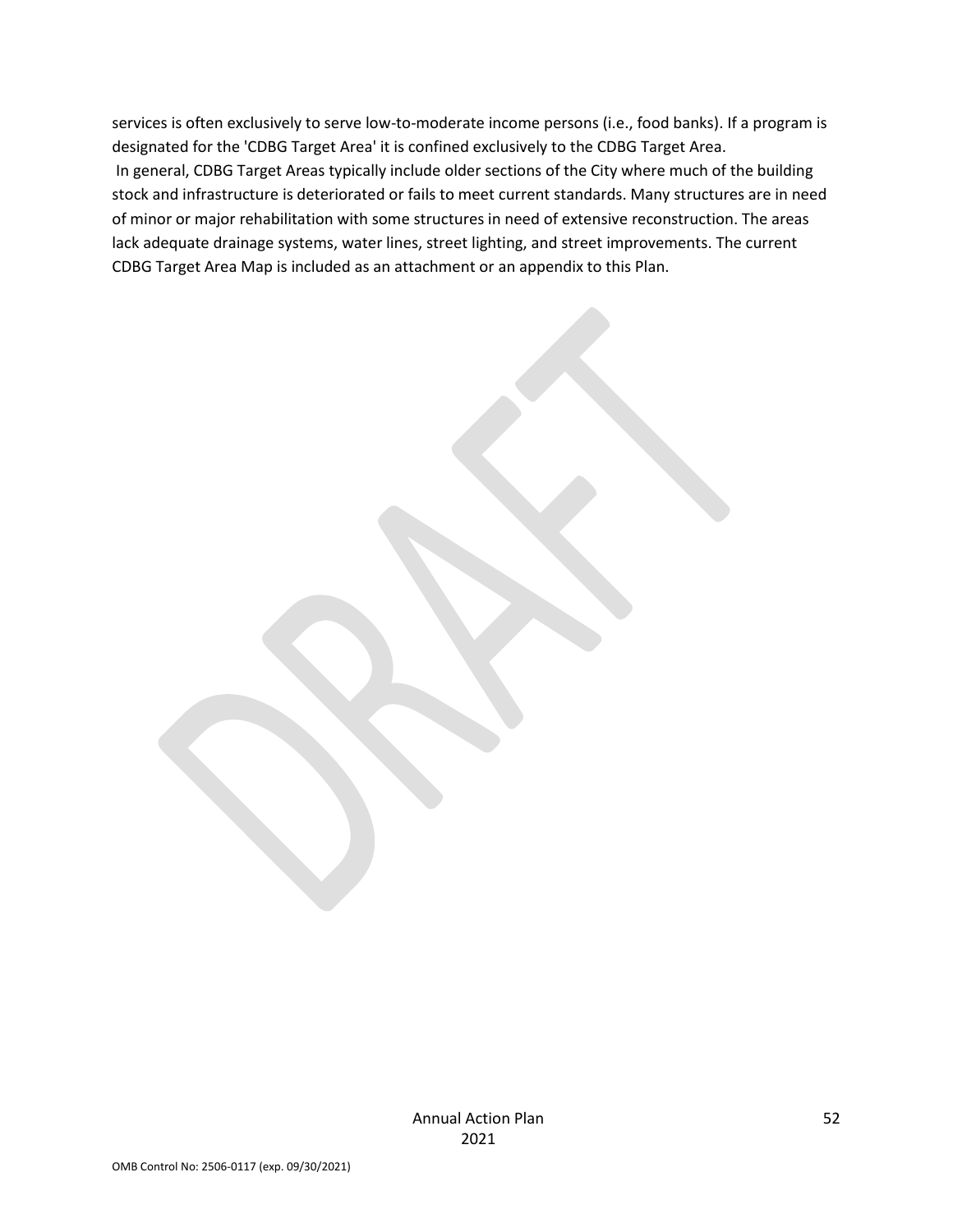# **Affordable Housing**

## **AP-55 Affordable Housing – 91.220(g)**

### **Introduction**

The City plans to utilize all programs available (whether City, County, State, or Federal) to meet the affordable housing needs of the community. For example, low income households seeking multi-family rental opportunities will be assisted through the City's HOME and Neighborhood Stabilization (NSP) programs. HOME offers a variety of activities aimed at providing affordable housing opportunities. The NSP works exclusively to rehabilitate foreclosed or vacant properties in the community and convert them into affordable housing opportunities for the qualified low-income families.

| One Year Goals for the Number of Households to be Supported |  |
|-------------------------------------------------------------|--|
| <b>Homeless</b>                                             |  |
| Non-Homeless                                                |  |
| Special-Needs                                               |  |
| Total                                                       |  |

**Table 9 - One Year Goals for Affordable Housing by Support Requirement**

| One Year Goals for the Number of Households Supported Through |    |  |  |  |  |
|---------------------------------------------------------------|----|--|--|--|--|
| <b>Rental Assistance</b>                                      |    |  |  |  |  |
| The Production of New Units                                   |    |  |  |  |  |
| <b>Rehab of Existing Units</b>                                | 41 |  |  |  |  |
| <b>Acquisition of Existing Units</b>                          |    |  |  |  |  |
| Total                                                         | 50 |  |  |  |  |
|                                                               |    |  |  |  |  |

**Table 10 - One Year Goals for Affordable Housing by Support Type**

### **Discussion**

In 2017-18, the City worked with a CHDO partner, Riverside Housing Development Corporation (RHDC), to complete two activities located at 22899 and 22889 Allies Place in a distressed CDBG Target neighborhood. These activities acquired, rehabilitated, and will rent restrict eight (8) affordable units each providing for affordable housing opportunities for the low and very low-income in a severely distressed area of the City. The City of Moreno Valley's affordable housing portfolio includes 27 different multi-family rental activities expected to provide 1,225 low-and moderate-income families with affordable housing during FY 2020-21. Lastly, through the Housing Authority of the County of Riverside (HACR), the City will also be able to offer its residents affordable housing through the County's Public Housing programs. HACR administers and manages approximately 1,100 Section 8 properties and 66 Public Housing units in Moreno Valley.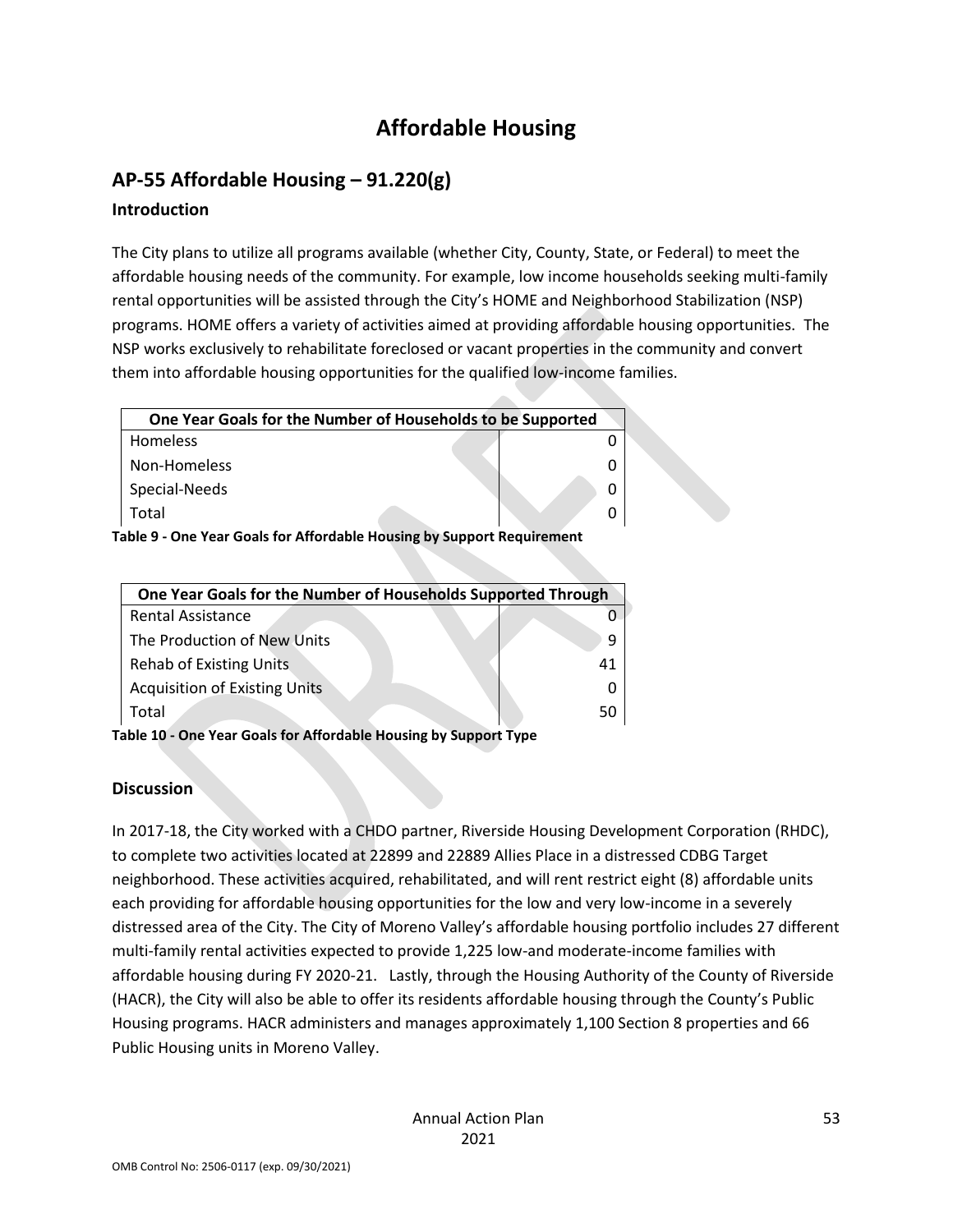## **AP-60 Public Housing** *–* **91.220(h)**

#### **Introduction**

The Housing Authority of Riverside County (HACR) addresses the public housing needs of the cities within Riverside County. The Public Housing Program is intended to provide decent, safe, and sanitary housing to low and moderate-income families, seniors, and persons with disabilities.

#### **Actions planned during the next year to address the needs to public housing**

As of 2016, the Countywide Housing Authority no longer administers a Public Housing Program. The former Public Housing units were converted over to Project Based Voucher units through HUD's Rental Assistance Demonstration (RAD) program. The full conversion to RAD was completed during FY 2016-17, on October 1, 2016. For FY 2020, HUD reported there were approximately 8,500 households who receive housing choice vouchers countywide with approximately 1,000 for Moreno Valley residents who receive Housing Choice Vouchers (or Section 8). All Voucher recipients are below 50% of the area median income and approximately 75% of recipients are below 30% of area median income. The countywide Section 8 waiting list has approximately 68,000 families. The waiting list for Section 8 reopened on July 1, 2015 and is accepting new applications with specific eligibility criteria in place.

Based on the large numbers of families waiting for assistance, the City supports the HACR goal to: expand the supply of assisted housing by applying for additional rental vouchers via annual competitions for the U.S. Department of Housing and Urban Development (HUD) affordable housing funding available to Public Housing Authorities; improve the quality of assisted housing; leverage private or other public funds to create additional housing opportunities; and expand and promote self-sufficiency programs. The City will actively pursue opportunities for local affordable housing activities as described within this Action Plan as well as non-housing public service programs that contributes to the overall affordable housing needs of the community and ease the financial burden of its struggling, low-income residents. To further collaborate, the City of Moreno Valley will continue to review the Riverside County Agency's Action Plan and monitor the affordable housing needs of the area. The City reviews proposed development sites, the comprehensive plan, and any proposed demolition or disposition of public housing developments.

The Housing Authority has prepared a five-year Strategic Plan and an Annual Plan. The Plans guide the actions of the Housing Authority in addressing the needs of extremely low and very low income families and include goals to increase the supply of affordable housing, promote self-sufficiency and asset development, ensure equal opportunity and affirmatively further fair housing, and in achieving consistency with each jurisdiction's Consolidated Plan. The City will continue to monitor the Housing Authority's Plans and provide input as it pertains to Moreno Valley residents in an effort to increase the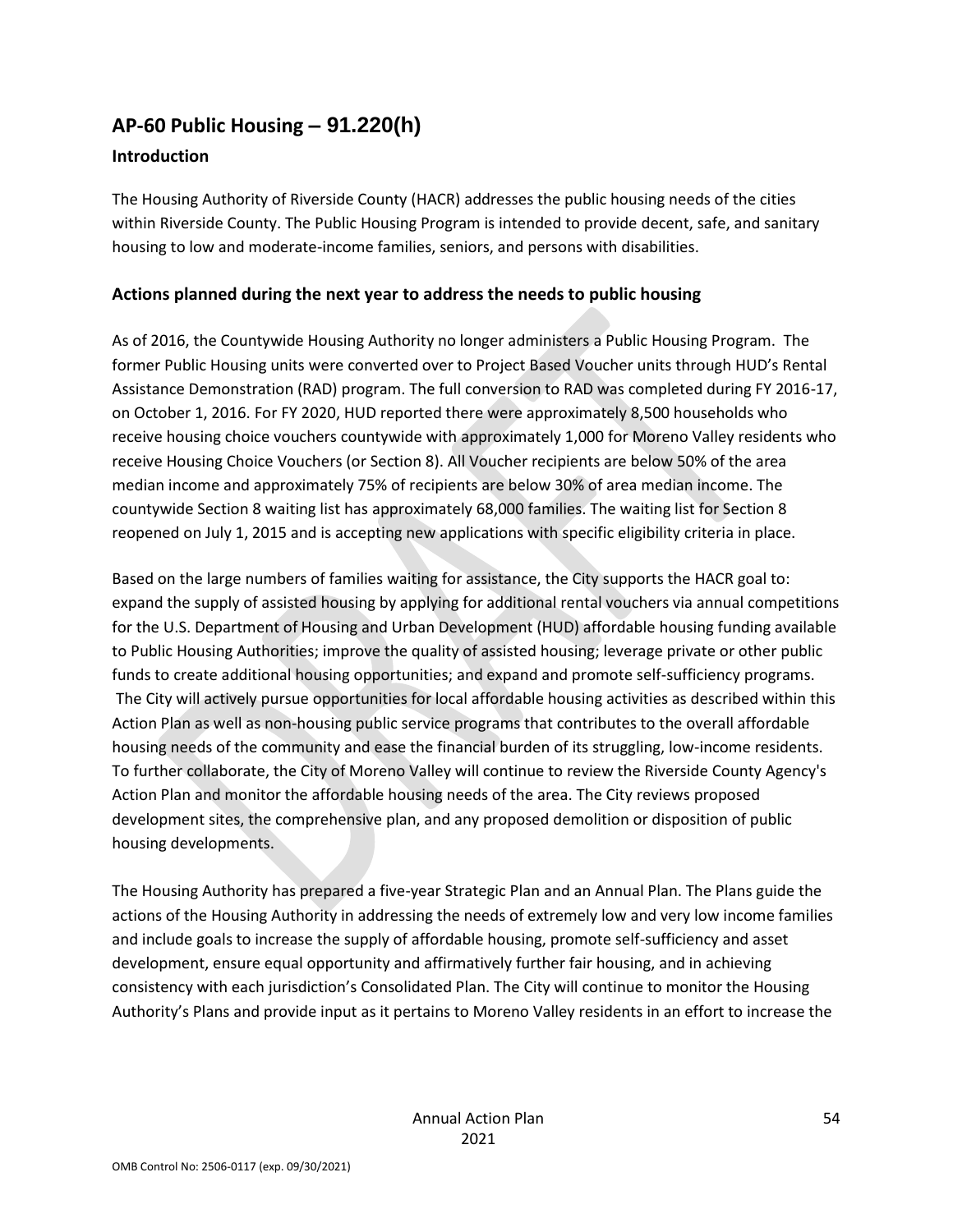supply of affordable housing.

### **Actions to encourage public housing residents to become more involved in management and participate in homeownership**

The Riverside County Housing Authority encourages public housing residents to become more involved in management and to participate in homeownership opportunities through its Public Housing Resident Initiatives (PHRI). The Riverside County Housing Authority seeks to facilitate the successful transition of residents from public housing residency to economic independence and/or from welfare-dependence to increased earning capacity or sustained work. This Initiative builds upon the efforts of the local welfare plan and other self-sufficiency efforts of the Housing Authority and target public housing residents who are receiving welfare assistance. The goals of the PHRI are: reduce welfare dependence by assisting residents in returning to the work force in a job commensurate with their abilities; reduce poverty by assisting residents in increasing their self-sufficiency by enhancing their employment or earning potential; and to increase homeownership among public housing residents. Local partners including public agencies and community-based nonprofits, as well as faith-based organizations provide selfsufficiency services including: job training, employment opportunities, computer instruction, etc. The Family Self Sufficiency (FSS) Program was established to assist Section 8 residents and enable families to gain economic independence from all governmental assistance. Supportive services offered

to participating families include:

- Remedial Education and Classroom Training;
- Employment Training and Placement;
- Counseling/Case Management;
- Credit Counseling and Money Management;
- Child Care
- Transportation

The Housing Authority has also established a "Homeownership Program" (HP). The HP assists eligible participants in the Section 8 program, who are also participants of the Family-Self Sufficiency Program (FSS) by offering a single down payment assistance grant. In order to maximize the use of resources available to home seekers, the Housing Authority program also targets families who take part in the Riverside County Economic Development Agency's (EDA) First Time Home Buyer Program (FTHB). In combination, the HP/FTHB partnership enables families to realize their dream of becoming homeowners by providing them with financial and other resources that they would not normally have access to.

The Resident Opportunity and Self-Sufficiency Program (ROSS), facilitates the successful transition of residents from public housing residency and/or from welfare-dependence to economic independence. The County has reported that it is completing its final year of program operations of assisting residents at Gloria Street Apartments and the Dracaea Townhomes in public housing communities in Moreno Valley. The Housing Authority indicated that they continued to apply for additional funding and had an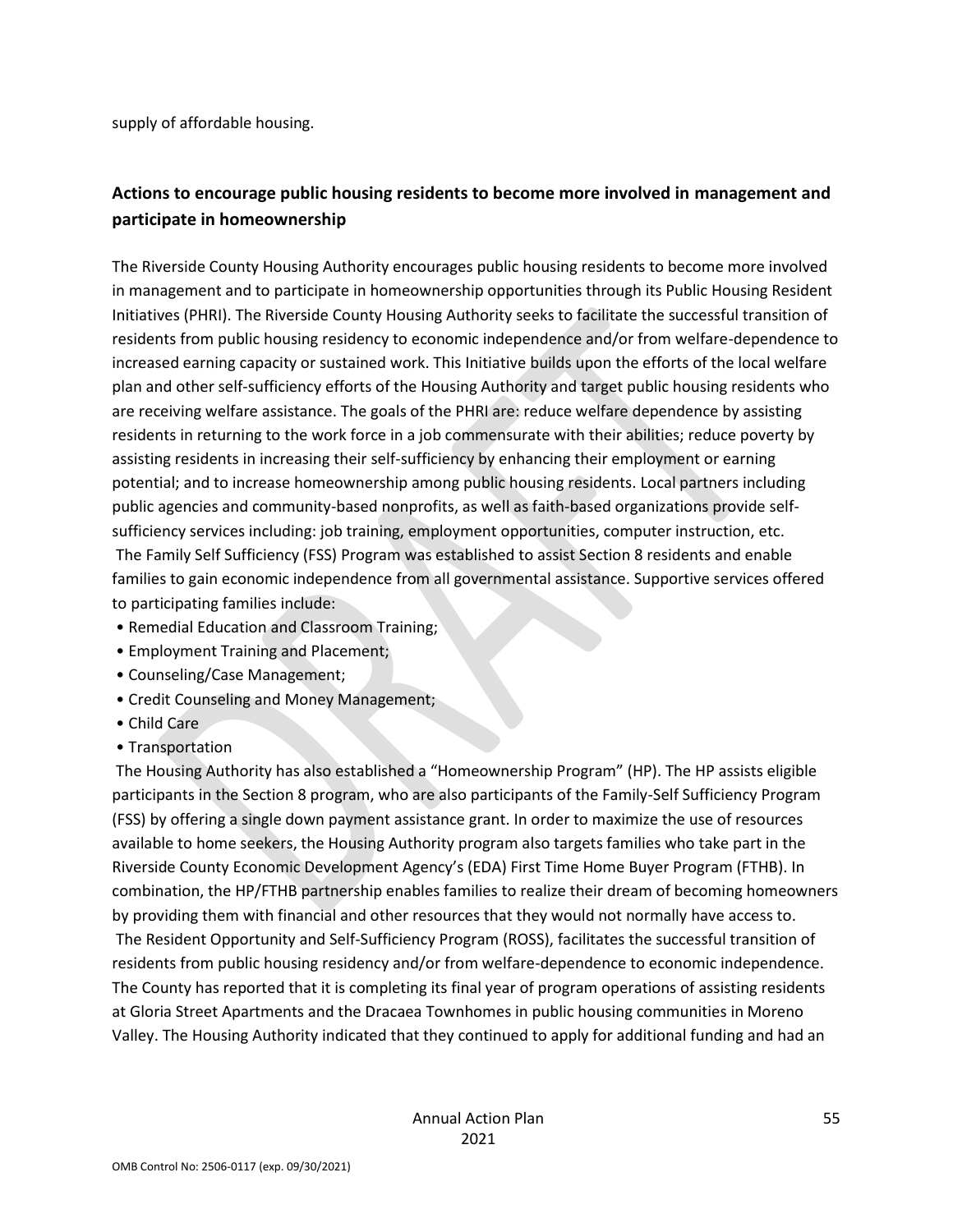application pending to continue the ROSS program at the Moreno Valley properties for another 3 years.

## **If the PHA is designated as troubled, describe the manner in which financial assistance will be provided or other assistance**

The PHA is not designated as troubled.

**Discussion**

None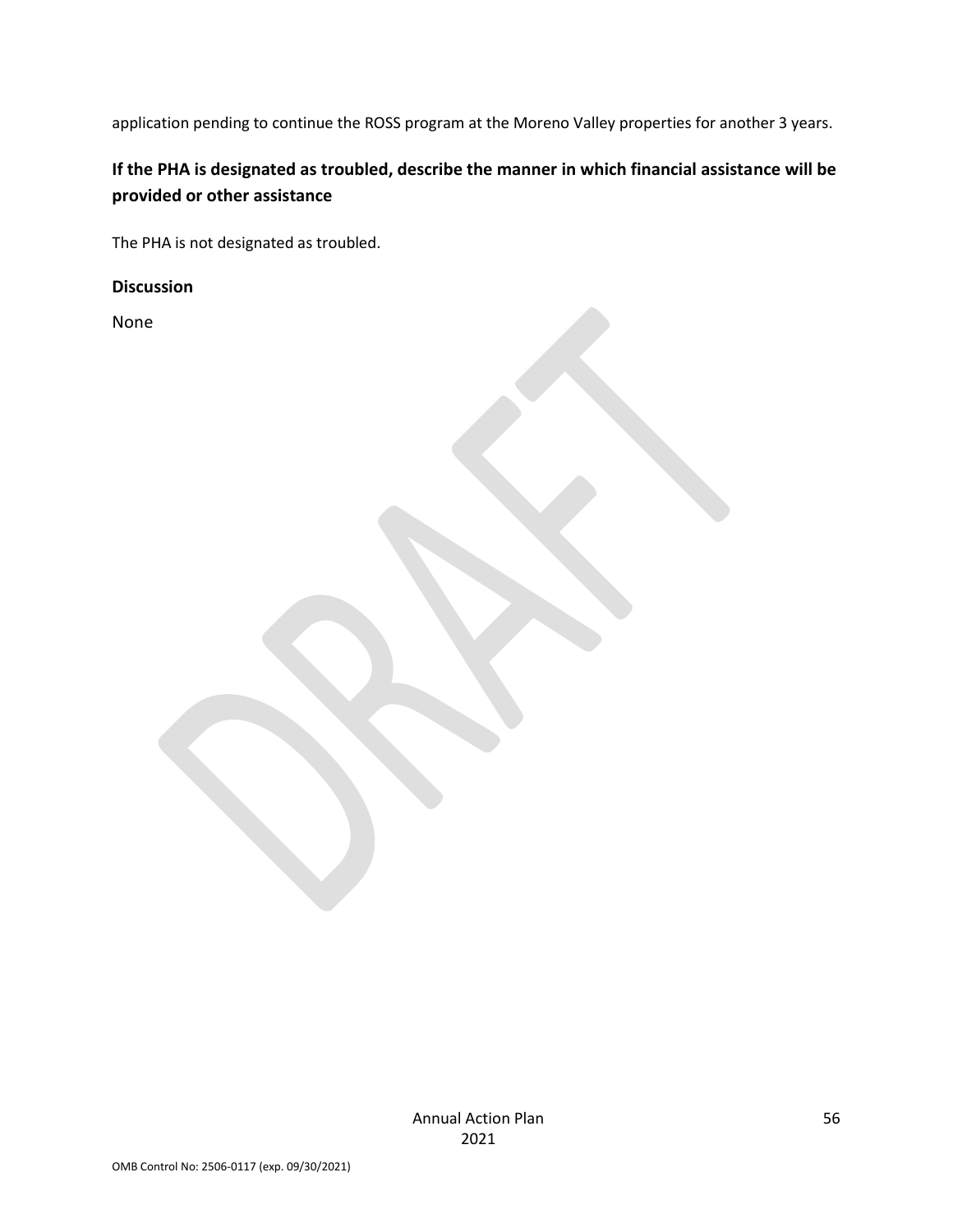# **AP-65 Homeless and Other Special Needs Activities – 91.220(i)**

#### **Introduction**

One of the City's highest priorities for the use of grant funds is to address the emergency shelter and housing needs of homeless persons. In the coming year, Moreno Valley will continue to dedicate funding toward homeless services. In the coming year, Moreno Valley will continue to dedicate funding toward homeless services. The City will assist homeless persons with emergency vouchers and other critical support funded through partnership with homeless service providers. As well as continue to subsidize affordable housing development that offers long-term affordable housing opportunities. With the added Emergency Solutions Grant (ESG) entitlement funding, Moreno Valley will offer programs that will help quickly house homeless individuals and prevent loss of housing for those at risk of becoming homeless. A "Point-in-Time Count" (PIT) was released in May 2020, regarding homeless persons residing in Riverside County. Conducted by the County's Continuum of Care (CoC), Moreno Valley has estimated 165 unsheltered homeless persons residing within its city limits. The 2021 PIT for the City will be released by the CoC sometime in late May 2021.

### **Describe the jurisdictions one-year goals and actions for reducing and ending homelessness including**

## **Reaching out to homeless persons (especially unsheltered persons) and assessing their individual needs**

In line with the HUD requirements, the City has developed a comprehensive Homeless Strategy that involves reaching out to homeless persons, assessing and addressing their individual emergency/ housing needs. To reach these individuals, the City extends CDBG funding to a variety of public service subrecipients who in turn provide the direct services including street outreach, case management, housing search assistance, emergency housing/motel vouchers, food, and counseling. These social service programs are often the primary source for referrals and assistance to homeless persons, and primary contact for unsheltered individuals. The majority of the homeless population will become aware of a program through word of mouth, and seek out services by calling the service provider or traveling to their local office. The City will also provide funds for reporting homelessness assistance through the Riverside County's Homeless Management Information System (HMIS).

During the 2021/22 program year, the City will be providing funding to:

- The Salvation Army- Homeless Outreach (ESG)
- Housing, Homeless Prevention, and Workforce Solutions (HHPWS)

Historically, Riverside County has worked toward dealing with the chronic homeless population for a number of years through the Mental Health Homeless Intervention Team (HIT) program. The HIT Team actively sought out homeless, throughout Riverside County, living on the streets and in unsheltered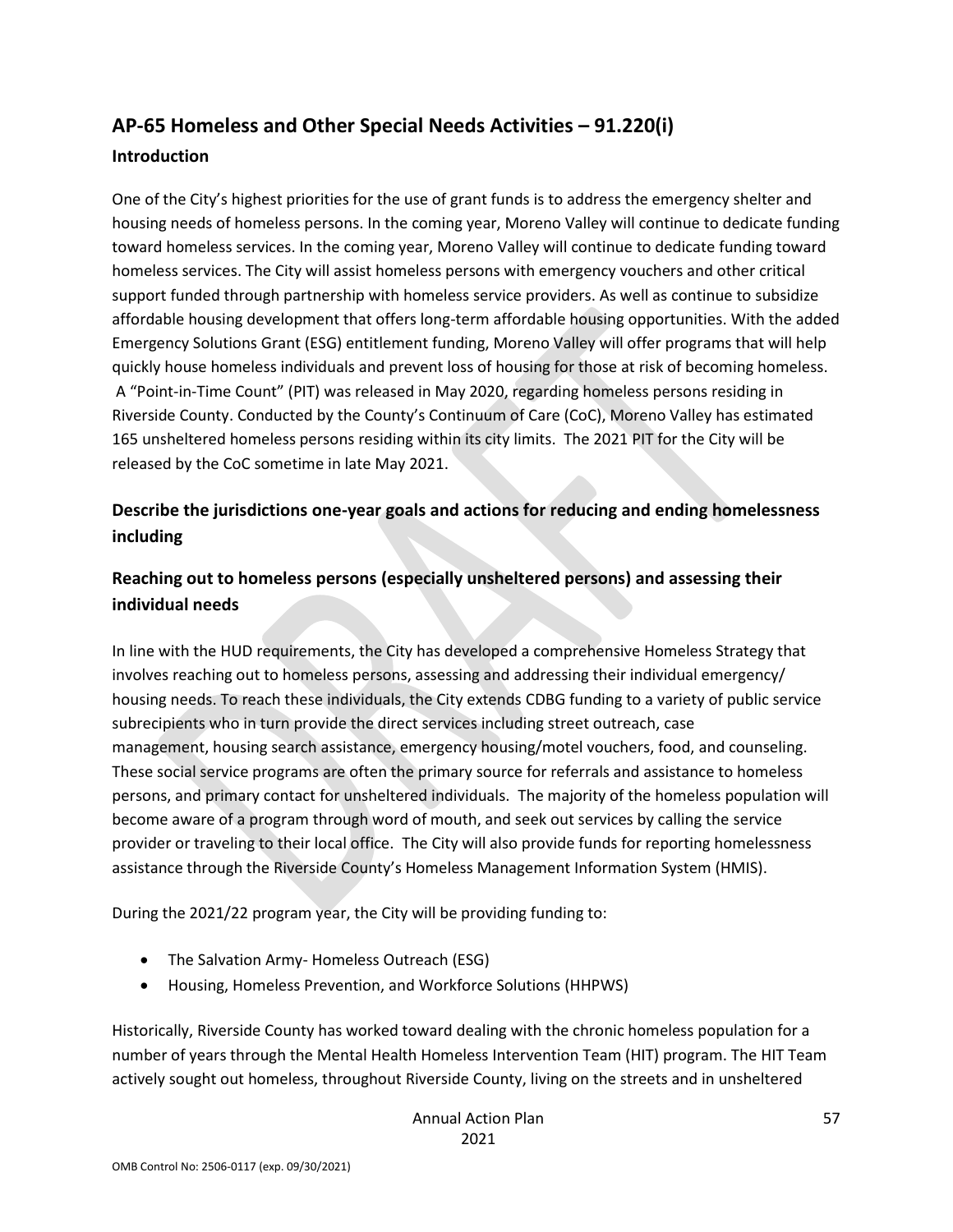locations. The teams focused on areas of high homeless concentration. Support workers are trained to recognize the symptoms of mental illness and substance abuse. Support workers also possess the interpersonal skills necessary to solicit and provide information in a friendly, respectful, non-threatening manner. They are familiar with all community resources that serve the homeless population, both public and private. At a minimum, all homeless persons contacted on the streets are provided with information and referrals to programs relevant to their needs. Once the chronic homeless persons have been identified, and if mentally ill and willing to participate, they are enrolled into a series of programs by the Department of Mental Health.

Additionally, the County of Riverside, along with Continuum of Care partners will make available the "25 Cities" pilot program which aims to assist homeless populations, primarily veterans and the chronically homeless to attain housing through collaboration and communication with its CoC partners. The program features coordinated entry system, a software that stores and displays housing information including vacancies, client personal information, and tracks their individual needs.

#### **Addressing the emergency shelter and transitional housing needs of homeless persons**

Addressing the housing needs of the homeless is the primary objective of ESG fund and one of the City's highest priorities for the use of CDBG public service dollars. ESG funding will be allocated to address the emergency shelter and housing needs of homeless persons located in Moreno Valley. The City's ESG program allocation will be used to leverage the homeless prevention efforts originally initiated by CDBG. However, ESG will provide additional funding that will be used to assist, protect, and improve living conditions for the homeless and provide for the following eligible activities:

- Outreach to homeless individuals and families living on the street;
- improve the number and quality of emergency shelters for homeless individuals and families;
- help operate these shelters;
- provide essential services to shelter residents,
- rapidly re-house homeless individuals and families, and
- prevent families/individuals from becoming homeless

**Helping homeless persons (especially chronically homeless individuals and families, families with children, veterans and their families, and unaccompanied youth) make the transition to permanent housing and independent living, including shortening the period of time that individuals and families experience homelessness, facilitating access for homeless individuals and families to affordable housing units, and preventing individuals and families who were recently homeless from becoming homeless again**

The City of Moreno Valley will be continuing a multi-faceted system that will assist in enhancing efforts for persons and families to transition to permanent housing and independent living through a variety of resources involving the continued partnerships and financial support to local nonprofit service providers and participation and support to the Riverside County Continuum of Care. Additionally, the Riverside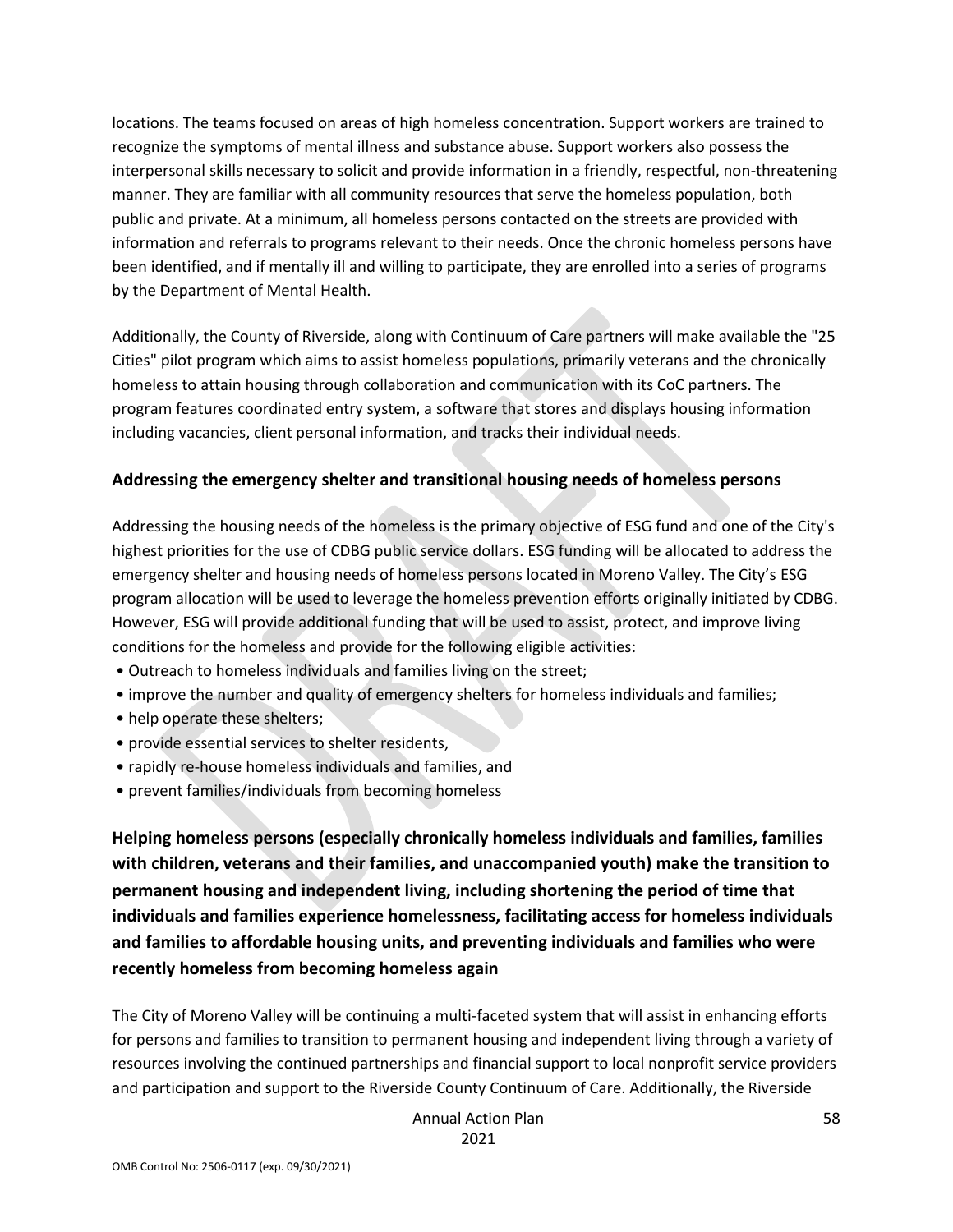County's Department of Public Social Services (DPSS) is considered the "umbrella" anti-poverty agency for the region. The goal is self-sufficiency accomplished by moving poor families out of poverty. DPSS interacts with needy residents on many levels, and assisting them through childcare, education, employment, training, health and human services, homelessness and housing with available mainstream programs.

**Helping low-income individuals and families avoid becoming homeless, especially extremely low-income individuals and families and those who are: being discharged from publicly funded institutions and systems of care (such as health care facilities, mental health facilities, foster care and other youth facilities, and corrections programs and institutions); or, receiving assistance from public or private agencies that address housing, health, social services, employment, education, or youth needs.**

Please refer to above.

#### **Discussion**

Please refer to above.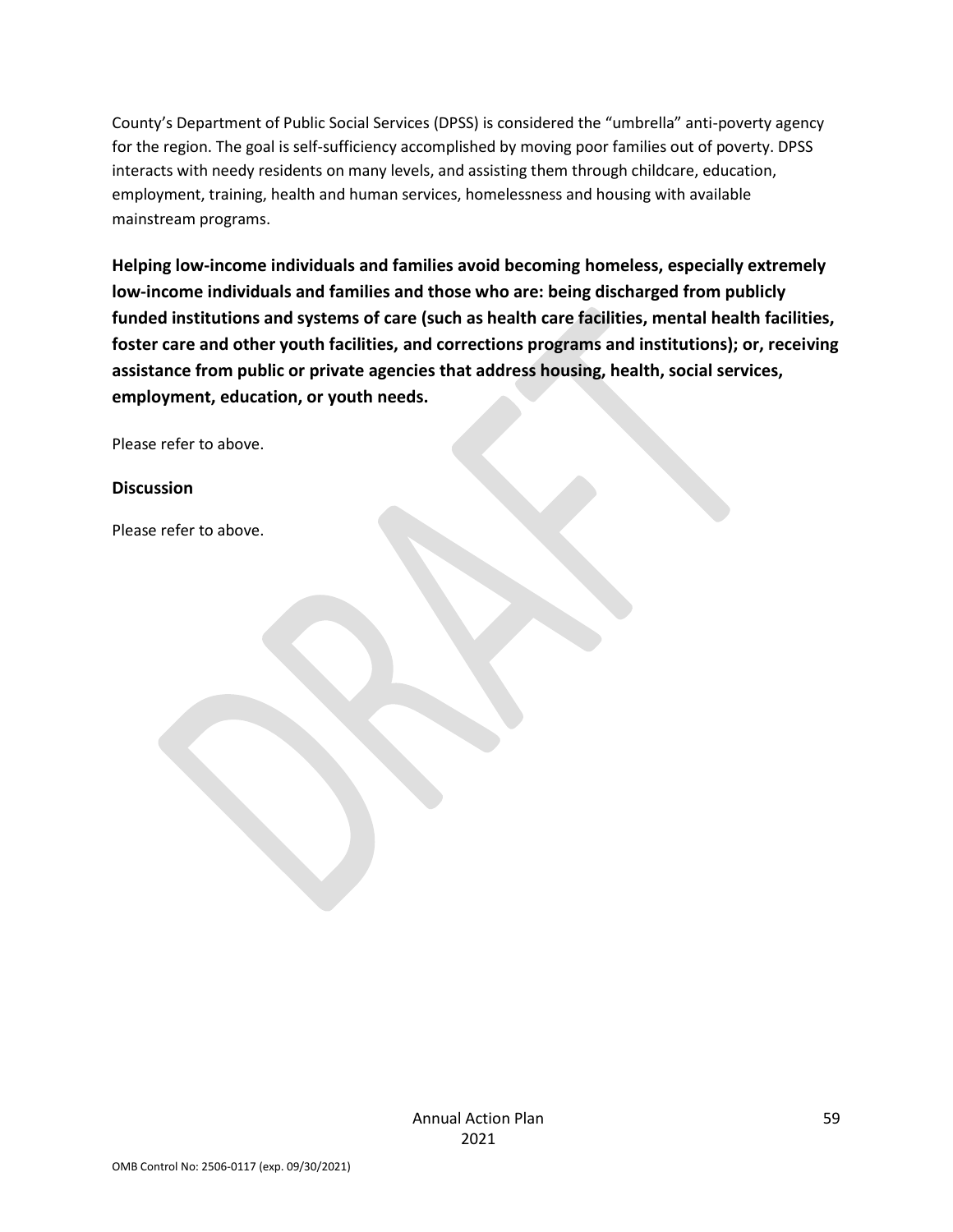## **AP-75 Barriers to affordable housing – 91.220(j)**

#### **Introduction:**

As a condition of receiving federal funding for the CDBG and HOME programs, cities must certify that it will affirmatively further fair housing as required by the Fair Housing Act. The Act includes policies that ensure that persons are not denied equal opportunities in connection with housing because of their race, color, national origin, religion, disability, sex, or familial status. In compliance, prior to the start of each Consolidated Plan period, Moreno Valley prepares an Analysis of Impediments (AI) to Fair Housing Choice Report. As part of the report, the City of Moreno Valley is required to:

1. Conduct an analysis to identify impediments to fair housing choice within the jurisdiction;

2. Take appropriate actions to overcome the effects of any impediments identified through that analysis; and Maintain records reflecting the analysis and actions in this regard. The AI is a review of impediments or barriers that affect the rights of fair housing choice and serves as a basis for fair housing planning. It provides detailed information to policy makers, administrative staff, housing providers, lenders, and fair housing advocates to assist in building public support for fair housing efforts. Moreno Valley's latest AI is effective from 2016-2020<sup>[To be updated].</sup> Data contained in the AI report is a synthesis of the most recent US Census Data, information collected by the Fair Housing Council of Riverside County (FHCRC), and a series of community meetings. In addition, the City in partnership with the FHCRC published an online survey to solicit additional community input regarding fair housing issues.

## **Actions it planned to remove or ameliorate the negative effects of public policies that serve as barriers to affordable housing such as land use controls, tax policies affecting land, zoning ordinances, building codes, fees and charges, growth limitations, and policies affecting the return on residential investment**

For FY 2021-22, the City has identified barriers to affordable housing both in the public and the private sectors. Moreno Valley plans to address each specific barrier as follows: Public Sector Actions:

1. The City should prepare a Hate Crime Victims Resource Directory. When the directory is deemed complete, it should be transmitted to the Police Department to use as a referral resource. Private Sector Actions:

1. The City and Fair Housing Council of Riverside County, Inc. will continue to offer to its residents fair housing services. The Fair Housing Council will post on its website, a page where residents can put their fair housing questions.

2. The City and Fair Housing will arrange a meeting with IVAR's Fair Housing Committee, to explore fair housing topics.

3. The Fair Housing Council - as part of its home buyer counseling services – will provide examples of how to detect "steering" during the home search process and how to detect "loan steering." The Fair Housing Council will offer information to renters attending workshops on how to detect steering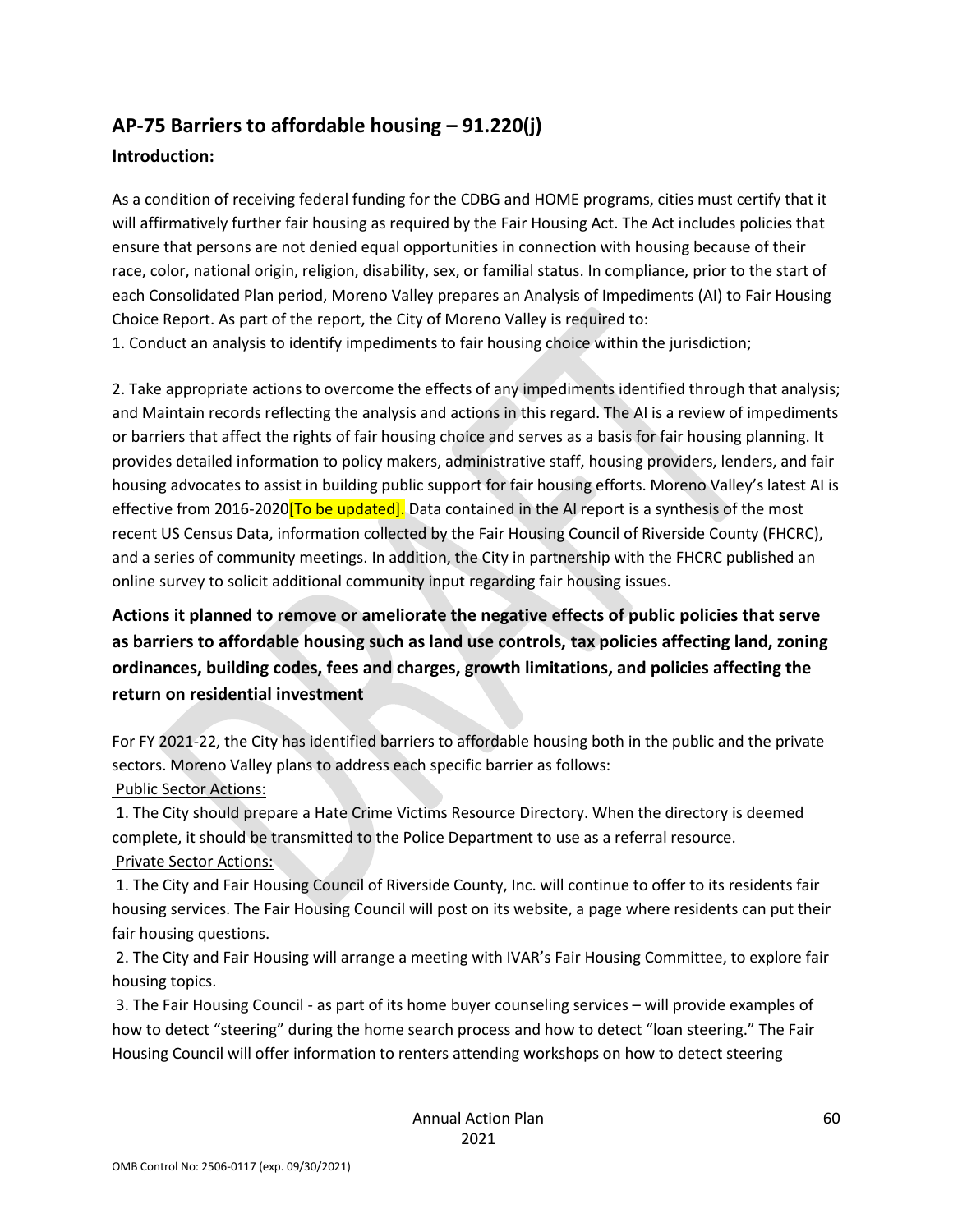behavior by resident property managers.

4. The Fair Housing Council will add "how to read an appraisal report" to its homebuyer counseling services.

5. The City and Fair Housing Council will annually monitor the HMDA data to establish long-term trends in loan denial rates. The City and Fair Housing Council will maintain an inventory of FHA and low down payment financed homes and notices of default. The Fair Housing Council will contact the borrowers in default and inform them of default and foreclosure counseling services available to homeowners at risk of losing their homes.

6. The City and Fair Housing Council will add "homeowner's insurance" and "CLUE Reports" to its homebuyer counseling services. The Fair Housing Council will provide educational services to home buyers and borrowers, so they understand the impact of CLUE Reports and can compare homeowner's premium rates.

7. The Fair Housing Council will update the list of the names and e-mail addresses of the resident apartment managers. The City and Fair Housing Council will arrange an information session between the fair housing counselors and resident managers to exchange insights on a variety of fair housing issues. The City and Fair Housing Council will continue to inform resident managers by transmitting information to their e-mail and/or physical address.

8. The City and Fair Housing Council will continue outreach to resident apartment managers on the topic of reasonable accommodations and modifications through training sessions, workshops, correspondence, and other means. As new information becomes available, the City and Fair Housing Council will transmit it to resident apartment managers.

#### **Discussion:**

The AI is a review of impediments to fair housing choice in the public and private sector. The AI involves:

• A comprehensive review of State or Entitlement jurisdiction's laws, regulations, and administrative policies, procedures, and practices;

• An assessment of how those laws, etc. affect the location, availability, and accessibility of housing;

• An assessment of conditions, both public and private, affecting fair housing choice for all protected classes; and

• An assessment of the availability of affordable, accessible housing in a range of unit sizes. Impediments to fair housing choice are:

• Any actions, omissions, or decisions taken because of race, color, religion, sex, disability, familial status, or national origin which restrict housing choices or the availability of housing choices;

• Any actions, omissions, or decisions that have the effect of restricting housing choices of the availability of housing choices on the basis of the same.

• Availability of housing choices based on the same.

Pursuant to the Fair Housing Act, HUD has long directed program participants to undertake an assessment of Fair Housing issues, previously under the Analysis of impediments approach. However, per the Affirmatively Furthering Fair Housing (AFFH) rule, to take the new Assessment of Fair Housing Approach. During 2019-20, the City has begun and shall continue the process of reanalyzing its fair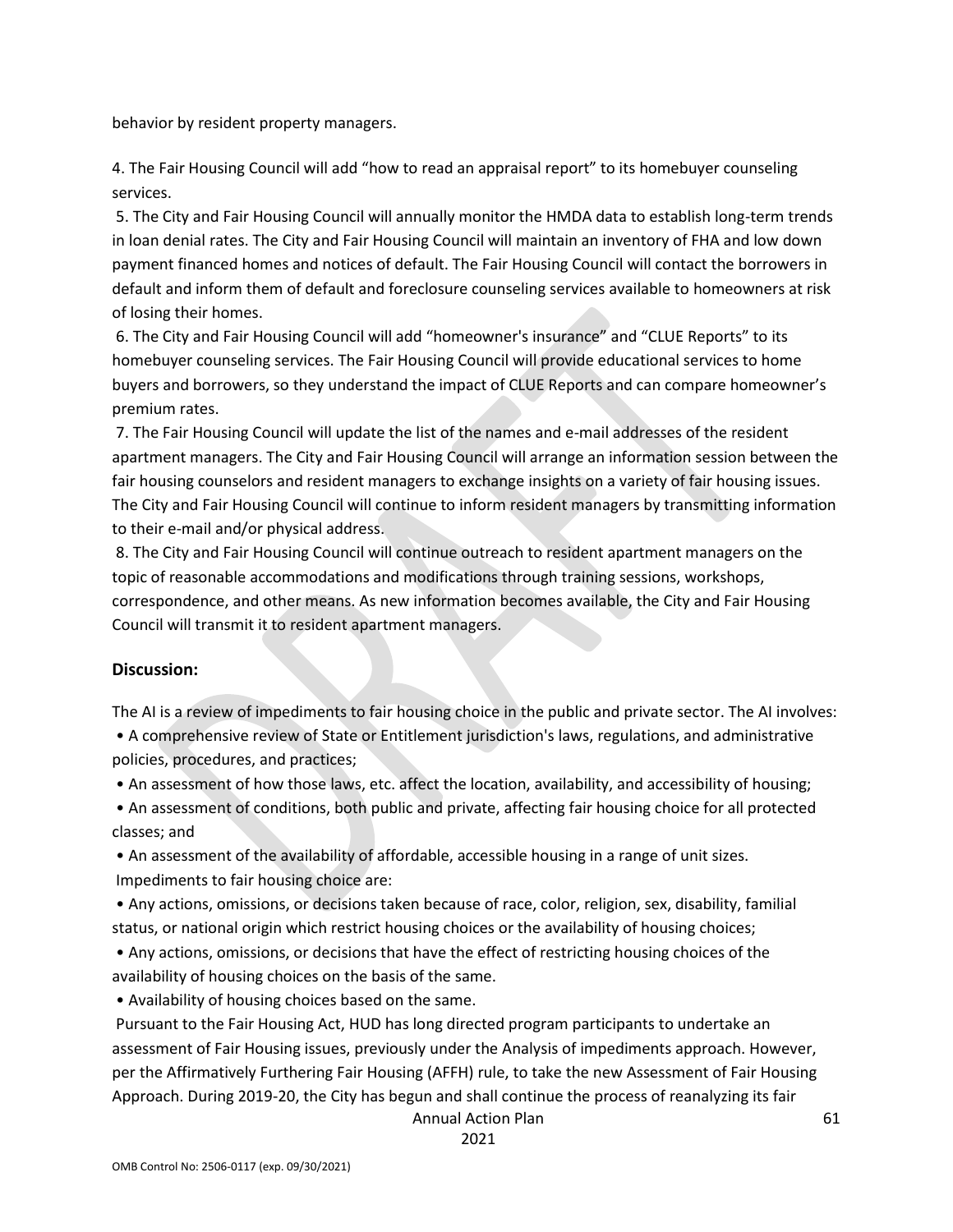housing action plan based on the new requirements.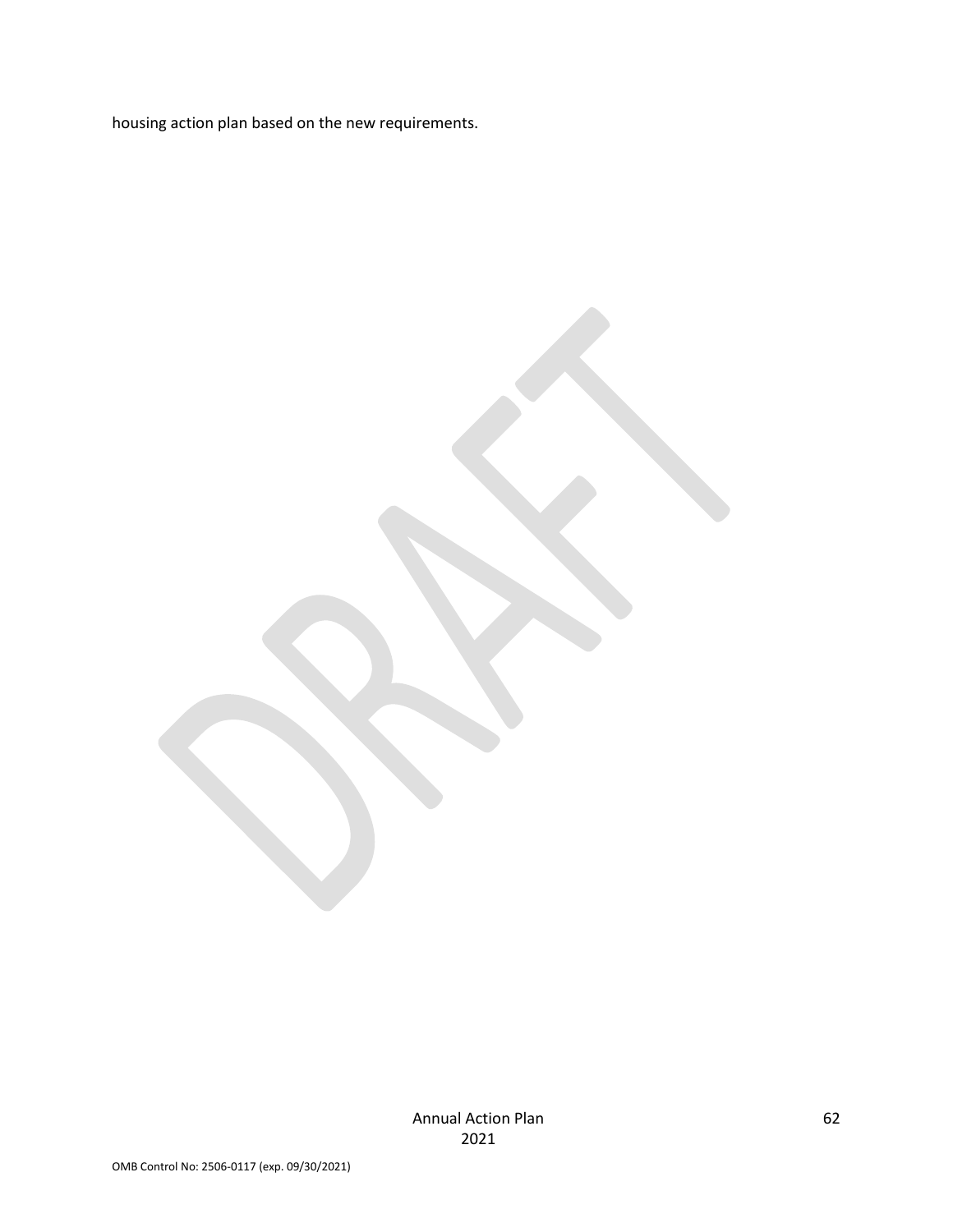## **AP-85 Other Actions – 91.220(k)**

#### **Introduction:**

Following is a summary of critical components of 'other' necessary actions for the upcoming Consolidated Plan year, including how the City plans to overcome obstacles to meeting underserved needs, create plans to foster and maintain affordable housing, plans to reduce lead based paint hazards, to reduce the number of poverty-level families, develop institutional structure, and actions planned to enhance coordination between public and private housing and social service agencies.

#### **Actions planned to address obstacles to meeting underserved needs**

The primary obstacle in meeting the needs of the communities underserved (low income families, seniors, homeless, etc.) is the lack of funding available to local public and private agencies. The economic downturn resulted in a decline in federal funding and the elimination of Redevelopment agencies and the associated tax increment/housing set-aside funding. It has also resulted in a decline in funding donations to local non-profits. This loss in revenue has not been fully overcome; however, staff can take the following actions in efforts to still effectively address the needs of the City's underserved: • Continue to establish partnerships with other agencies in order to better prioritize and utilize resources, Conduct more detailed research and citizen participation each year in order to more effectively prioritize the needs of the underserved, Seek out additional resources and apply for grants where there are opportunities, Formally adjust the programs Objectives and Policies to reflect the updated prioritization, Allocate accordingly; even if it means shifting away from what's been historically funded, Create new programs/temporary emergency programs to address urgent issues, Work hand in hand with subrecipients to adjust budgets, services, and restructure programs to better fit the needs of the underserved.

#### **Actions planned to foster and maintain affordable housing**

Homeownership opportunities for the low-income households was made available through the City's Single Family Residential Acquisition, Rehabilitated, and Resale (SFR-ARR) component of the Neighborhood Stabilization Program. To date, over 91 affordable single-family units were rehabilitated for qualified lower-income families. The City of Moreno Valley's affordable housing portfolio includes 27 different multi-family rental activities expected to provide 1,335 low and moderate-income families with affordable housing during FY 2021-22. Lastly, through the Housing Authority of the County of Riverside (HACR), the City will also be able to offer its residents affordable housing through the County's Public Housing programs. HACR administers and manages approximately 86 Section 8 properties in Moreno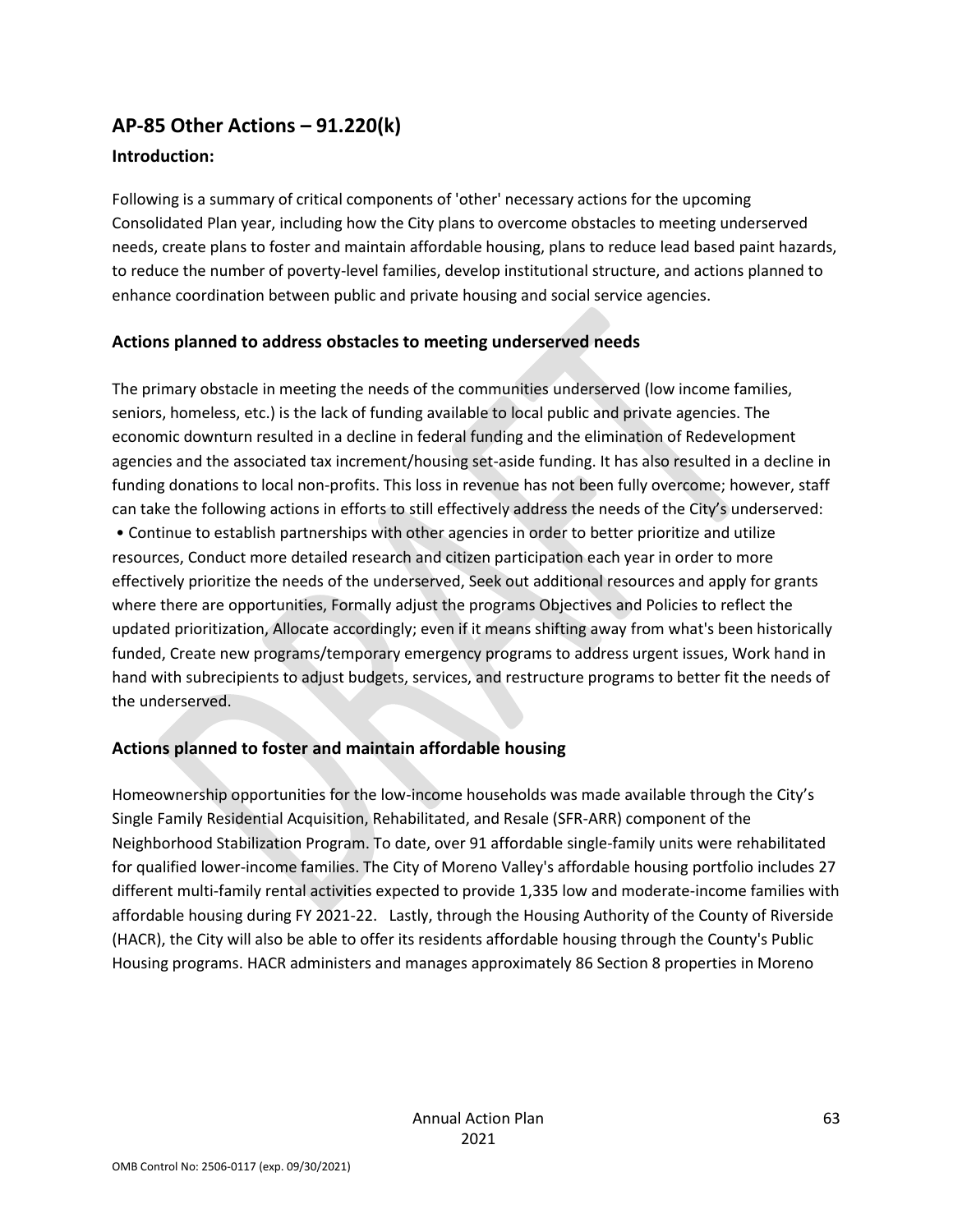Valley.

#### **Actions planned to reduce lead-based paint hazards**

#### City Housing Programs

Due to funding cuts, the City had temporarily discontinued three of its consumer loan programs that were impacted by the requirements of lead-based paint disclosure. However, Moreno Valley was able to reinstate the Mobile Home Repair Program and add the Single Family Home Repair program. Habitat for Humanity, Riverside applied for and has been contracted to administer these HOME funded program. All homeowners participating in this grant program receive a copy of the "Protect Your Family from Lead in Your Home," a lead-based paint disclosure booklet, and are asked to sign an acknowledgment that is included in the loan application. If the unit was constructed after 1978, an exemption form is prepared and placed to file. If the home was constructed prior to 1978, Envirocare Consulting, Inc. is subcontracted to provide a lead-based paint inspection and risk assessment of the property. If the property is found to contain lead-based paint, mitigation measures are incorporated as a part of the revitalization work.

#### Countywide Lead Hazard Control Program

While the City of Moreno Valley does not currently have a stand-alone lead prevention program, the City will continue to work closely with the County of Riverside to address these issues. The County has adopted a regional strategy to control lead hazards. The County's strategy thoroughly spells out the control methods used once lead based paint hazards have been identified. It also describes its typical public outreach efforts which include: the distribution of bilingual educational brochures, public presentations, informational booths at the mall and community events, immunization clinics, testing within Target Areas, use of public media for outreach, as well as a 'Free Testing Program.'

#### **Actions planned to reduce the number of poverty-level families**

The City plans to utilize the following programs in order to reduce poverty among its population: 1. City CDBG Public Service Programs, City Emergency Solutions Grant (ESG) Programs; County Public Housing Programs, County ESG Program, County Family-Self Sufficiency Program (FSS), Local Service Providers, CalWORKs program, Riverside County Economic Development Agency & Workforce Development Center, Riverside County Department of Public Social Services and Mental Health and Public Health.

The City has established several goals to reduce poverty among its population:

1. Economic Development and Job Creation/Retention. The City's Business and Employment Resource Center (ERC) partners with Riverside County Workforce Development to provide a one-stop job resource center that includes computer/internet access, resume preparation, employment information workshops, a resource library, and veteran's employment services. The City began a job training program in 2007 to train youth (18-22 years old) in the manufacturing and logistic industry. The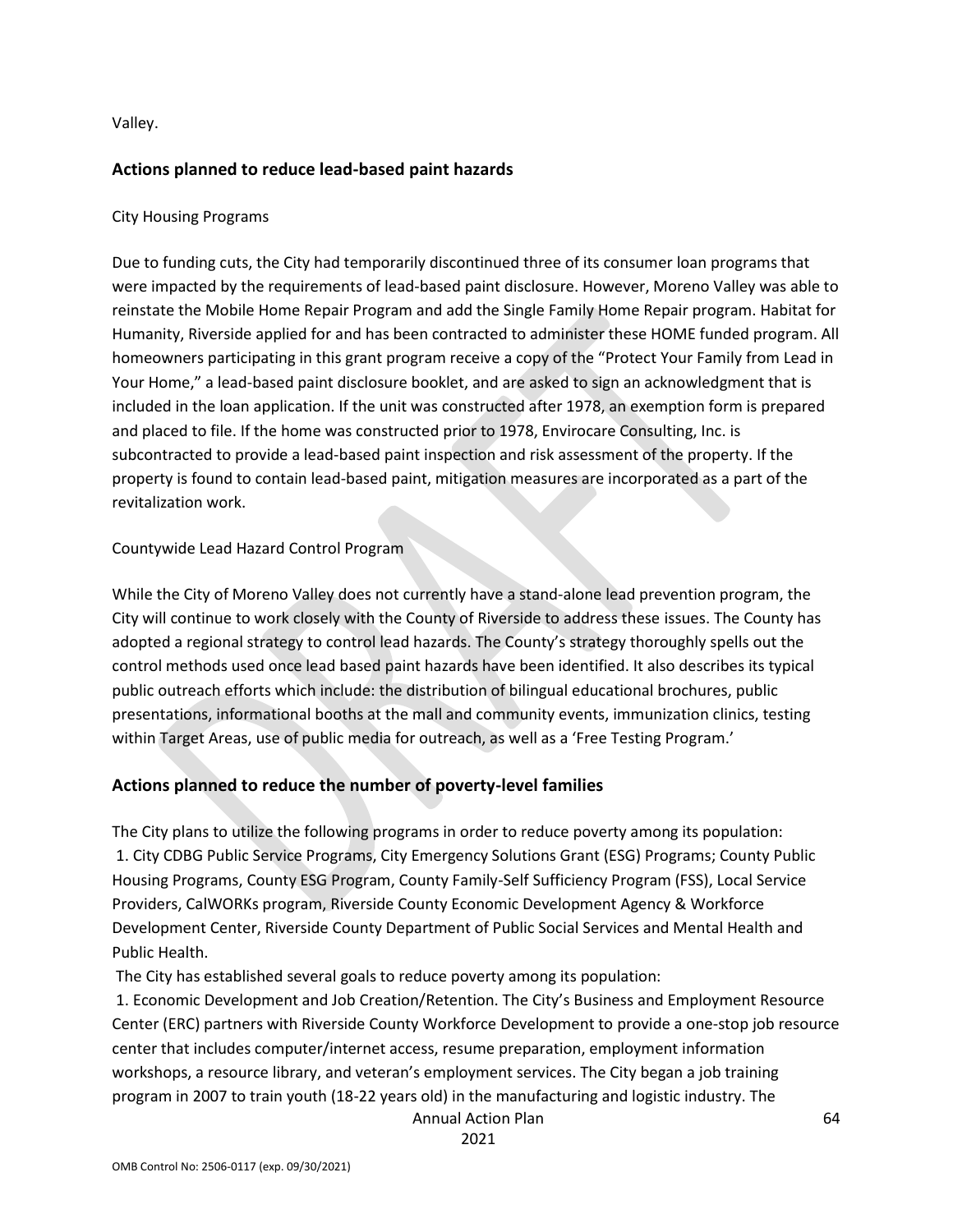provision of the job training is seen as a critical component to encouraging economic self-sufficiency. In 2021, the ERC was upgraded to a full-service America's Job Center of California (AJCC) office. During the term of the Consolidated Plan it is anticipated that employment training opportunities will be expanded to include adults from older age groups.

2. Housing Programs. The City plans to offer programs in its strategy to produce and preserve affordable housing. The implementation of City programs including the Solar-Energy Assistance Program and the Mobile Home and Single Family Home Repair Programs will assist in maintaining livable conditions for lower income persons. In addition, the City will continue to partner with Community Housing Development Organization (CHDO) such as Mary Erickson Housing Corporation (MEHC). Mary Erickson Housing Corporation will assist in the development of new single-family houses for very low-income persons. The partnership with MEHC will be utilized to continue acquisition and rehabilitation of affordable rental housing units for low and very low-income households. The development of additional senior housing is also anticipated during the term of the Strategic Plan. The City will also continue to explore relationships with for profit and non-profit and non-profit housing developers to increase the supply of affordable multi-family housing units.

3. Public Service Providers. The City will continue to provide grant funding to various public service providers to assist low income individuals and households, special needs populations, and the homeless population with access to critical services. These programs provide City residents opportunities to utilize programs at little or no cost, thereby reducing financial burdens.

4. Coordination Efforts. The City's goal is to continue to collaborate with governmental and other social service agencies to assure the effective delivery of such services to low-income individuals. One example is the Riverside County Continuum of Care. The Continuum of Care group consists of several local nonprofit agencies along with governmental agencies, such as the City of Moreno Valley, who meet periodically to share information, coordinate efforts to assist homeless persons and plan future activities. While the City's ability to directly reduce the number of households with incomes below the poverty line is limited, by utilizing multiple programs and working with county, private and non-profit agencies, the City will endeavor to reduce the number of households with incomes below the poverty line.

#### **Actions planned to develop institutional structure**

The City of Moreno Valley benefits from a solid institutional structure and relationships with various local public and private agencies. In FY 2021-22, City representative plans to collaborate with various agencies in order to administer its programs. The City will continue to work at strengthening its dialogue with Riverside County agencies such as the Departments of Mental Health and Public Social Services, specifically to address regional homeless issues, therefore, staff will continue to serve on the Continuum of Care Consortium which provides opportunities to work with local public and non-profit agencies. The City will maintain open dialogue with the Riverside County Housing Authority and focus on the use of resident initiatives in public housing. The City helped form a Non-Profit Coalition in efforts to increase collaboration amongst service providers and better meet the needs of the community and shall continue to support their efforts. The City will remain a member of the March Joint Powers Authority, created for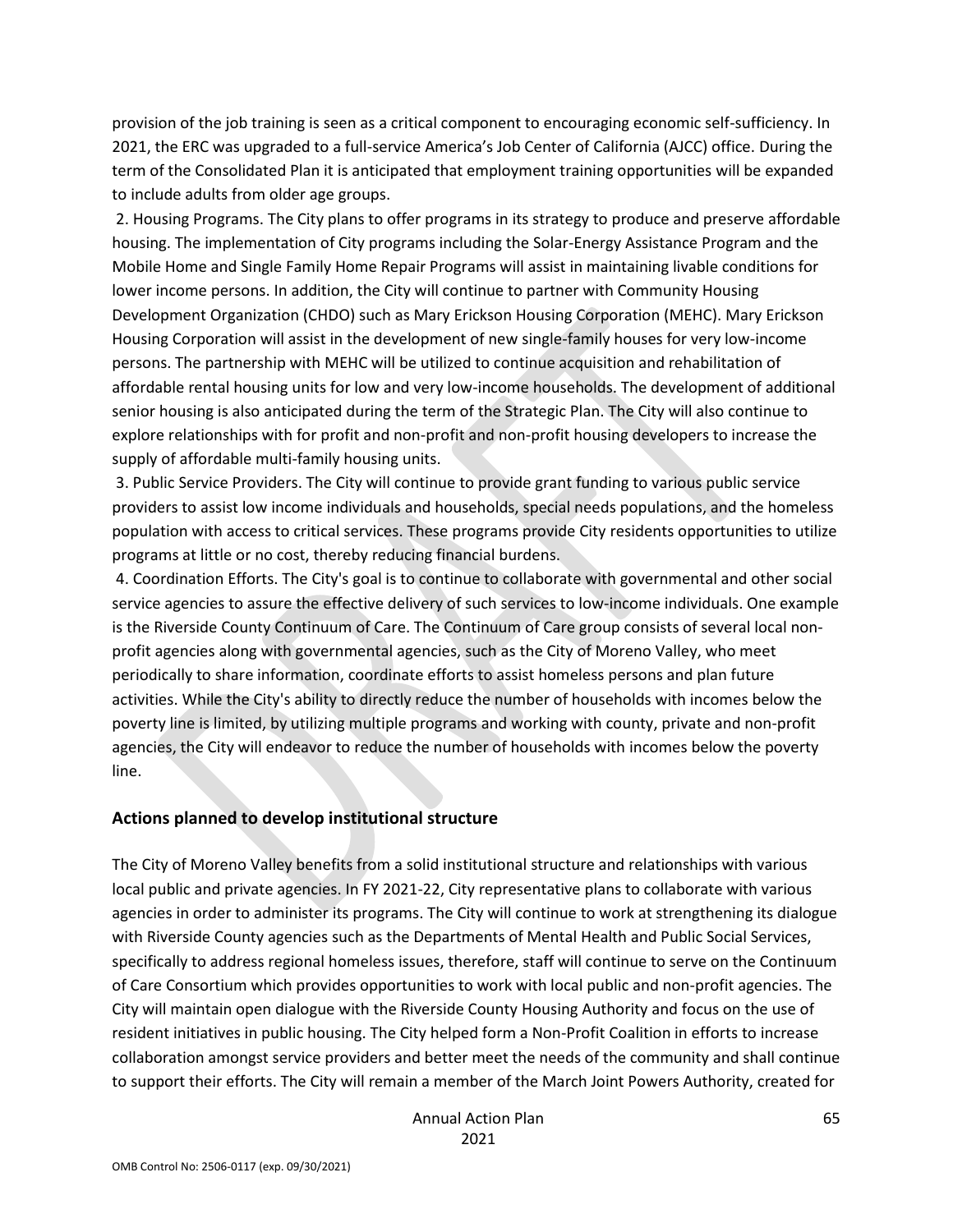the repurposing of the March Air Reserve Base. Additionally, the City will continue to coordinate with all of the local Chambers of Commerce, as well as administer the Business Roundtables, and Nonprofit Roundtables which encourages communication with professionals from a variety of industries including health care, transportation, education, and other local businesses.

## **Actions planned to enhance coordination between public and private housing and social service agencies**

The City's goal is to continue to establish collaborative relationships between governmental and social service agencies to assure the effective delivery of services to low-income individuals by maintaining open communication with sub-recipients and other consolidated planning partners; Utilizing technology to share, distribute information, foster and maintain constant contact with community planning partners; and Recommending and participating in committees aimed at filling gaps where they exist.

#### **Discussion:**

Each of the issues listed above have also been addressed in greater detail within the City's 2018-2023 Consolidated Plan to provide strategies for addressing housing, homelessness, special needs and community and economic development activities in the City.

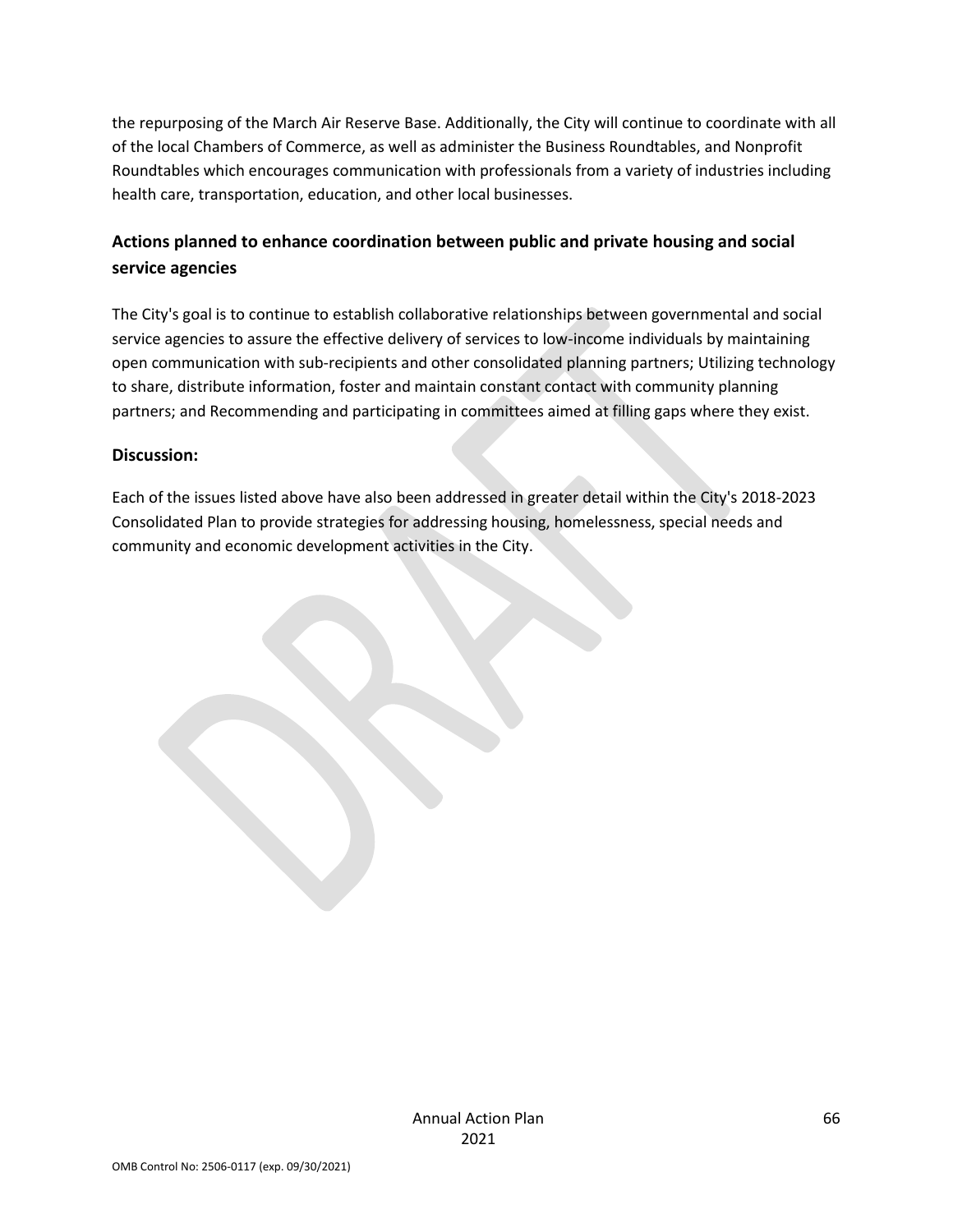## **Program Specific Requirements**

## **AP-90 Program Specific Requirements – 91.220(l)(1,2,4)**

#### **Introduction:**

This section addresses the "program specific requirements" as they apply to CDBG, HOME, and ESG.

### **Community Development Block Grant Program (CDBG) Reference 24 CFR 91.220(l)(1)**

Projects planned with all CDBG funds expected to be available during the year are identified in the Projects Table. The following identifies program income that is available for use that is included in projects to be carried out.

| 1. The total amount of program income that will have been received before the start of the next   |              |
|---------------------------------------------------------------------------------------------------|--------------|
| program year and that has not yet been reprogrammed                                               | <sup>0</sup> |
| 2. The amount of proceeds from section 108 loan guarantees that will be used during the year to   |              |
| address the priority needs and specific objectives identified in the grantee's strategic plan.    | $\Omega$     |
| 3. The amount of surplus funds from urban renewal settlements                                     | $\Omega$     |
| 4. The amount of any grant funds returned to the line of credit for which the planned use has not |              |
| been included in a prior statement or plan                                                        | $\Omega$     |
| 5. The amount of income from float-funded activities                                              | $\Omega$     |
| <b>Total Program Income:</b>                                                                      | 0            |
|                                                                                                   |              |

#### **Other CDBG Requirements**

1. The amount of urgent need activities 0

2. The estimated percentage of CDBG funds that will be used for activities that benefit persons of low and moderate income. Overall Benefit - A consecutive period of one, two or three years may be used to determine that a minimum overall benefit of 70% of CDBG funds is used to benefit persons of low and moderate income. Specify the years covered that include this Annual Action Plan.

Program Years 2018 to 2021 70.00%

#### **HOME Investment Partnerships Program (HOME) Reference 24 CFR 91.220(l)(2)**

1. A description of other forms of investment being used beyond those identified in Section 92.205 is as follows:

Not applicable. The City does not plan to use HOME funding for activities other than those spelled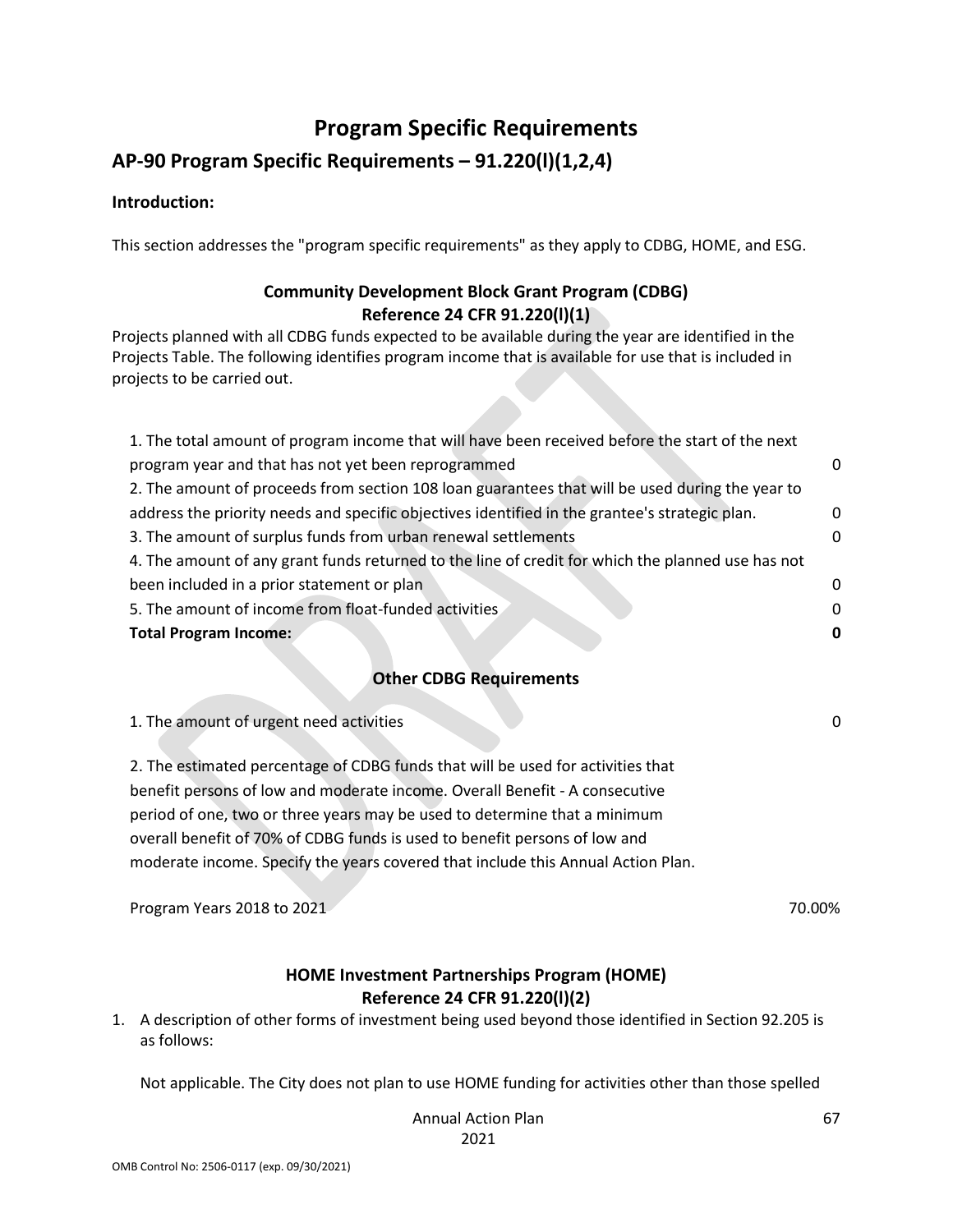out in 24 CFR 92.205.

2. A description of the guidelines that will be used for resale or recapture of HOME funds when used for homebuyer activities as required in 92.254, is as follows:

The City normally engages in HOME funded rehabilitation and rental activities not homebuyer activities. However, when homeownership programs were developed under the NSP 3 program, leveraged with HOME, the City ensured that Resale or Recapture Requirements were integrated directly into the Affordable Housing Agreement with the development partner. The requirements were delineated within the Conditions, Covenants, and Restrictions (CC&R) in detail and in accordance with 92.254.

3. A description of the guidelines for resale or recapture that ensures the affordability of units acquired with HOME funds? See 24 CFR 92.254(a)(4) are as follows:

The City does not plan to engage in HOME funded acquisition of single family units as described in 24 CFR 92.254(a)(4); however, if acquisition activities were to develop, the City would need to ensure that the Resale or Recapture requirement as listed in the HUD CPD Notice 12-003 (issued in January 2012) and the HOME Final Rule are applied.

4. Plans for using HOME funds to refinance existing debt secured by multifamily housing that is rehabilitated with HOME funds along with a description of the refinancing guidelines required that will be used under 24 CFR 92.206(b), are as follows:

The City has no plans to refinance existing debt secured by multifamily housing rehabilitated with HOME funds during the upcoming program year FY 2020-2021.

#### **Emergency Solutions Grants Program (ESG) Reference 91.220(l)(4)**

1. Include written standards for providing ESG assistance (may include as attachment)

The City of Moreno Valley has been coordinating with members of the County's Continuum of Care to create consistent written standards that would be effective regionally. The standards have been completed. Per grant requirements, the ESG standards include:

1. Standard policies and procedures for evaluating individuals for evaluating individuals and family's eligibility for assistance under ESG

2. Policies and procedures for determining and prioritizing which eligible families and individuals will receive homelessness prevention assistance and which eligible families and individuals will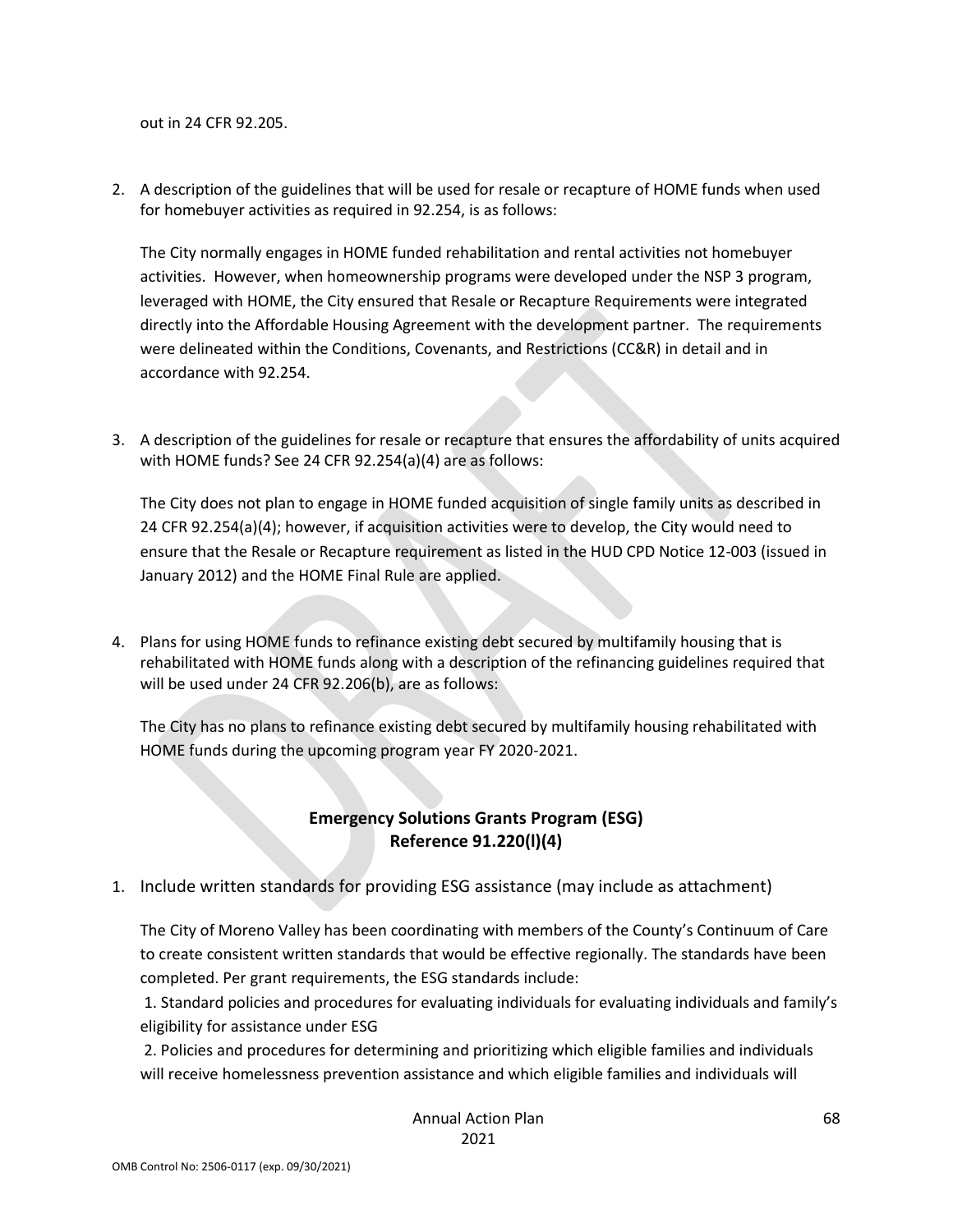receive rapid re-housing assistance

3. Policies and procedures for coordination among emergency shelter providers, essential service providers, homelessness prevention and rapid re-housing assistance providers and mainstream service and housing providers

4. Standards for determining the share of rent and utilities cost that each program participant must pay, if any, while receiving homeless prevention and rapid re-housing assistance

5. Standards for determining how long a program participant will be provided with rental assistance and whether the amount of that assistance will adjust over time

6. Standards for determining the type amount, and duration of housing stabilization and/or relocation services to provide a program participant, including the limits, if any, on the homelessness prevention or rapid re-housing assistance that each program participant may receive, such as the maximum amount of assistance, maximum number of months the program participant receives assistance, or the maximum number of times the program participant may receive assistance.

2. If the Continuum of Care has established centralized or coordinated assessment system that meets HUD requirements, describe that centralized or coordinated assessment system.

The McKinney-Veto Homeless Assistance Act requires that communities operate a Continuum of Care (CoC) program designed to assist homeless persons with housing and/or services with the goal of long term stability. Riverside County's Department of Public Social Services (DPSS) has been the lead agency in coordinating the areas CoC including securing membership and ensuring that CoC's various legal responsibilities are met. Current members include the County, various entitlement cities, non-profit/service providers, homeless persons, and members of the public. As a collaborative, the group must assess the needs of the areas homeless and affordable housing needs then develop a regional plan to address them. They also promote a community-wide commitment to ending homelessness, provide for funding for local efforts to address homelessness, and promote effective use of mainstream programs, including designing and operating a software system called the Homeless Management Information System (HMIS) intended to minimize duplication of services.

Due to changing demographics, Moreno Valley is now a direct recipient of ESG entitlement funding. Upon notification of award, the City understood that CoC Consultation was an ESG grant requirement. To comply, Moreno Valley consults with the CoC by sharing ESG funding recommendations issued at the City level and requesting feedback from the full CoC membership. For the ESG activities proposed within the 2021-22 Action Plan, staff forwarded the CoC a summary of all applications along with Council recommendations and requesting CoC members provide feedback via e-mail. Although no comments were received *[to be updated following PH]*, the City was prepared to take the feedback into consideration. When ESG was first awarded to the City by HUD, the City and County met with HUD representatives to discuss the mandatory ESG consultation requirements. One of the HUD recommendations from that meeting that is still in effect today are 'ESG Coordination Meetings' held between the County, City of Moreno Valley, and the City of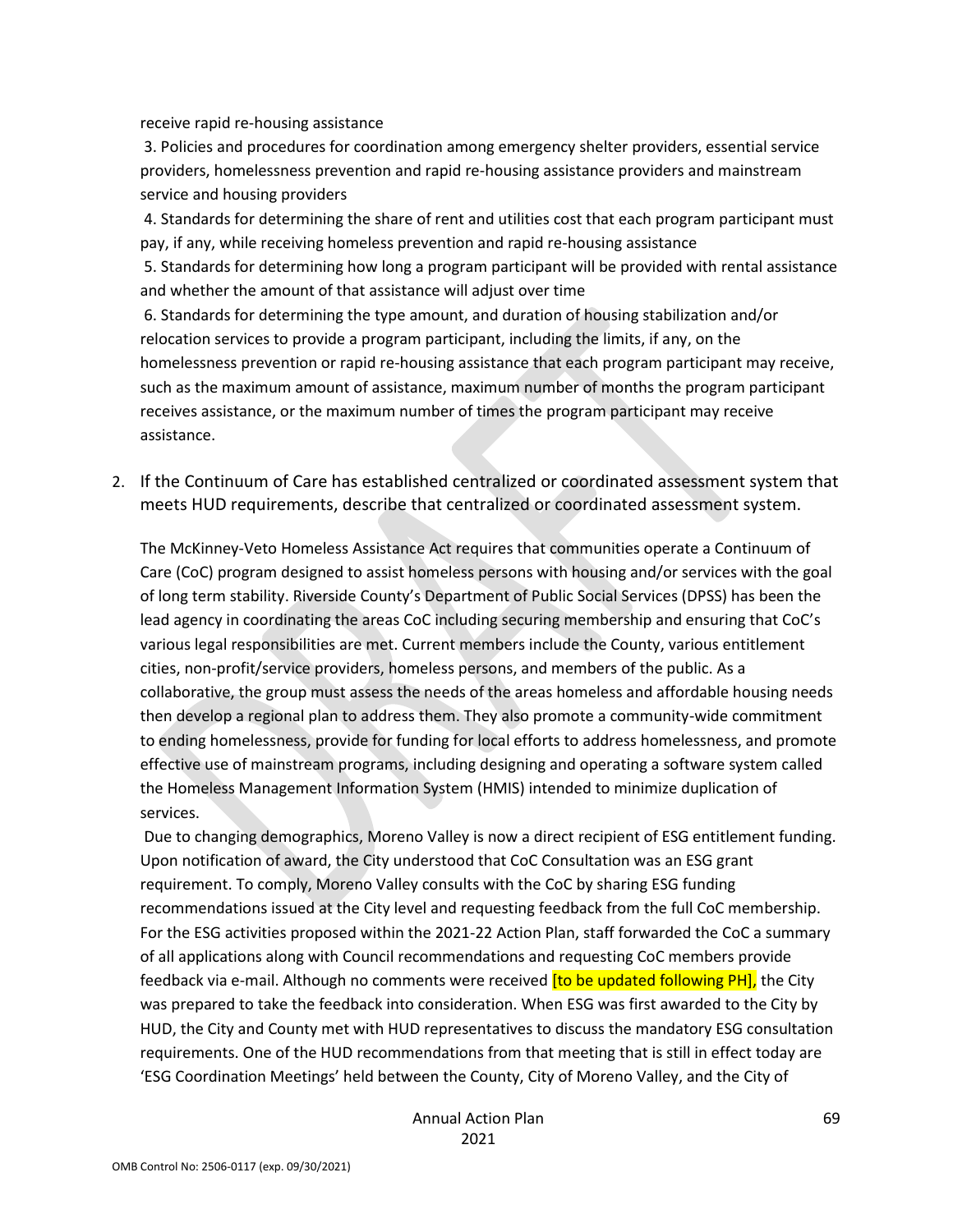Riverside. The group's initial goal was to align their respective ESG standards and processes. This has been completed. The group continues to meet on a quarterly basis to share program information and discuss best practices.

3. Identify the process for making sub-awards and describe how the ESG allocation available to private nonprofit organizations (including community and faith-based organizations).

The ESG sub-awards proposed as part of this 2021-22 Action Plan were selected via the standard annual application process along with the City's CDBG and HOME programs. The City's competitive process includes required public notifications and issuance of a Notice of Funding Availability (NOFA). In efforts to reach as many applicants as possible the City advertised in local publication of general circulation, online, via social media, and through e-mail blasts to interested parties. Moreno Valley also offered an on-line application workshop aimed at providing program information and application assistance. Applications were due January 29, 2021. The efforts resulted in the City receiving two (2) applications requesting a total \$123,000 across the 2 programs. As part of the application process, in preparation of the Action Plan, the City contracted a third party to collaborate with City Staff as the Technical Review Committee for review of the ESG applications. Each application was reviewed two times, once for completeness and HUD eligibility and once for completion of the City's formal evaluation form. Return applicant's prior performance in terms of meeting their established goals, expenditure and administrative requirements were evaluated with the input of City's grant management staff. The Technical Review Committee's preliminary recommendations were presented to the City Council at a Public Hearing held on April 20, 2021. In line with the City's policies and objectives, the final project selections shall be made by the City Council via final Public Hearings. The Council and the Public reviewed proposed activities via a Public Hearing held on May 4, 2021 and approved the Action Plan.

4. If the jurisdiction is unable to meet the homeless participation requirement in 24 CFR 576.405(a), the jurisdiction must specify its plan for reaching out to and consulting with homeless or formerly homeless individuals in considering policies and funding decisions regarding facilities and services funded under ESG.

The homeless requirements under 24 CFR 576.405(a) and 91.220 (1)(4) (iv) indicates that the City's policy making entity must have at least one homeless or formerly homeless individual on its panel. The City contends that it has met the homeless participation requirement via the consultation process with the CoC. The CoC has a member who is formally homeless and an active participant.

*5.* Describe performance standards for evaluating ESG.

The City shall work with the one (1) ESG subrecipient to form the appropriate performance standards customized for the specific ESG activity being carried out. These agreed upon standards will need to be consistent with ESG regulations, City's 2018-2023 Consolidated Plan, and the adopted ESG written standards. The ESG performance standards shall be included in the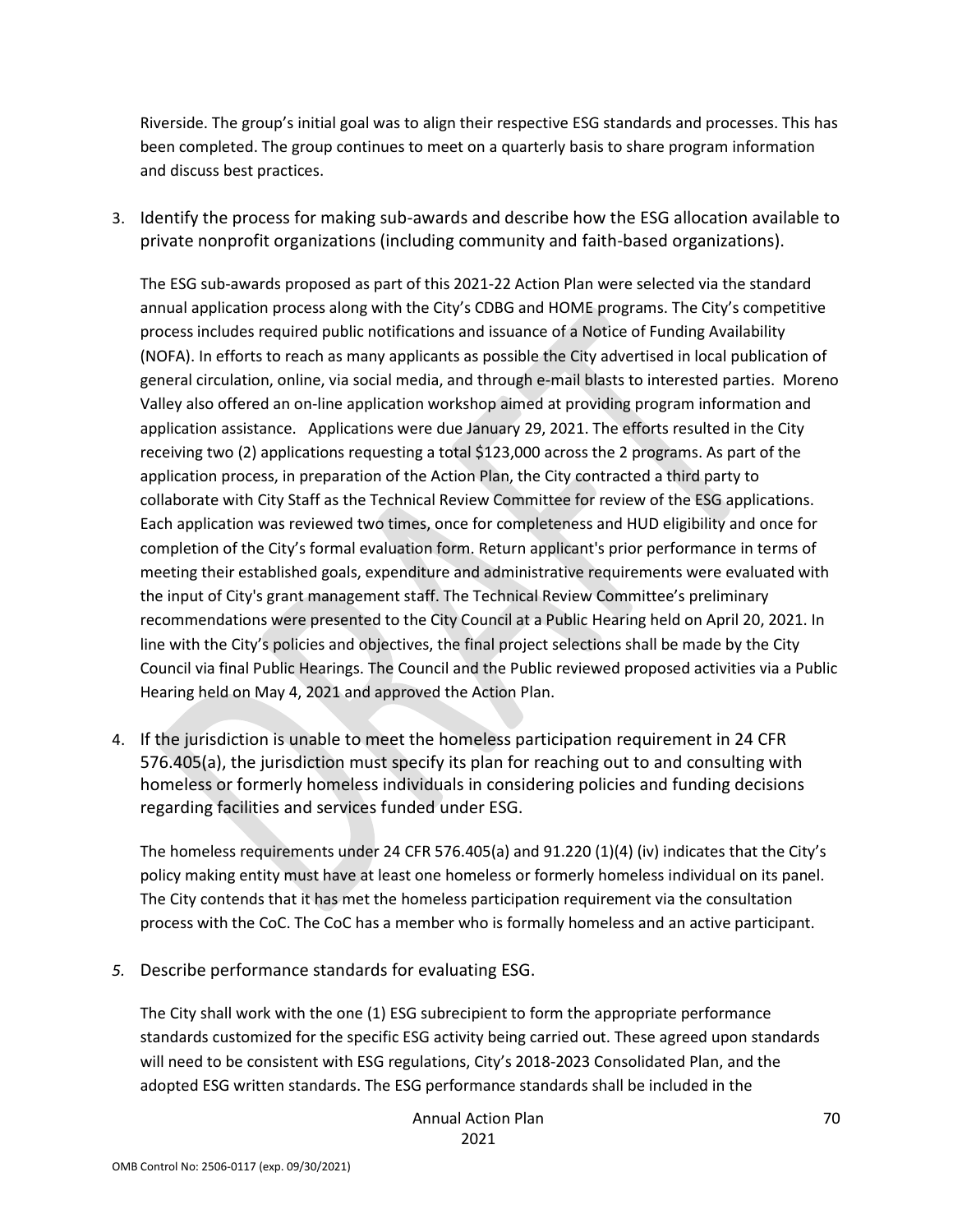subrecipient's 2021-22 grant agreement. Because ESG is a newer program for Moreno Valley, the City fully expects that the performance standards will evolve over time. For now, the City shall continue to consult with the CoC members to discuss the ESG program including performance standards.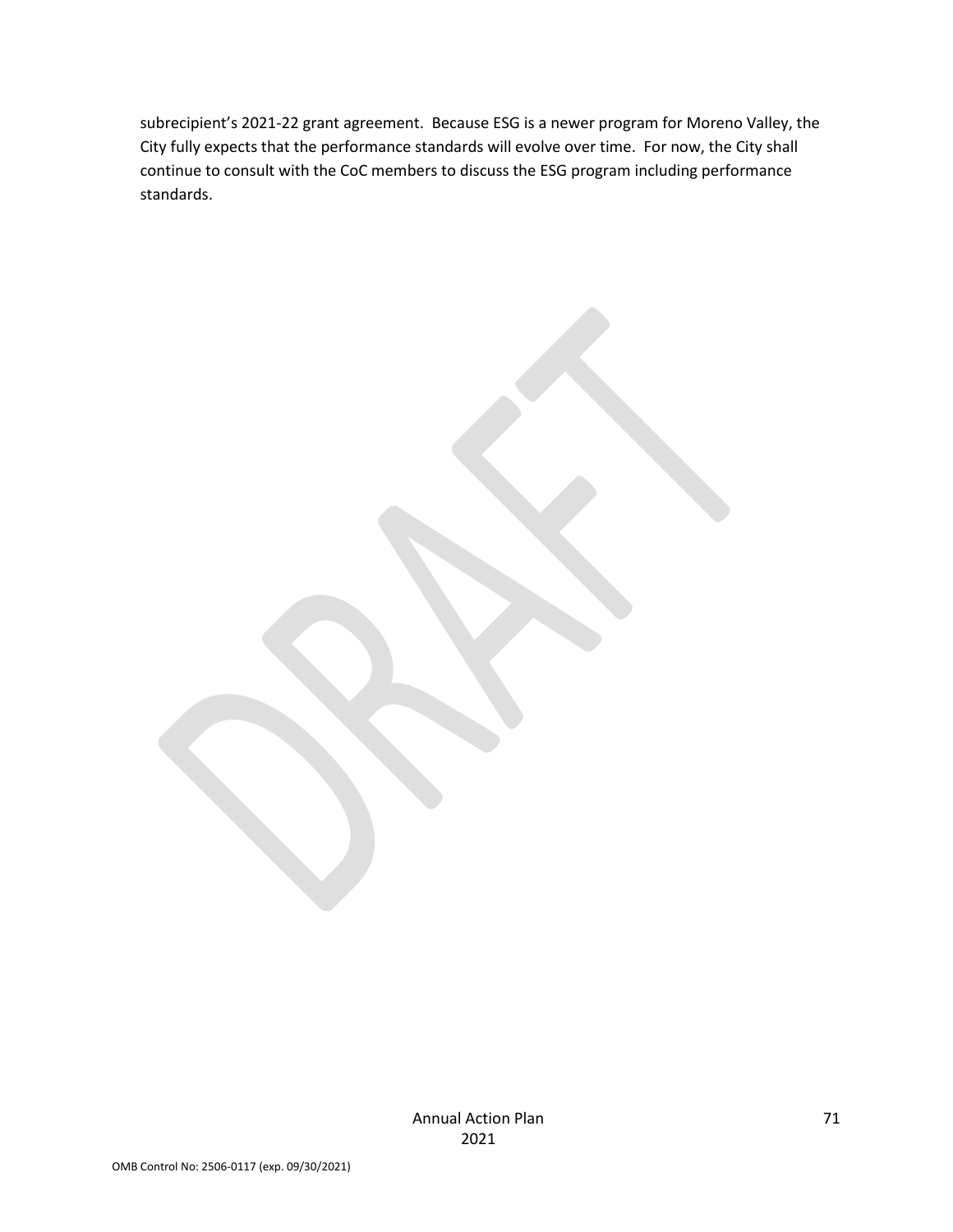## **Attachments**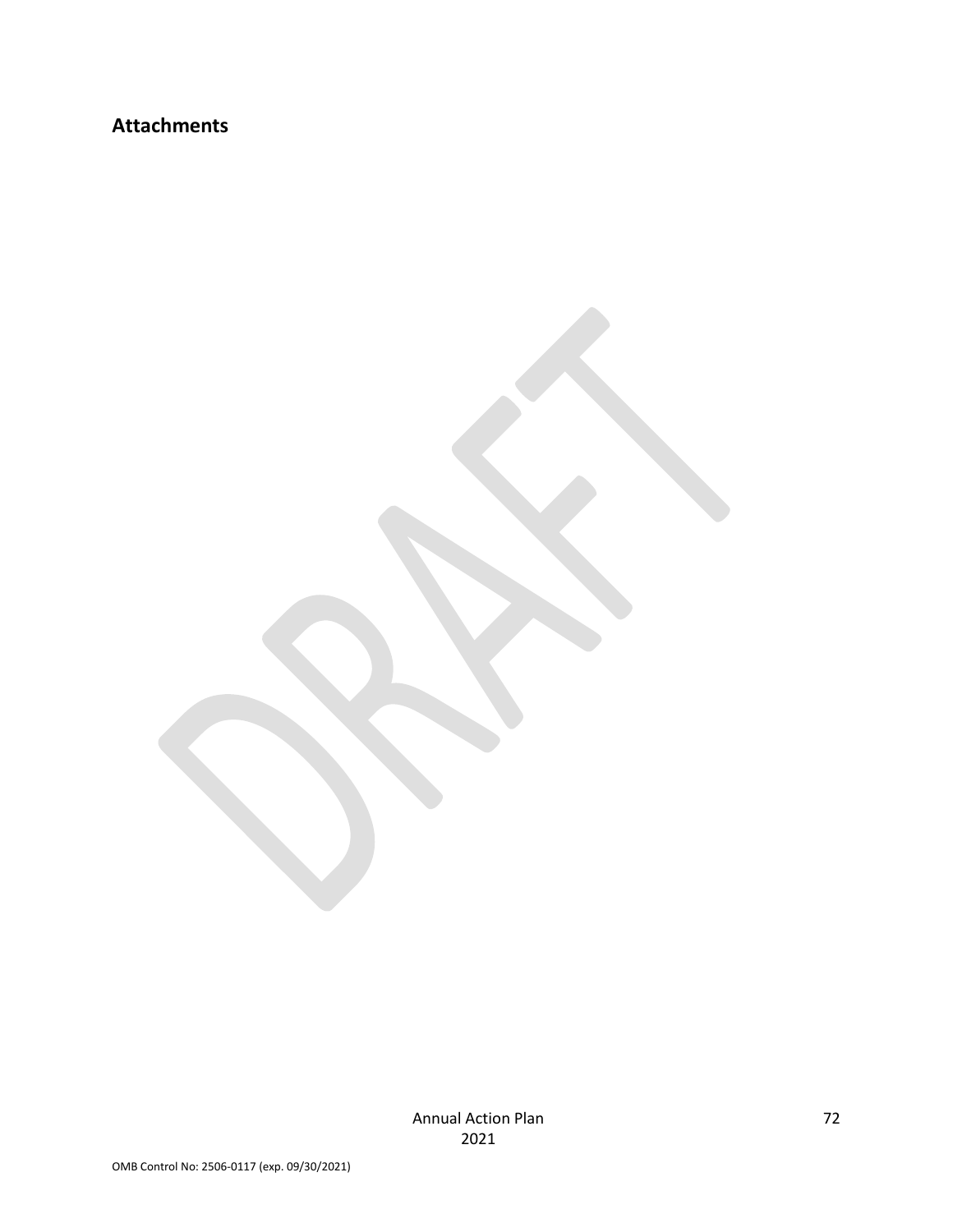# **Citizen Participation Comments**

[To be added / updated prior to May 4th Public Hearing]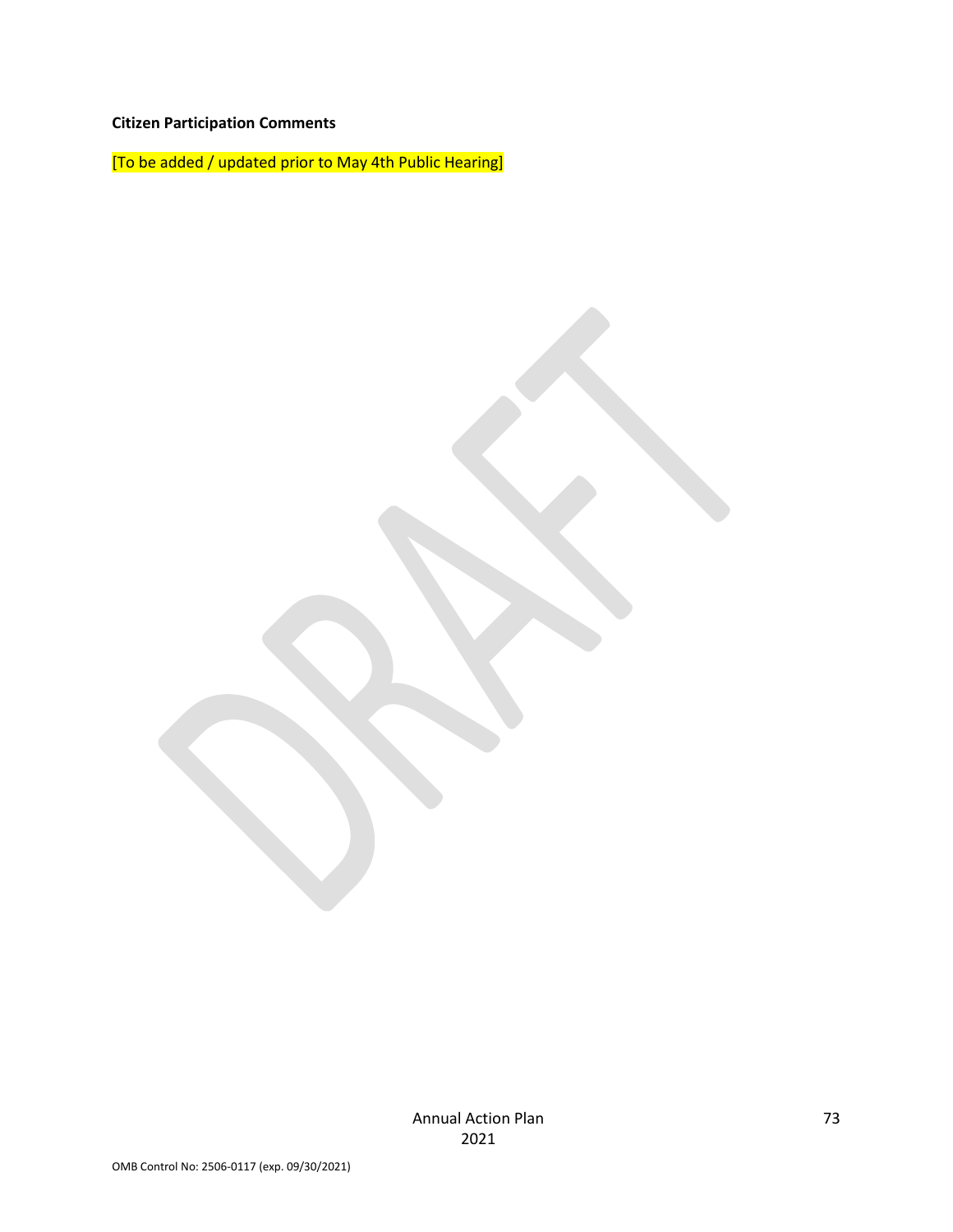### **Public Notices**

[To be added / updated prior to May 4th Public Hearing]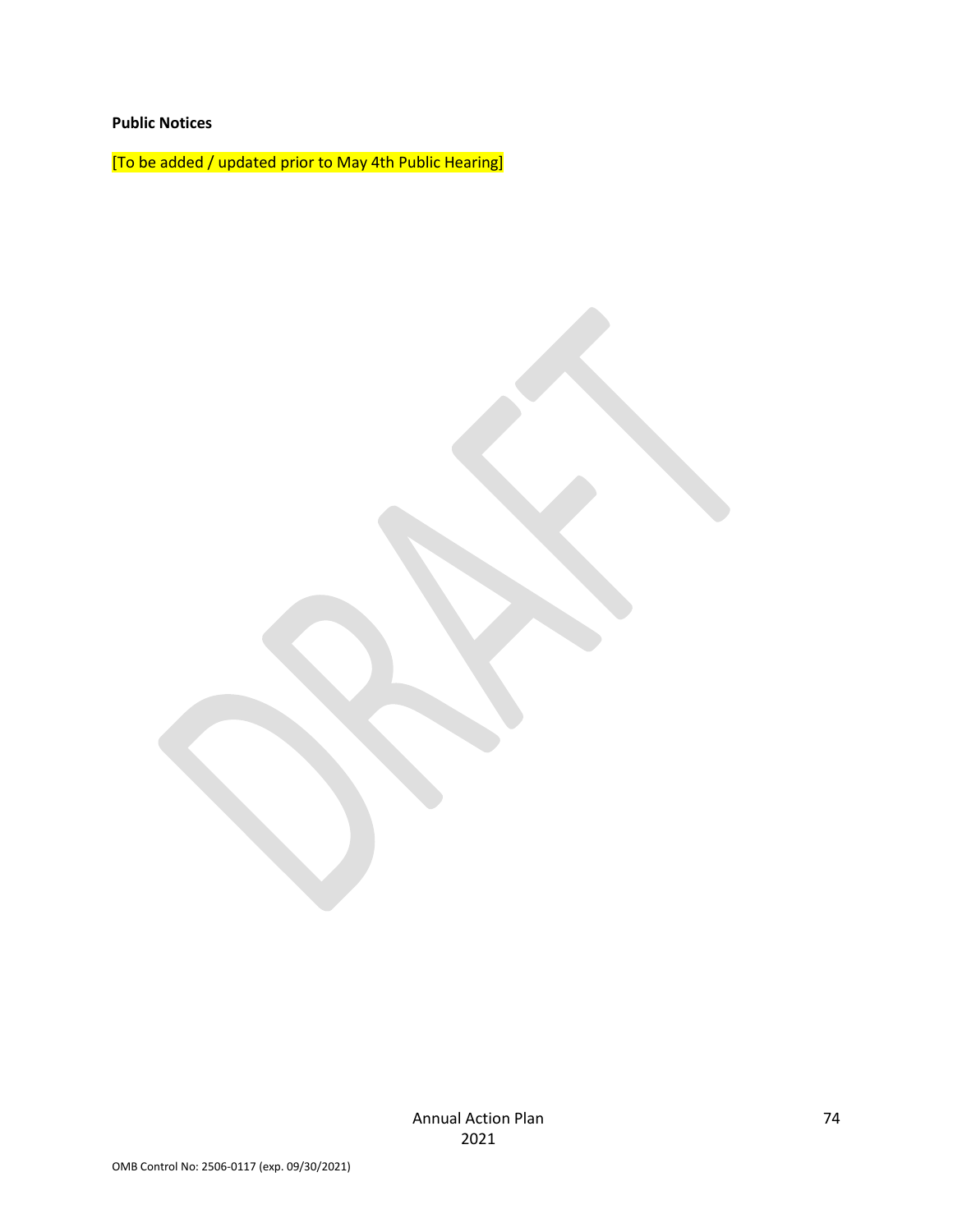**Grantee Unique Appendices**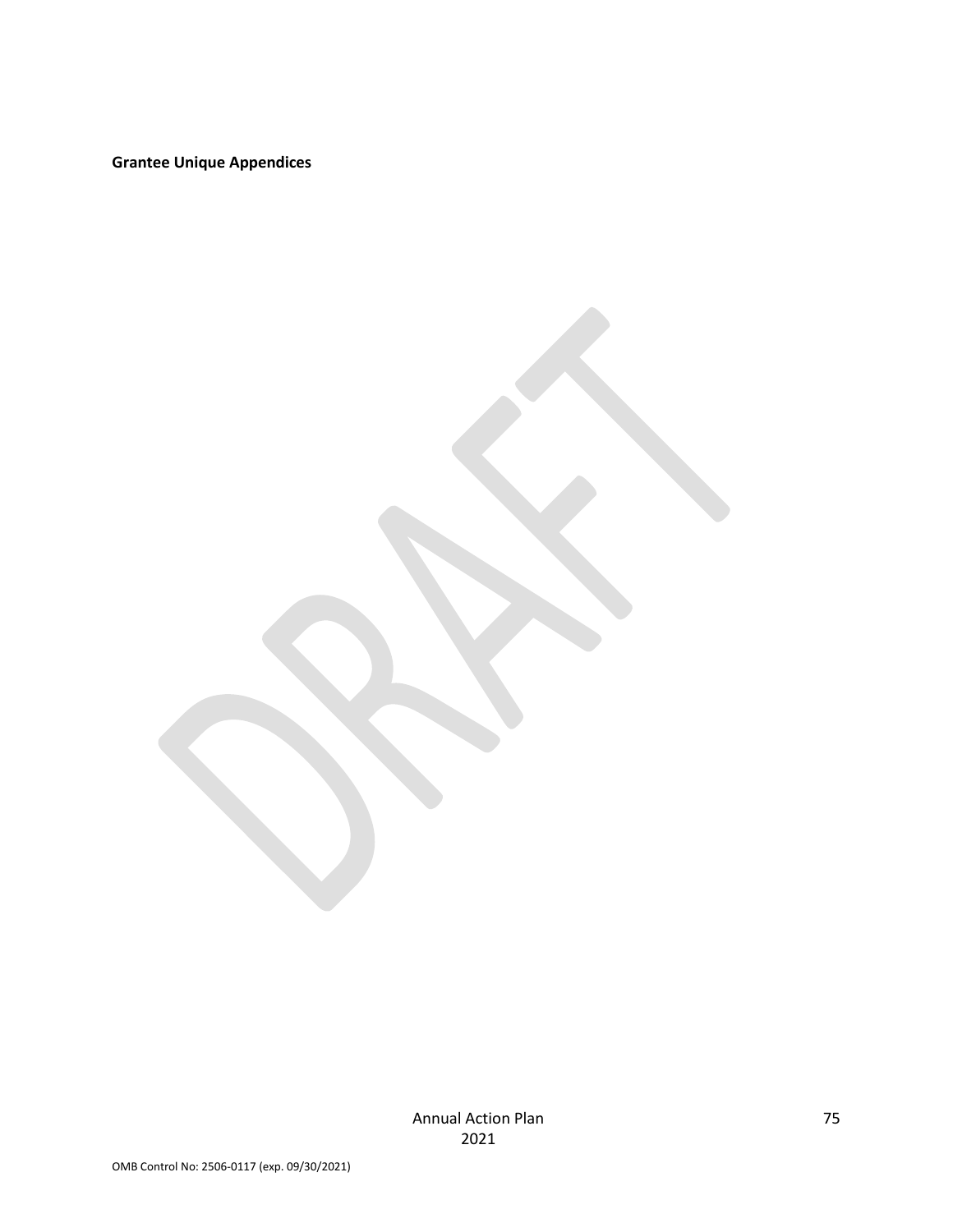#### **Grantee Unique Appendices**

CDBG Census Tract/Blocks Map



Current map as of July 1, 2020: Subject to change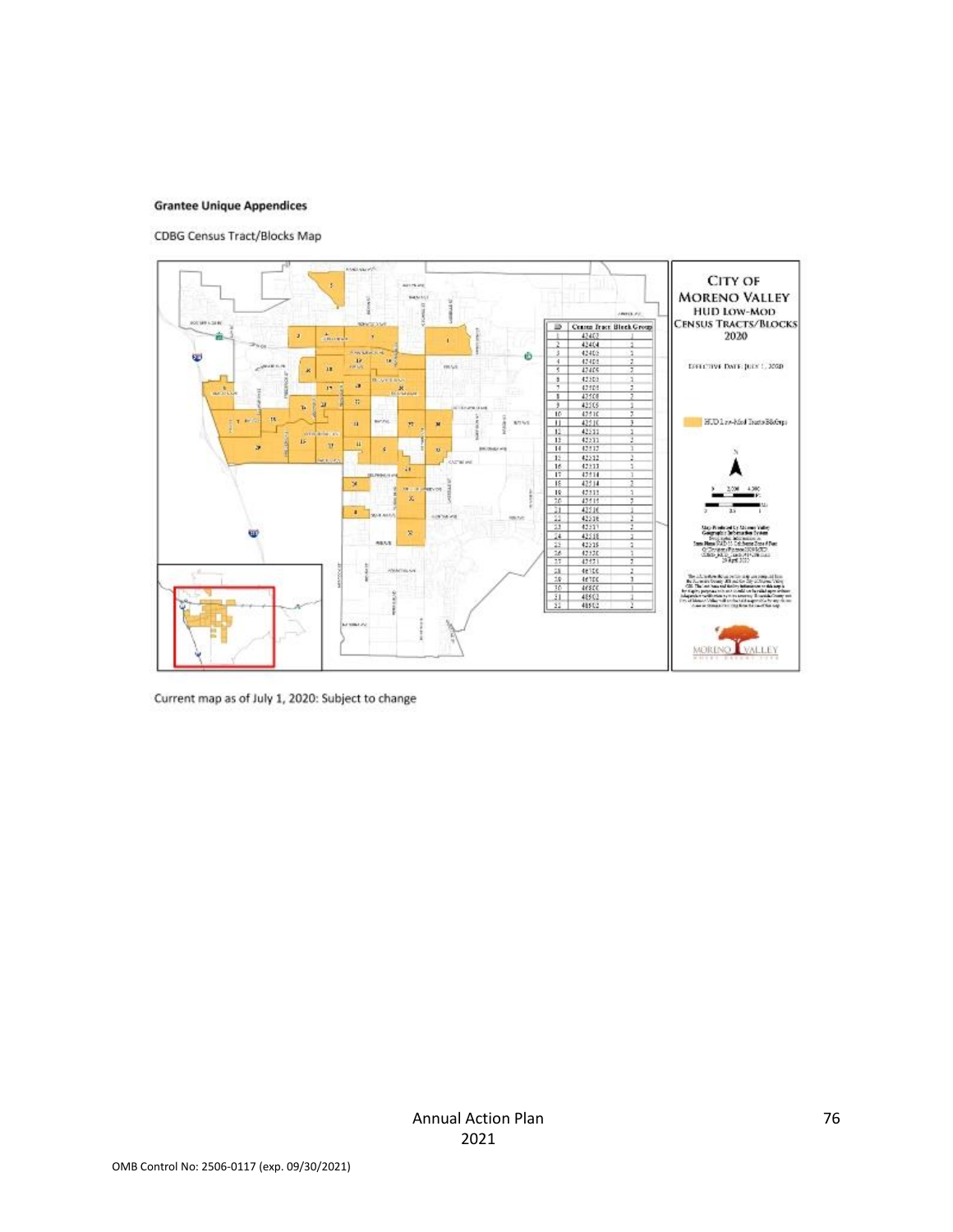## **EMERGENCY SOLUTIONS GRANTS PROGRAM** WRITTEN STANDARDS

[To be added / updated prior to May 4th Public Hearing]